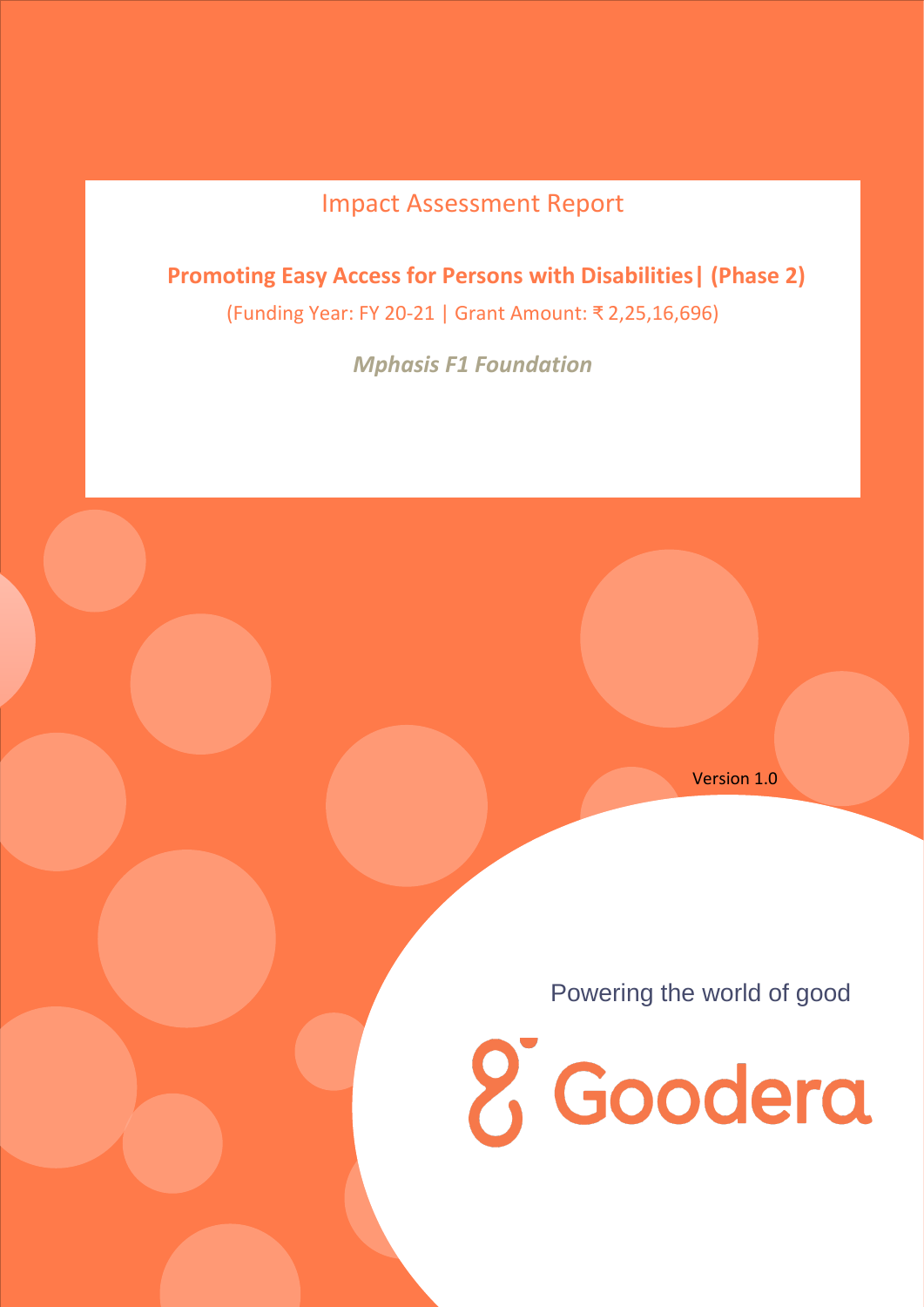

# **CONTENTS**

| $\mathbf{1}$ . |  |
|----------------|--|
| 2.             |  |
| 3.             |  |
| 4.             |  |
| 4.             |  |
| 5.             |  |
| 6.             |  |
| 7.             |  |
| 8.             |  |
| 9.             |  |
| 10.            |  |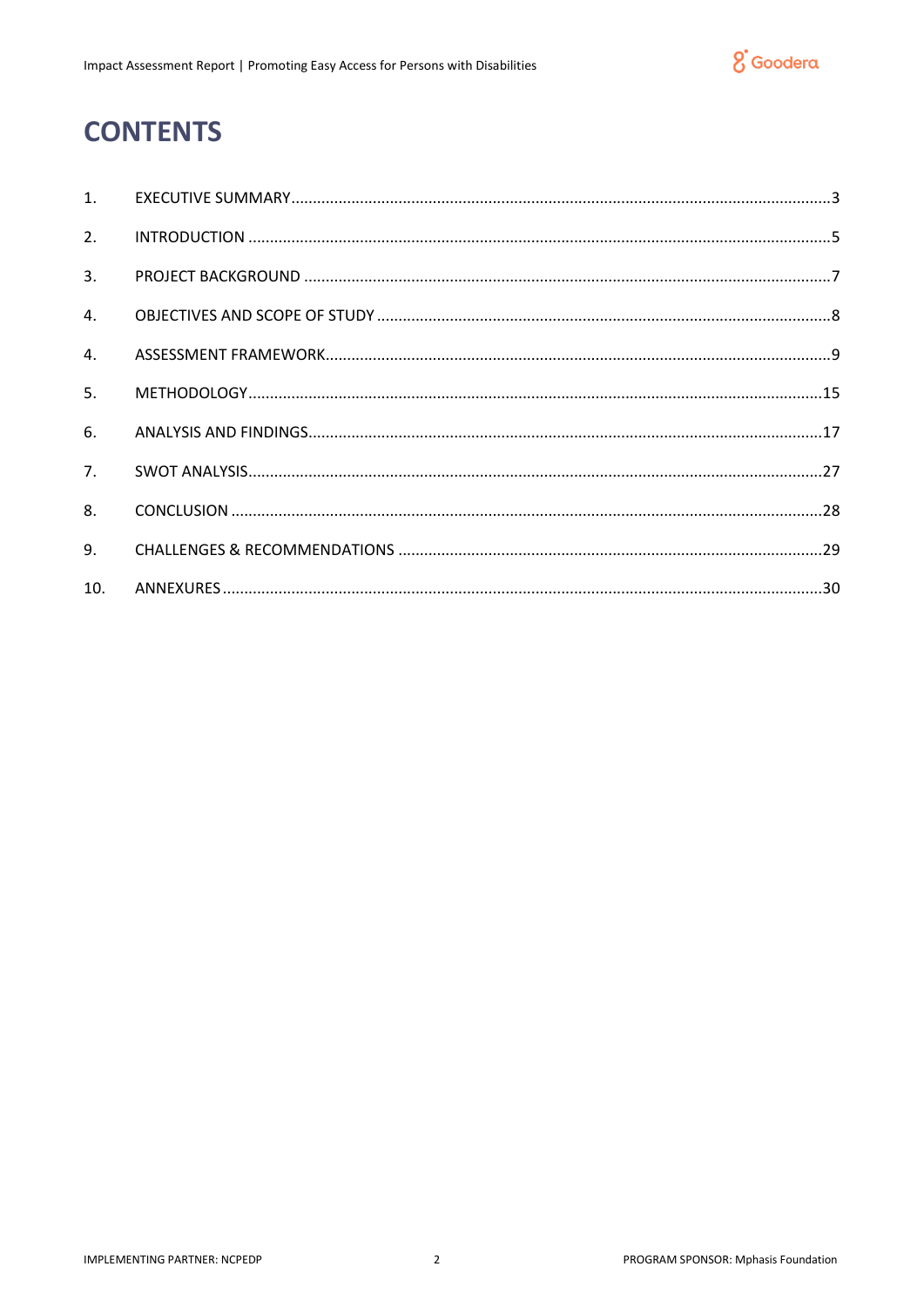# <span id="page-2-0"></span>**1. EXECUTIVE SUMMARY**

The UN Guiding Principles on Business and Human Rights (Guiding Principles have promoted a common CSR framework that allows convergence around the standards they set out and key shift from a voluntary approach of CSR to the acknowledgement that enterprises have the responsibility to assess their impact on human rights and address the adverse impact they might have on them. At its centre lies the Universal Declaration of Human Rights, 1948 (UN), and based on its principles, the Convention of the Rights of Persons with Disabilities, got adopted in 2006. According to these instruments, the rights of people with disabilities should be seen as a human right and integrated in CSR strategies of all enterprises.

With the grant provided by Mphasis, National Centre for Promotion of Employment for Disabled People (NCPEDP) had implemented the 'Promoting Easy Access for Persons with Disabilities' project. The project was to ensure accessibility to the disabled people with an objective of providing easy and convenient access to public places, public transport, products, services, information, technology, and communication for people with disabilities. The implementing agency systematically worked with several ministries such as Urban Development, Information Technology, Information, Finance to name a few. In addition, it works with an onground network of DPOs/ NGOs/Persons with disabilities/ activists.

As a niche initiative, NCPED with the support of Mphasis instituted 'NCPEDP-Mphasis Universal Design Awards' as a recognition for exemplary work towards the cause of accessibility and thus ensuring a life of equality and dignity for people with disabilities (PwD). The primary goal of the award has been to mainstream the concept of 'Universal Design' principles. The goal of Universal Design is to maximize usability by individuals with a wide variety of characteristics. Whether we are talking about learning strategies or physical space, Universal Design operates by a set of principles designed to maximize access by everyone. The Universal Design awards by NCEPD & Mphasis have been forerunner in recognising good practices of Universal Design. These awards are given in three categories to Indian nationals. The decade long trajectory of the awards have resulted in bevy of good practices, recognition of policy and advocacy changes for the rights of PwD.

This impact study is carried out to assess the activities, outputs, outcomes, and overall impact of the program. The study undertook qualitative data capture and analysis of the insights provided by key stakeholders of the program. Purposive sampling technique was used to predetermine a sample size to conduct KIIs (Key Informant interviews).

The analysis has brought out multiple insights about the program.

- NCPEDP Mphasis Universal Design Awards has helped promulgating 'Universal Design' accessibility concepts in India and created bevy of good practices that can be replicated.
- The genesis of 'Universal Design' awards lies in the significant policy and advocacy work that NCPEDP team does with multiple ministries. As a result, the NCPEDP has been advocating the right so disabled as part of policy reform and development, the most striking being the work done on education, the Census, inclusive disaster relief, and accessibility.
- Our study found that through 'Disability Law Units (DLUs)' the team had raised awareness on the RPWD (The Rights of Persons with Disabilities) Act, 2016 among thousands of stakeholders. The DLUs served as a precious focal point for primary stakeholders in their struggle for a life of dignity and provided legal support to many persons with disabilities, who would otherwise have been unable to overcome huge obstacles to access their rights in COVID times as well.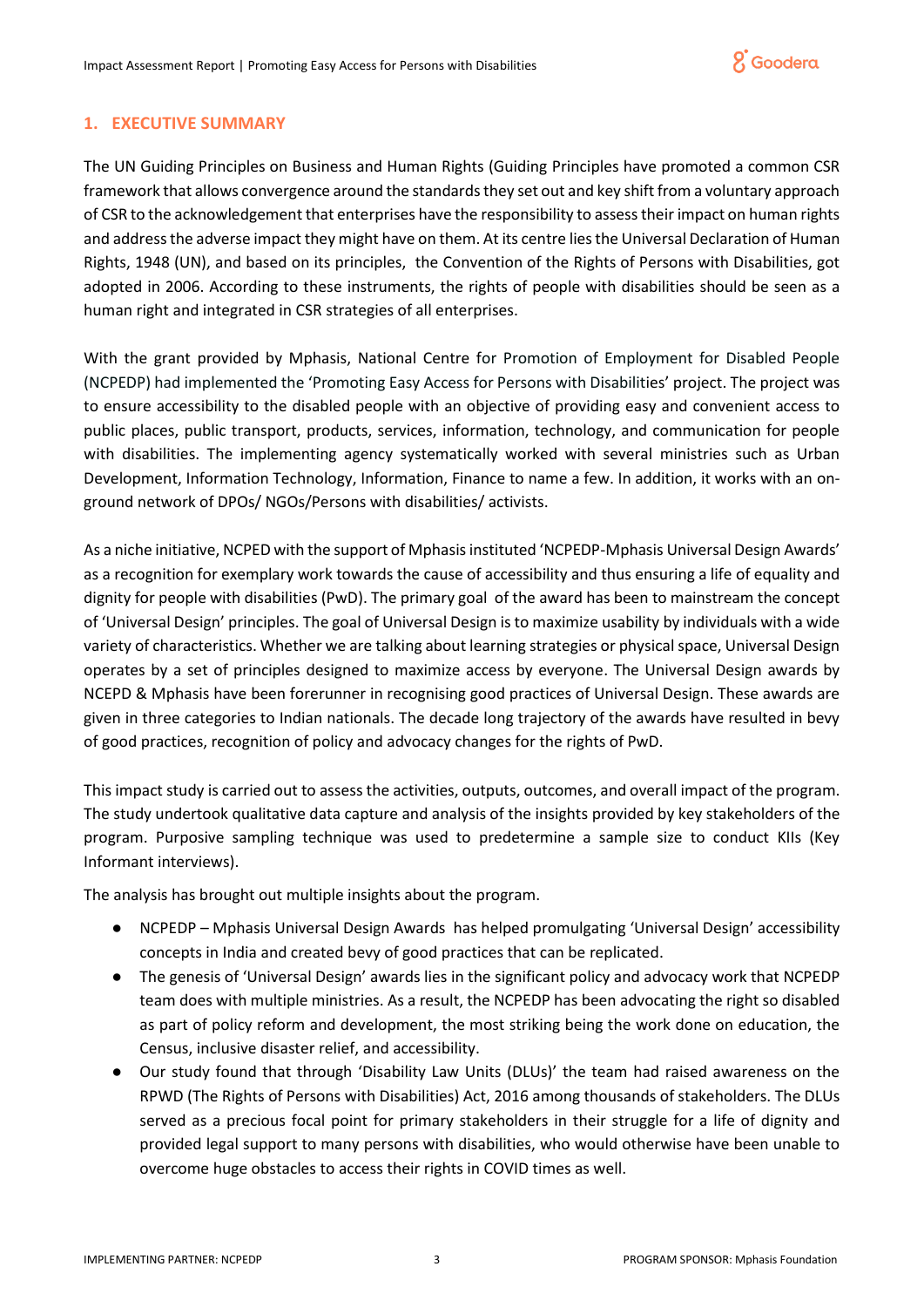

● According to our observations, the program was overall successful in addressing the accessibility issues of the disabled and advocating them to the concerned ministries/govt. officials timely. However, there is a scope to fasten the pace of implementation through active capacity building of the partner network and expansion to more states to influence the state/local administration and change the on-ground situation.

The key recommendation to the program considering all the initiatives undertaken by the NCPEDP team is, the team can strategically escalate the accessibility matters/issues to the Members of Parliament and the media to influence policy change and follow-up timely for implementation. For the Universal Awards, the NCPEDP team can focus on the marketing and publicity of the awards to help the awardees in providing much needed recognition for their works.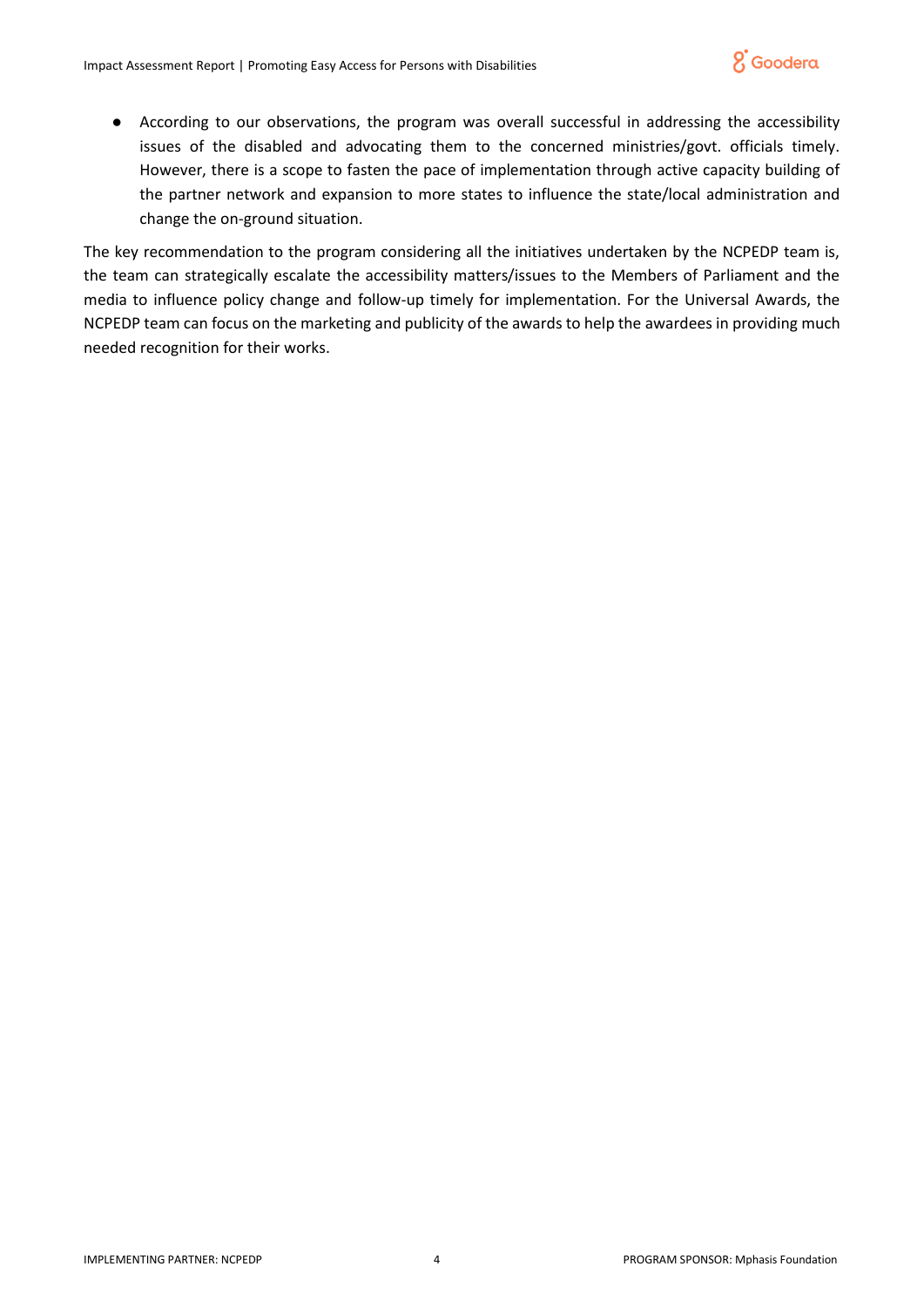# <span id="page-4-0"></span>**2. INTRODUCTION**

In recent years, there has been a change in basic assumptions towards understanding of disability. From merely seeing it as a medical condition there is focus on embedding as a part of human development. The number of people experiencing disability is increasing due to a rise in chronic health conditions and population aging. Disability is a human rights issue, with people with disability being subject to multiple violations of their rights, including acts of violence, abuse, prejudice, and disrespect because of their disability, which intersects with other forms of discrimination based on age and gender, among other factors<sup>1</sup>.

Globally, the Convention on the Rights of Persons with Disabilities (CRPD), 2006 came into force as a human rights instrument with an explicit, social development dimension. It adopts a broad categorization of persons with disabilities and reaffirms that all persons with all types of disabilities must enjoy all human rights and fundamental freedoms. Disability intersperses with the four major SDGs namely : 1) **SDG4**: Quality Education, 2) **SDG8**: Decent growth and opportunities for all, 3) **SDG10**: Reduced Inequalities, and 4) **SDG11**: Sustainable Cities and Communities. In the light of this the Government of India, as a signatory, in 2015 had launched 'Accessible India' campaign based on the three verticals of:

- **Built Environment,**
- Transport, and
- Information & Communication Technology (ICT)

'Currently, persons with disabilities and elderly persons comprise over 25 per cent of the total global population. By 2050, this number is estimated to grow over 2 billion worldwide<sup>'2</sup>. 'India as per the 2011 census is home to 26.8 million disabled people'.<sup>3</sup> This roughly stands at 2.2% of the total population. There are multiple provisions in the Constitution to ensure dignity of living to the differently abled population as well as numerous welfare schemes and provisions made. The nodal body that oversees the issues comes under the Ministry of Social Justice & Empowerment. All activities under the ministry are carried out by the Department of Empowerment of Persons with Disability (Divyanjan).

With the grant provided by Mphasis, National Centre for Promotion of Employment of Disabled People (NCPEDP) has been implementing the program for more than a decade. The project is in its second phase focusing on promoting accessibility among persons with disabilities (PwD) through advocacy and awareness drives across the various ministries and the National Disability Network, a group of organisations working on similar goals. By acting as an interface between the government and the industry, International Agencies, and the Voluntary Sector, NCPEDP act as catalyst in empowering the disabled population on the aspects of improved accessibility in order to give the disabled a life of dignity. The intervention intends to mobilise 'need for greater access' pillar as part of the three pillars of the U.N Protect, Respect and Remedy Framework that addresses:

A State's duty to protect against human rights abuses by third parties, including businesses, through appropriate policies, regulation, and adjudication.

<sup>1</sup> https://www.who.int/news-room/fact-sheets/detail/disability-and-health

 $^2$  Cities Insight Report

<sup>3</sup> http://www.nhfdc.nic.in/upload/nhfdc/Persons\_Disabilities\_31mar21.pdf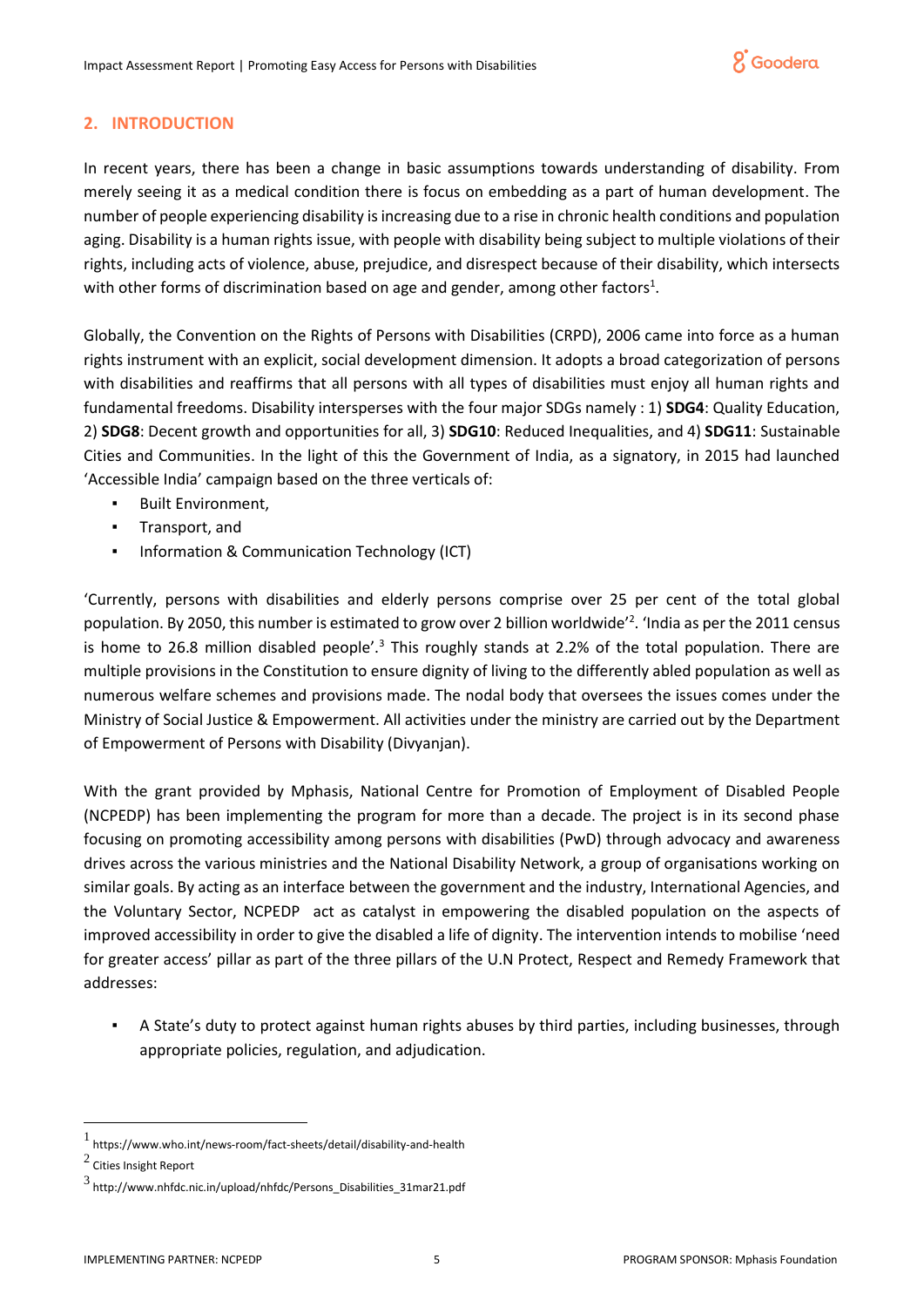

- The corporate responsibility to respect human rights, that is, to act with due diligence to avoid infringement on the rights of others and to address adverse impacts involvement.
- The need for greater access by victims to effective remedy, both judicial and non-judicial.

The current study aims to understand the impact of this intervention among its target beneficiaries and assess the processes it followed, outputs it delivered, and the outcome created for the stakeholders involved.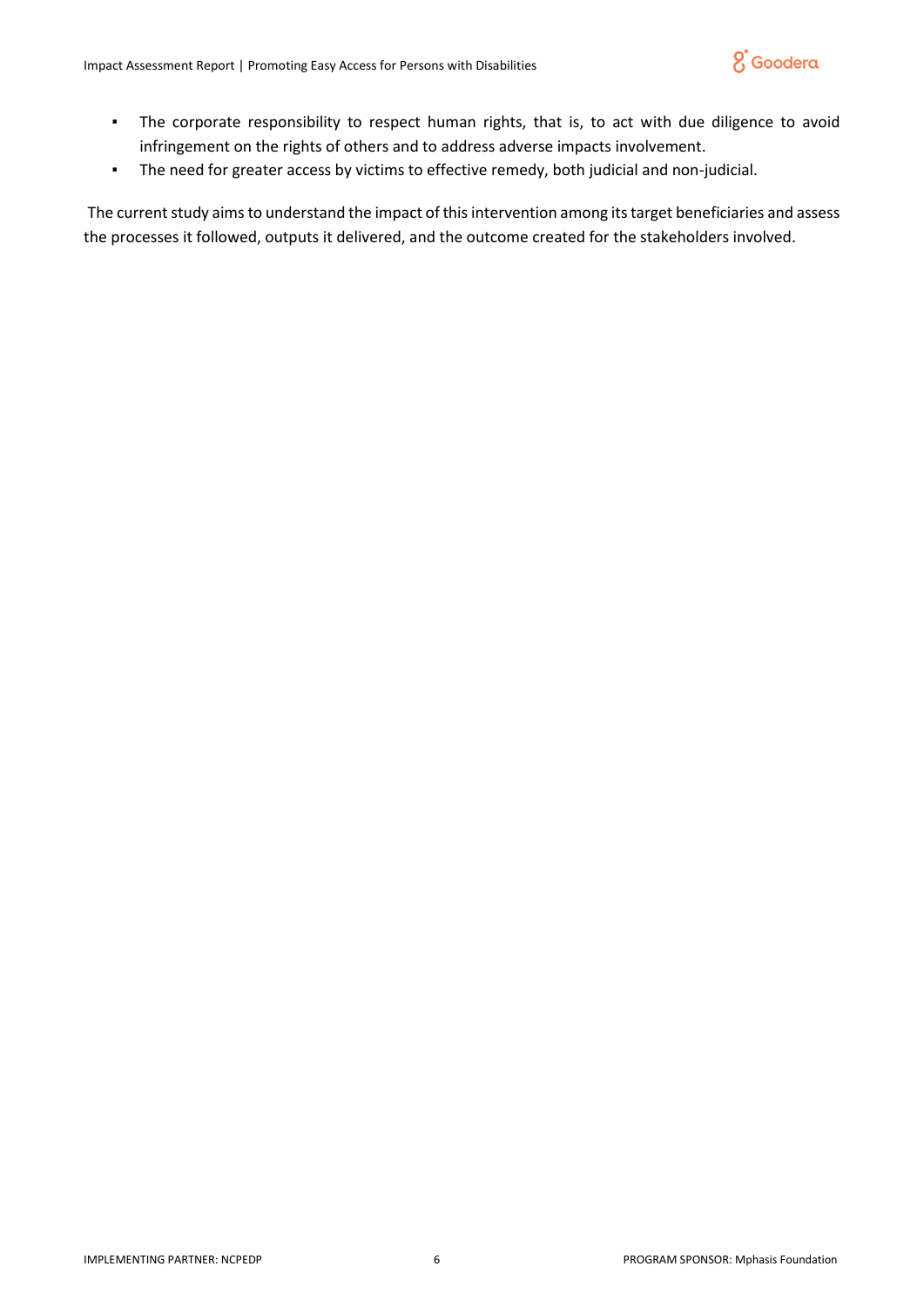

## <span id="page-6-0"></span>**3. PROJECT BACKGROUND**

NCPEDP largely conducted two major initiatives by utilising the grant provided by Mphasis F1 Foundation, a CSR arm of the corporate entity. The programs and activities conducted in the **Promoting Easy Access for Persons with Disabilities** project in the second phase are highlighted below:

#### **Policy Implementation of RPWD Act, 2016**

Formulation of guidelines and passage of the law for improved accessibility in buildings. Inclusion of improved accessibility for PwD in the Smarty City Mission Implementation of WCAG for all government websites within a stipulated time period. Formulation of a road map / action plan for implementation of National Policy on Universal Electronic Accessibility announced in 2013.

Adoption of the Universal Design principles on relevant product certification guidelines Ensuring inclusion of PwD in the Public Distribution System for food grains. Establishing National Captioning Centre for the provision of captioning related services. Law on mandating captioning for all programmes and films

#### **Advocacy**



Advocating for the inclusion of persons with disabilities as a mandatory guideline for the procurement policy Disability inclusive planning and budgeting to be inculcated



#### **Raising Awareness**

Development of training modules for various stakeholder interaction (NGO, employers, employees etc.)

Conducting seminars, webinars, and workshops to spread awareness among the disabled population on the provision in the RPWD Act.

Collating concerns and recommendations from various zonal groups formed on the challenges faced on the pre-decided thematic areas.

Building media relations for wider dissemination of activities and information

#### **Universal Design Awards**

Publicising the cause and encouraging country-wide nominations in the domain. Recognising the exemplary efforts of one individual for their contribution towards improving accessibility for the disabled community.

Recognising the efforts of one organisation in their efforts towards improving accessibility for the disabled community

Rolling out of the commemorative publication

Organising the award ceremony to recognise the selected individual's efforts

**NCPED** 

NCPEDP MPHASIS UNIVERSAL DESIGN **AWARDS**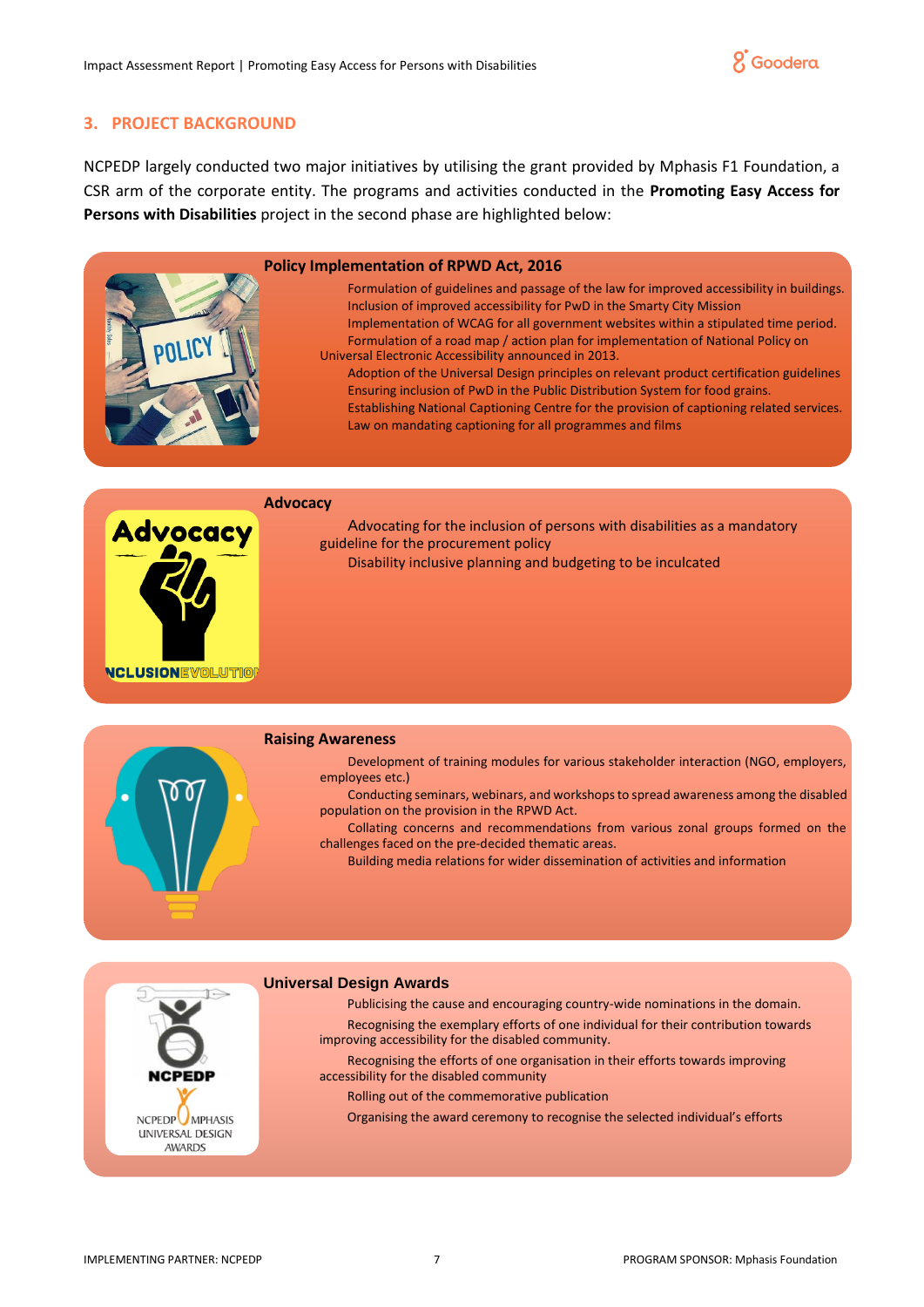# <span id="page-7-0"></span>**4. OBJECTIVES AND SCOPE OF STUDY**

The study aims to understand the implementation of the Promoting Easy Access for Persons with Disabilities program and their outcomes and impact on the disability sector and other stakeholders. The impact assessment study will try to capture whether each activity was conducted according to the plan and how they were executed and quantify the outcomes of activities among the beneficiaries.

## **4.1 Key objectives of the study**

The primary objective of the assessment was to:

- **Assess** the impact of initiatives taken up by the NCPEDP in bringing policy level changes and recommendations while working with the different ministries.
- **Understand** the effectiveness of the Mphasis Universal Award How it has led in creating an inclusive space for the disabled
- **Identify** areas of improvement across all the factors from program design to implementation and to provide practical recommendations

## **4.2 Limitations of Study**

The impact assessment for the interventions have been qualitative in nature intending to capture the efficacy of the programmatic roll-out and identify gap areas to improve upon going forward. However, inherent limitations of the study were:

- The study could not capture the perceptions of more no. of govt. stakeholders due to unavailability and unwillingness to participate in the assessment.
- The program has a lot of advocacy initiatives with the impact been seen in the longer run. The study thus fails to capture the long-term impact of these on-going initiatives having a potential of cascading effect in years to come.
- The study does not consider exogenous factor that may influence overall programmatic roll-out by other organisations while analysing the impact and outcomes of the program.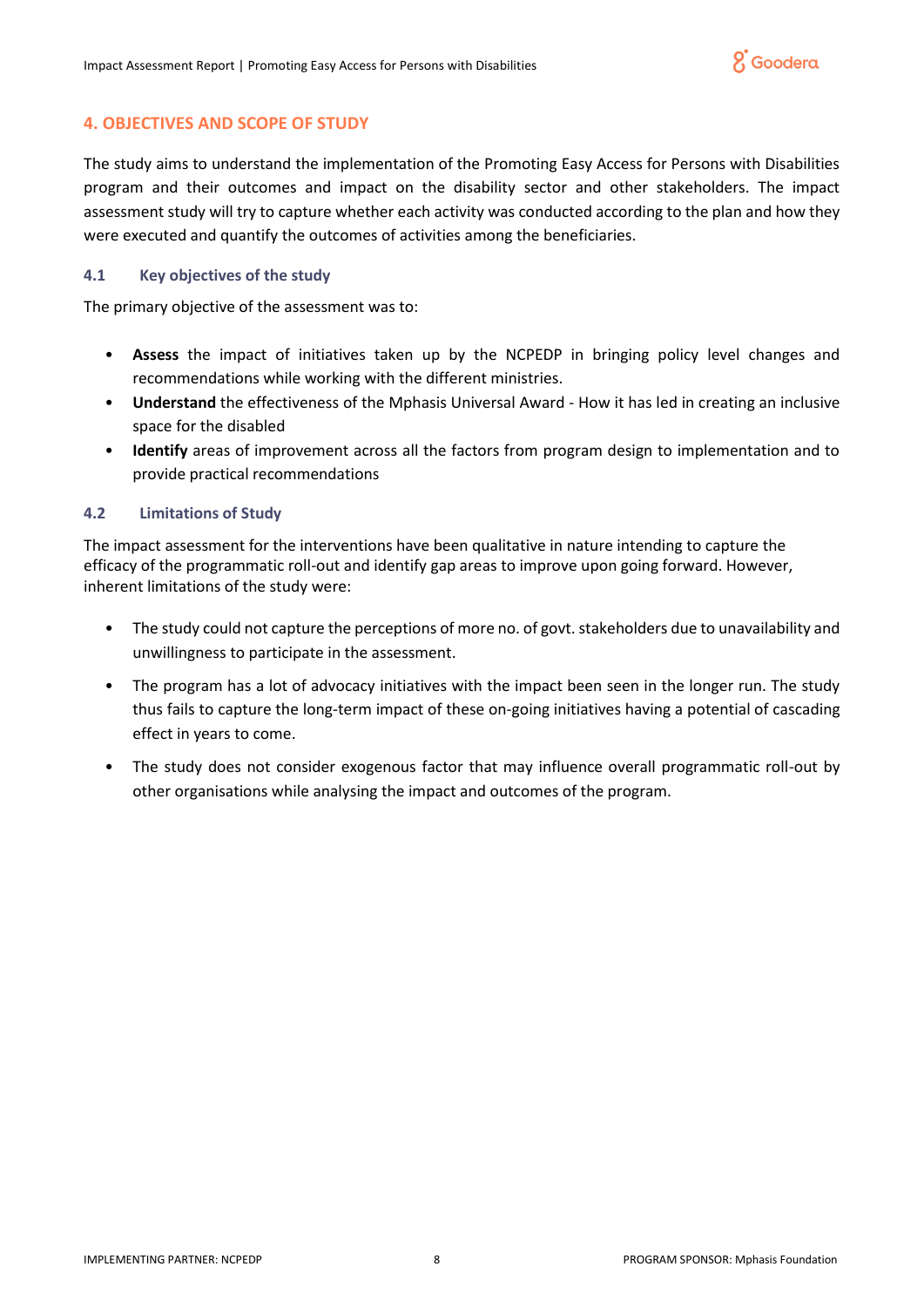

## <span id="page-8-0"></span>**4. ASSESSMENT FRAMEWORK**

The **THEORY OF CHANGE (ToC) FRAMEWORK** for the given program is illustrated below:



| <b>Activities</b>                                                                                                                                                                                                                                                                                                                                                                                                                                                                                                                                                                                                                                                                                        | <b>Output</b>                                                                                                                                                                                                                                                                                                                                                                                                                                                    | <b>Outcome</b>                                                                                                                                                                                                                                                                                                                     | <b>Impact</b>                                                                                                                                                                                                                                                            |
|----------------------------------------------------------------------------------------------------------------------------------------------------------------------------------------------------------------------------------------------------------------------------------------------------------------------------------------------------------------------------------------------------------------------------------------------------------------------------------------------------------------------------------------------------------------------------------------------------------------------------------------------------------------------------------------------------------|------------------------------------------------------------------------------------------------------------------------------------------------------------------------------------------------------------------------------------------------------------------------------------------------------------------------------------------------------------------------------------------------------------------------------------------------------------------|------------------------------------------------------------------------------------------------------------------------------------------------------------------------------------------------------------------------------------------------------------------------------------------------------------------------------------|--------------------------------------------------------------------------------------------------------------------------------------------------------------------------------------------------------------------------------------------------------------------------|
| Identification of the<br>Bureaucrats (Secretary /<br>Joint Secretary / Officer<br>In charge etc.) based on<br>need, to discuss specific<br>issues.<br><b>Conducted Need based</b><br>Studies to prepare<br>representations to<br>concerned Minister on<br>the identified<br>plan/policy/scheme<br>Formation of with the<br>$\bullet$<br><b>National Disability</b><br>Network (NDN) and<br>National Committee on<br>the Rights of Persons<br>with Disabilities (NCRPD),<br>to share information and<br>plan advocacy<br>campaigns.<br>Media engagement to<br>increase the visibility of<br>the issue and garner the<br>attention of the policy<br>makers and to create<br>awareness among the<br>public. | Engagement with the<br>Bureaucrats (Secretary /<br>Joint Secretary / Officer In<br>charge etc.) based on need,<br>to discuss specific issues<br>such as review of<br>procurement bill with<br>ministry of Finance on<br>providing accessibility for<br>the disabled.<br>Advocating on the specific<br>requests to the<br>ministries/govt. officials.<br>Awareness of the<br>accessibility issues of the<br>disabled in the news media,<br>press conference. Etc. | Effective<br>implementation of<br>the accessibility<br>clauses in various<br>new<br>policies/amendment<br>s in the concerned<br>Ministry/local govt.<br>depts.<br>People's buy-in for<br>the accessibility<br>cause and the<br>uptake of the cause<br>in the ministries and<br>govt. officials<br>(state/district/local<br>bodies) | Ensure easy and<br>convenient access to<br>public places, public<br>transport, products,<br>services,<br>information,<br>technology, and<br>communication for<br>people with<br>disabilities.<br>Facilitation of<br>accessibility issue by<br>the awardees on<br>ground. |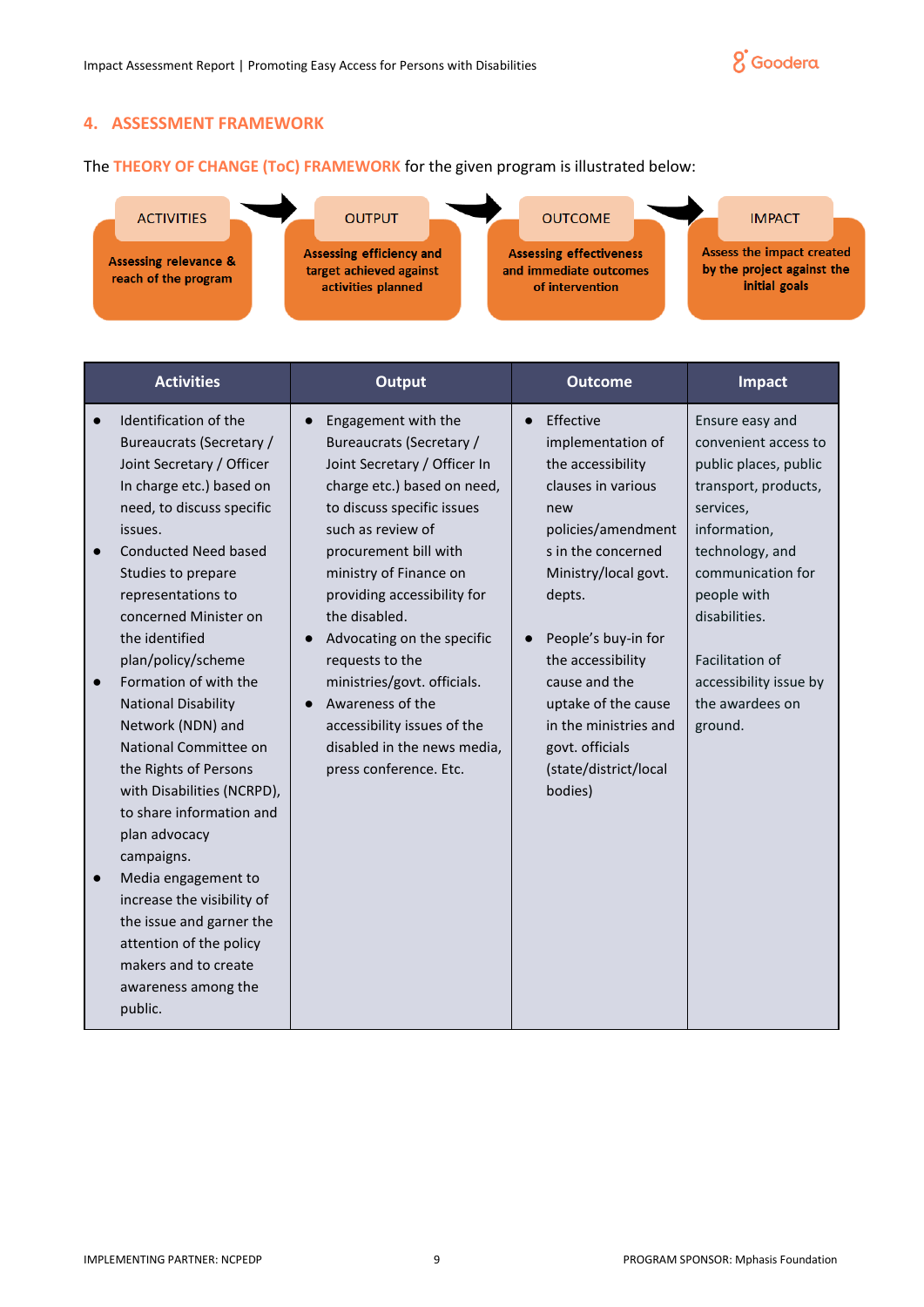

| Capacity building sessions<br>for the NGOs/DPOs<br>State level seminars to<br>create awareness and to<br>facilitate the<br>implementation of the<br>RPWD Act and other<br>issues.                                                                                                                                                                                                                                            | No. of people trained in the<br>capacity building sessions.<br>Developed an Action Plan<br>for State level advocacy, as<br>an outcome of the State<br>Seminar in each of the 3<br>disability law units. | Stakeholder<br>$\bullet$<br>outreached and<br>identification of gaps<br>areas between<br>policy and effective<br>implementation.              |
|------------------------------------------------------------------------------------------------------------------------------------------------------------------------------------------------------------------------------------------------------------------------------------------------------------------------------------------------------------------------------------------------------------------------------|---------------------------------------------------------------------------------------------------------------------------------------------------------------------------------------------------------|-----------------------------------------------------------------------------------------------------------------------------------------------|
| Publicised the Awards to<br>ensure nominations from<br>across the country every<br>year.<br>Screening applications<br>and constituted a high-<br>powered sub-committee<br>for the final selection.<br>Organised the meeting of<br>high-powered Sub<br>Committee to select 10<br>Awardees (individual and<br>organisations).<br>Mobilised media to<br>ensure good coverage of<br>the award ceremony<br>event and the awardees | • Nominations received<br>• Shortlisting of nomination<br>• Final list of awardees<br>• Good media Coverage and<br>published reports                                                                    | Recognition of good<br>practices and to create<br>awareness through<br>NCPEDP-Mphasis<br>Universal Design Awards<br>in the disability sector. |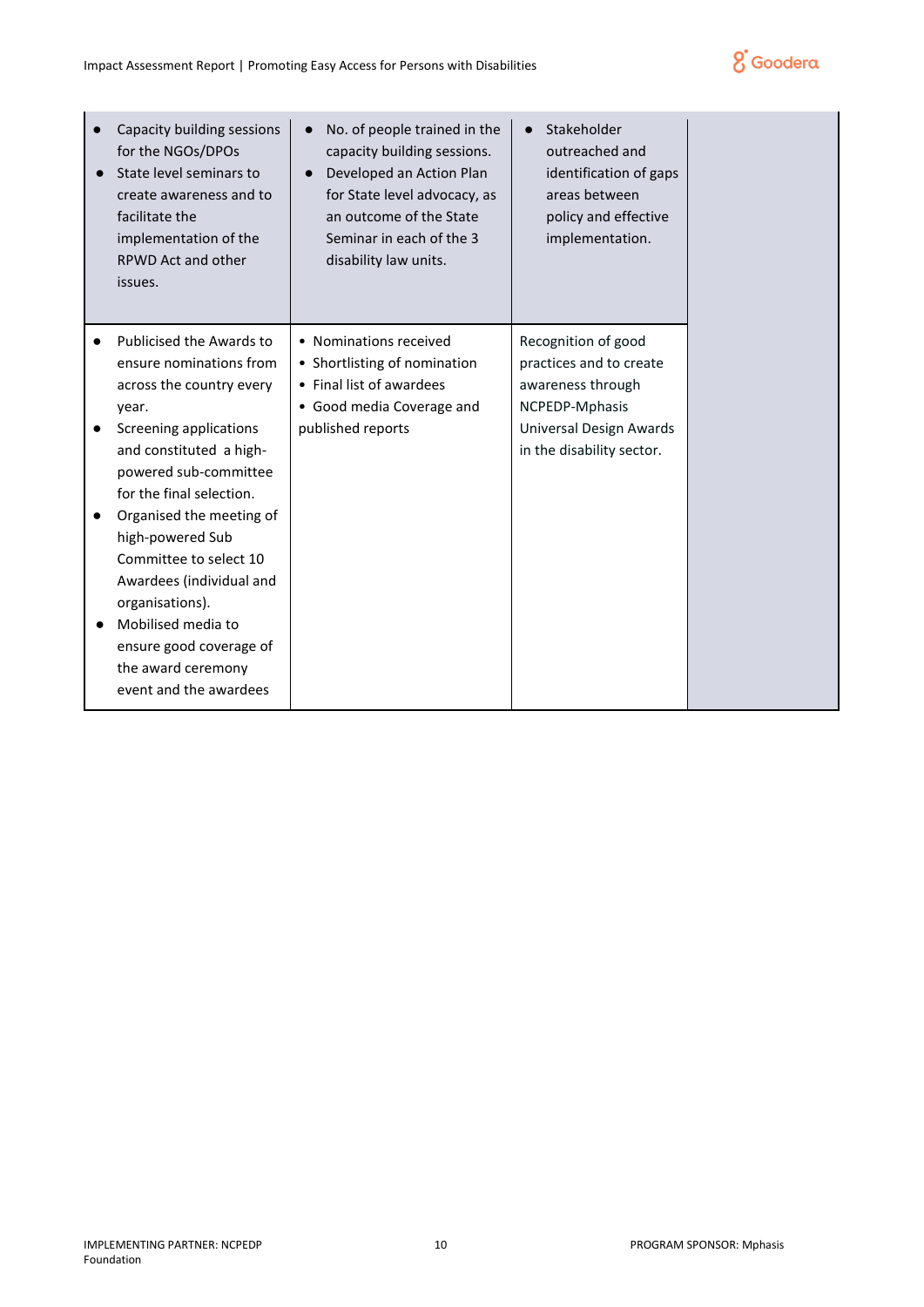

A **LOGICAL FRAMEWORK MODEL** is created against the identified ToC to reflect the identifiable indicators, means of verification and assumptions, as given below:

|                   | <b>PARAMETERS</b>                                                                                                                                                                                                                                                                                                                                                                                                                                                                                                                                                                                                                                                                                                                                                                                                                                                                                                                                                                                                                              | <b>INDICATORS</b>                                                                                                                                                                                                                                                                                                                                                                                                                                                                                                                                                                         | <b>MEANS OF</b><br><b>VERIFICATION</b>                                                                                                                                                                                                                                     | <b>ASSUMPTIONS</b>                                                                                                                                                             |
|-------------------|------------------------------------------------------------------------------------------------------------------------------------------------------------------------------------------------------------------------------------------------------------------------------------------------------------------------------------------------------------------------------------------------------------------------------------------------------------------------------------------------------------------------------------------------------------------------------------------------------------------------------------------------------------------------------------------------------------------------------------------------------------------------------------------------------------------------------------------------------------------------------------------------------------------------------------------------------------------------------------------------------------------------------------------------|-------------------------------------------------------------------------------------------------------------------------------------------------------------------------------------------------------------------------------------------------------------------------------------------------------------------------------------------------------------------------------------------------------------------------------------------------------------------------------------------------------------------------------------------------------------------------------------------|----------------------------------------------------------------------------------------------------------------------------------------------------------------------------------------------------------------------------------------------------------------------------|--------------------------------------------------------------------------------------------------------------------------------------------------------------------------------|
| <b>ACTIVITIES</b> | Identification of the<br>$\bullet$<br>Bureaucrats (Secretary /<br>Joint Secretary / Officer In<br>charge etc.) based on need,<br>to discuss specific issues.<br><b>Conducted Need based</b><br>$\bullet$<br>Studies to prepare<br>representations to<br>concerned Minister on the<br>identified<br>plan/policy/scheme<br>Formation of with the<br>$\bullet$<br>National Disability Network<br>(NDN) and National<br>Committee on the Rights of<br>Persons with Disabilities<br>(NCRPD), to share<br>information and plan<br>advocacy campaigns.<br>Media engagement to<br>$\bullet$<br>increase the visibility of the<br>issue and garner the<br>attention of the policy<br>makers and to create<br>awareness among the<br>public.<br>Organized capacity building<br>sessions for the NGOs/DPOs<br>Organized State level<br>$\bullet$<br>Seminars to create<br>awareness and to facilitate<br>the implementation of the<br>RPWD Act and other issues.<br>Publicized the Awards to<br>ensure nominations from<br>across the country every year. | No. of key<br>stakeholders<br>identified in<br>ministries/govt<br>No of need<br>based studies<br>conducted<br>No. of<br>members<br>reached out as<br>a part of the<br>NDN network<br>No. of media<br>platforms<br>engaged with<br>No. of capacity<br>building<br>sessions<br>conducted<br>No. of state<br>$\bullet$<br>level seminars<br>conducted<br>No. of<br>advertisements<br>done for the<br>award<br>No. of<br>applications<br>received for<br>the award<br>No. of<br>$\bullet$<br>meetings<br>conducted<br>No. of media<br>$\bullet$<br>platforms<br>engaged with for<br>publicity | Database of<br>contacts<br>Reports<br>Database of<br>$\bullet$<br>members News<br>articles/reports<br>Database of<br>$\bullet$<br>sessions<br>conducted<br>Database of<br>seminars<br>conducted<br>Advertisement<br>s published<br>Database<br>of applications<br>received | • Need based<br>studies, reaching<br>out NDN<br>members and<br>media<br>engagement will<br>result in<br>advocating on<br>accessibility<br>issues and<br>awareness<br>creation. |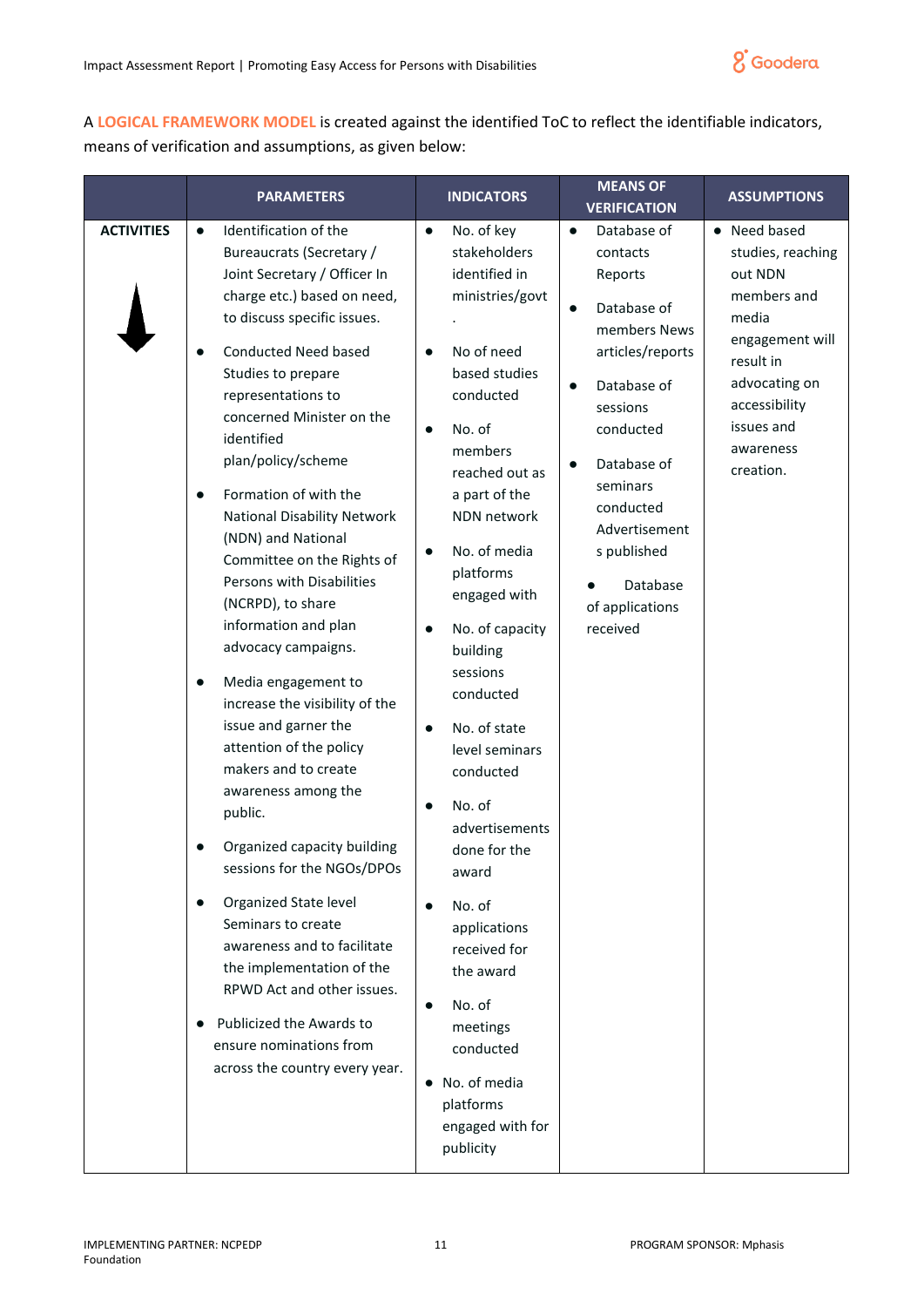

| <b>OUTPUT</b>   | • Engagement with the<br>Bureaucrats (Secretary / Joint<br>Secretary / Officer In charge<br>etc.) based on need, to<br>discuss specific issues such as<br>review of procurement bills<br>with the ministry of Finance<br>on providing accessibility for<br>the disabled.<br>• Advocating on the specific<br>requests to the<br>ministries/govt. officials.<br>• Awareness of the accessibility<br>issues of the disabled in the<br>news media, press conference<br>etc.<br>• No. of people trained in the<br>capacity building sessions.<br>• Developed an Action Plan for<br>State level advocacy, as an<br>outcome of the State Seminar<br>in each of the 3 disability law<br>units.<br>• Nominations received<br>• Shortlisting of nomination<br>• Final list of awardees<br>• Good media Coverage and<br>published reports | • No. of meetings<br>conducted with<br>the<br>ministries/govt.<br>No. of advocacy<br>sessions<br>conducted<br>No. of people<br>aware of the<br>accessibility<br>issues<br>No. of people<br>attended the<br>training sessions<br>No. of times the<br>$\bullet$<br>action plan was<br>drafted<br>No. of<br>$\bullet$<br>nominations<br>received<br>No. of awardee<br>shortlisted<br>No. of awardees<br>finalized<br>No. of<br>advertisements<br>for media<br>coverage | MoM/letter<br>draft<br>Database of the<br>attendees<br>Action plan draft<br>$\bullet$<br>Database of the<br>awardees                                                             | Conductin<br>g advocacy<br>sessions, training<br>and ministry<br>engagement<br>implies policy<br>changes and<br>outreach. |
|-----------------|--------------------------------------------------------------------------------------------------------------------------------------------------------------------------------------------------------------------------------------------------------------------------------------------------------------------------------------------------------------------------------------------------------------------------------------------------------------------------------------------------------------------------------------------------------------------------------------------------------------------------------------------------------------------------------------------------------------------------------------------------------------------------------------------------------------------------------|---------------------------------------------------------------------------------------------------------------------------------------------------------------------------------------------------------------------------------------------------------------------------------------------------------------------------------------------------------------------------------------------------------------------------------------------------------------------|----------------------------------------------------------------------------------------------------------------------------------------------------------------------------------|---------------------------------------------------------------------------------------------------------------------------|
| <b>OUTCOMES</b> | • Effective implementation of<br>the accessibility clauses in<br>various new<br>policies/amendments in the<br>concerned Ministry/local govt.<br>depts.<br>• People's buy-in for the<br>accessibility cause and the<br>uptake of the cause in the<br>ministries and govt. officials<br>(state/district/local bodies)<br>Stakeholder outreach and<br>identification of gaps areas                                                                                                                                                                                                                                                                                                                                                                                                                                                | $\bullet$ No. of<br>policy/clause<br>change<br>happened<br>No. of positive<br>$\bullet$<br>responses<br>received from<br>the ministries<br>No. of<br>$\bullet$<br>stakeholders<br>outreached<br>No. of<br>$\bullet$<br>reports/advertis                                                                                                                                                                                                                             | · Policy<br>change/recomm<br>endations<br>included<br>Uptake of the<br>$\bullet$<br>cause by the<br>ministries<br>Database of<br>stakeholders<br><b>News</b><br>articles/reports | Policy changes<br>and public<br>outreach will<br>create improved<br>accessibility for<br>the disabled<br>people           |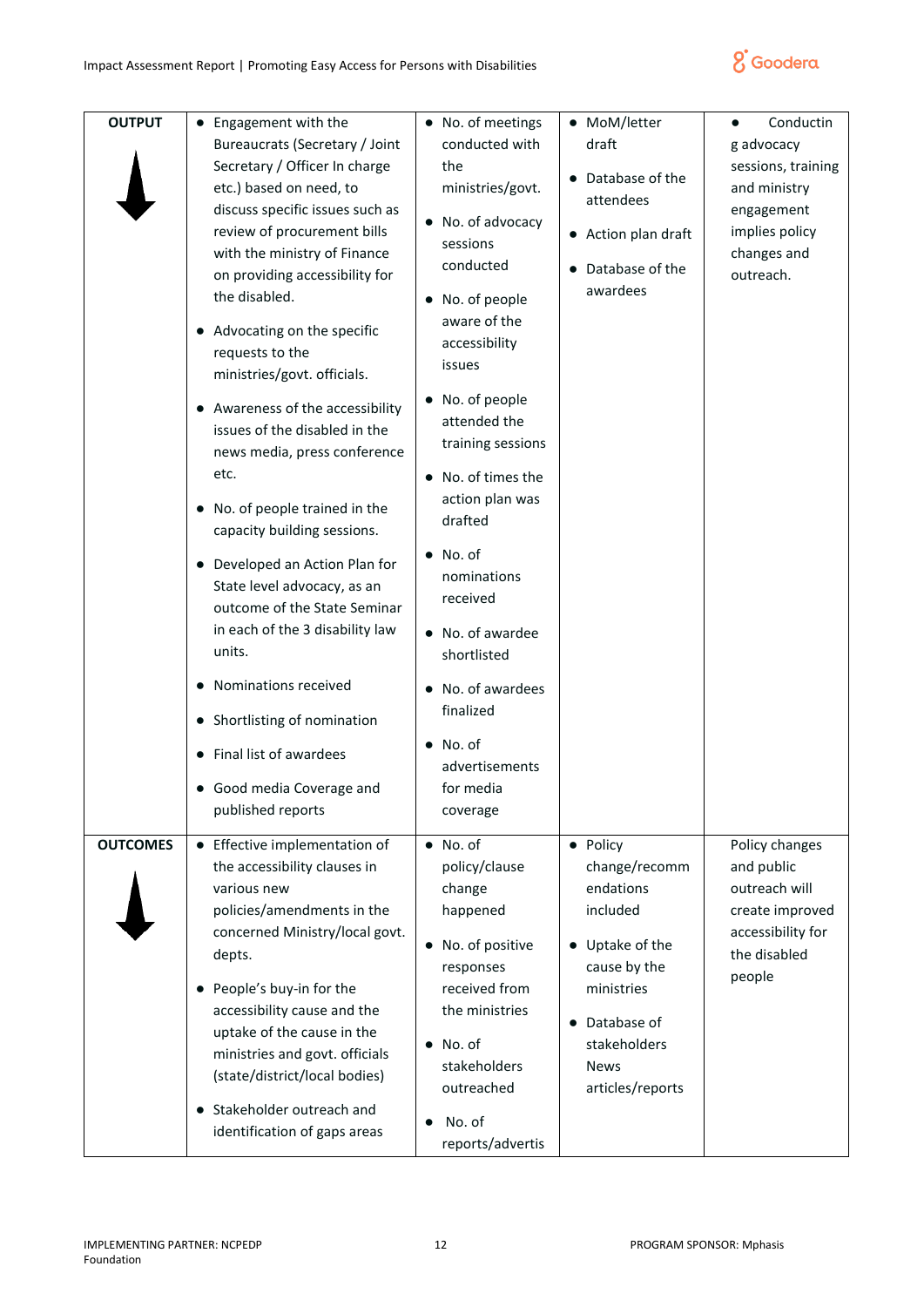

|               | between policy and effective<br>implementation.<br>• Recognition of good practices<br>and to create awareness<br>through NCPEDP-Mphasis<br>Universal Design Awards in<br>the disability sector.                                                               | ements<br>published.                                                             |                                     |    |
|---------------|---------------------------------------------------------------------------------------------------------------------------------------------------------------------------------------------------------------------------------------------------------------|----------------------------------------------------------------------------------|-------------------------------------|----|
| <b>IMPACT</b> | • Ensure easy and convenient<br>access to public places, public<br>transport, products, services,<br>information, technology, and<br>communication for people<br>with disabilities.<br>• Facilitation of accessibility<br>issue by the awardees on<br>ground. | More disabled<br>people getting<br>access to public<br>places, products<br>.etc. | • Feedback<br>reports from<br>field | ΝA |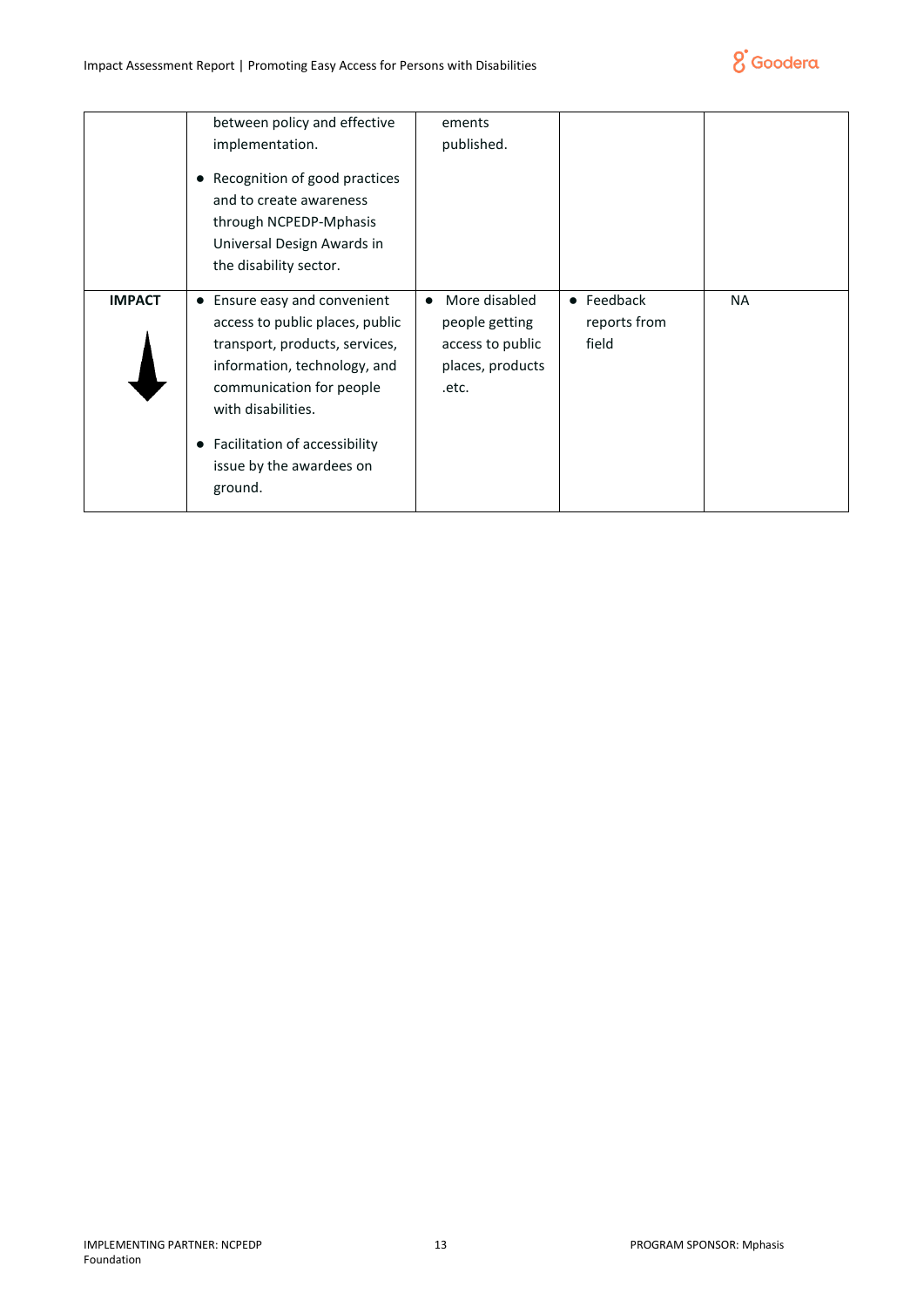

## **Three-point Assessment Framework**

Basis the TOC and the LFA created, we examine the relevance of services, the preparedness for program activities, efficiency, and effectiveness of delivery of services as well as any innovations that may have been implemented on the ground.

The impact assessment findings are anchored around Goodera's Three-point Assessment Framework as illustrated here.



#### ● **Program Design:**

We study Program Design through program strategies, inputs and resources, assumptions, outreach mechanisms, and much more. We also consider if the program design attends to specific needs of the stakeholders, program locations, social categories, site, and situation, among other development needs. Goodera's Impact Assessment approach for program design is based on Assessment criteria like Relevance and Preparedness using methodologies such as assessment of baseline survey.

## ● **Program Delivery**

Goodera assesses the Program Delivery to understand the success of the program delivery mechanism in attaining the overall objectives such as cost effectiveness, resource efficiency, equity in service delivery, best practices and challenges, perception about the services among the relevant stakeholders, among other factors.

#### ● **Impact**

We study a program's impact potential to assess if the change or the desired outcome can be attributed to the program intervention. Goodera uses criteria such as scale of Impact and impact sustainability to understand the impact potential of the projects.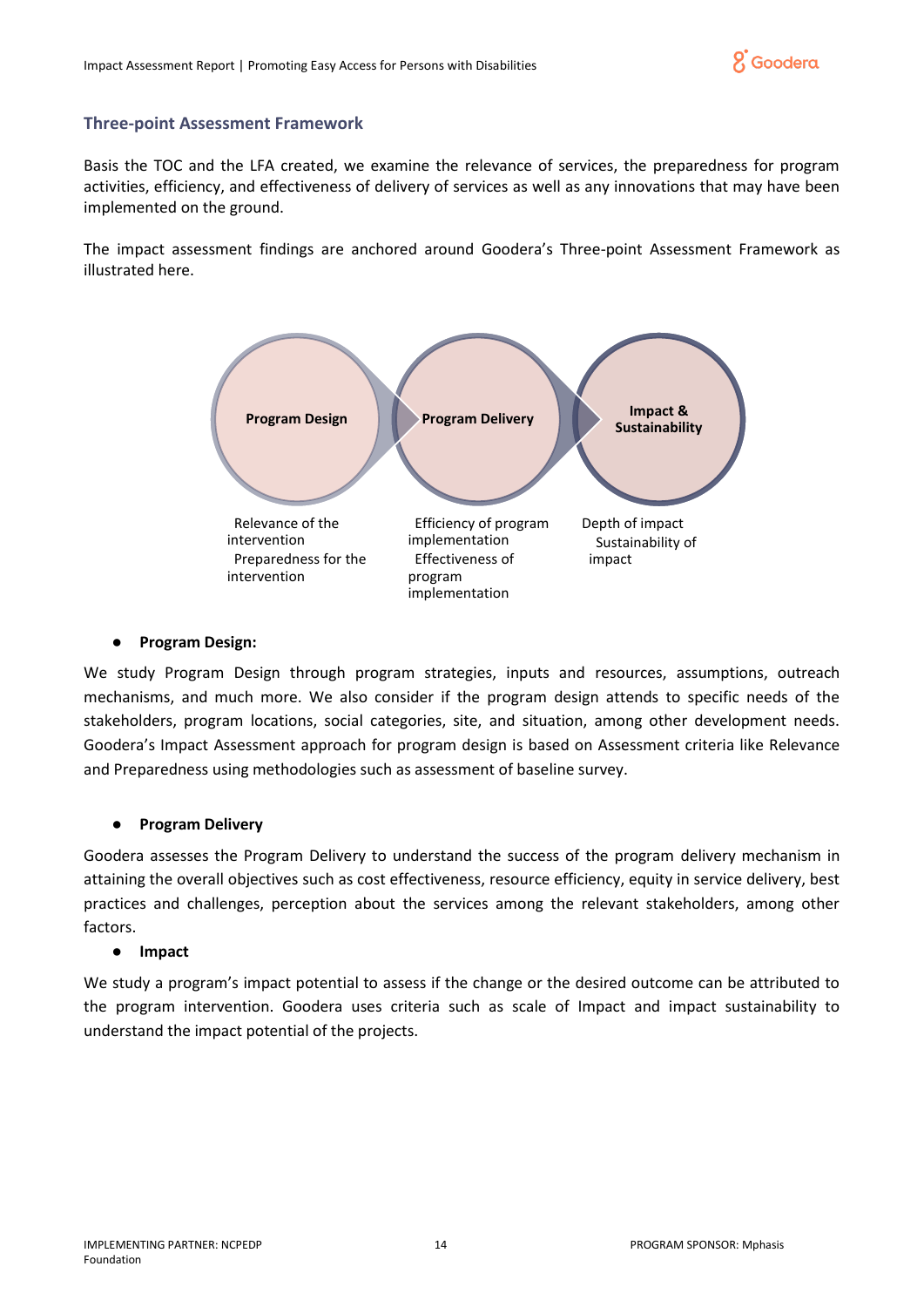

# <span id="page-14-0"></span>**5. METHODOLOGY**

This assessment is undertaken by engaging with key stakeholders of the program to highlight the impact created by the Promoting Easy Access for Persons with Disabilities program. The approach of the study is highly qualitative in nature.

Qualitative methods are used to help build a storyline for the achievements and gaps in the program from the lens of immediate stakeholders involved in the program implementation. A qualitative study gives substantiated evidence to better understand the processes involved in the program implementation. Key informant interviews (KIIs) were used as a tool for qualitative data collection.



# **6.1. Data Collection**

- **Secondary Data:** We referred the external reports in the likes of journals, articles and newspaper reports were studied to understand the tablet distribution process and its relevance in the Indian context to other players in a similar space. Secondary data were collected through publicly available resources.
- **Primary Data:** Primary data collection is key to collecting evidence from the stakeholders on the intervention, the benefits and challenges, and the analysis for recommendations to assess its impact. The stakeholder sample has been selected to ensure factors are captured to derive qualitative insights to generalise the findings.
- **Sample Size:** The total sample size for conducting KIIs is based on the availability of key SPOCs from the stakeholder groups - NCPEDP, Govt. officials, Awardees and Mphasis Team. 15 KIIs were conducted to assess Promoting Easy Access for Persons with Disabilities project. Key Informant Interviews were conducted by Goodera Investigators virtually through G-meet.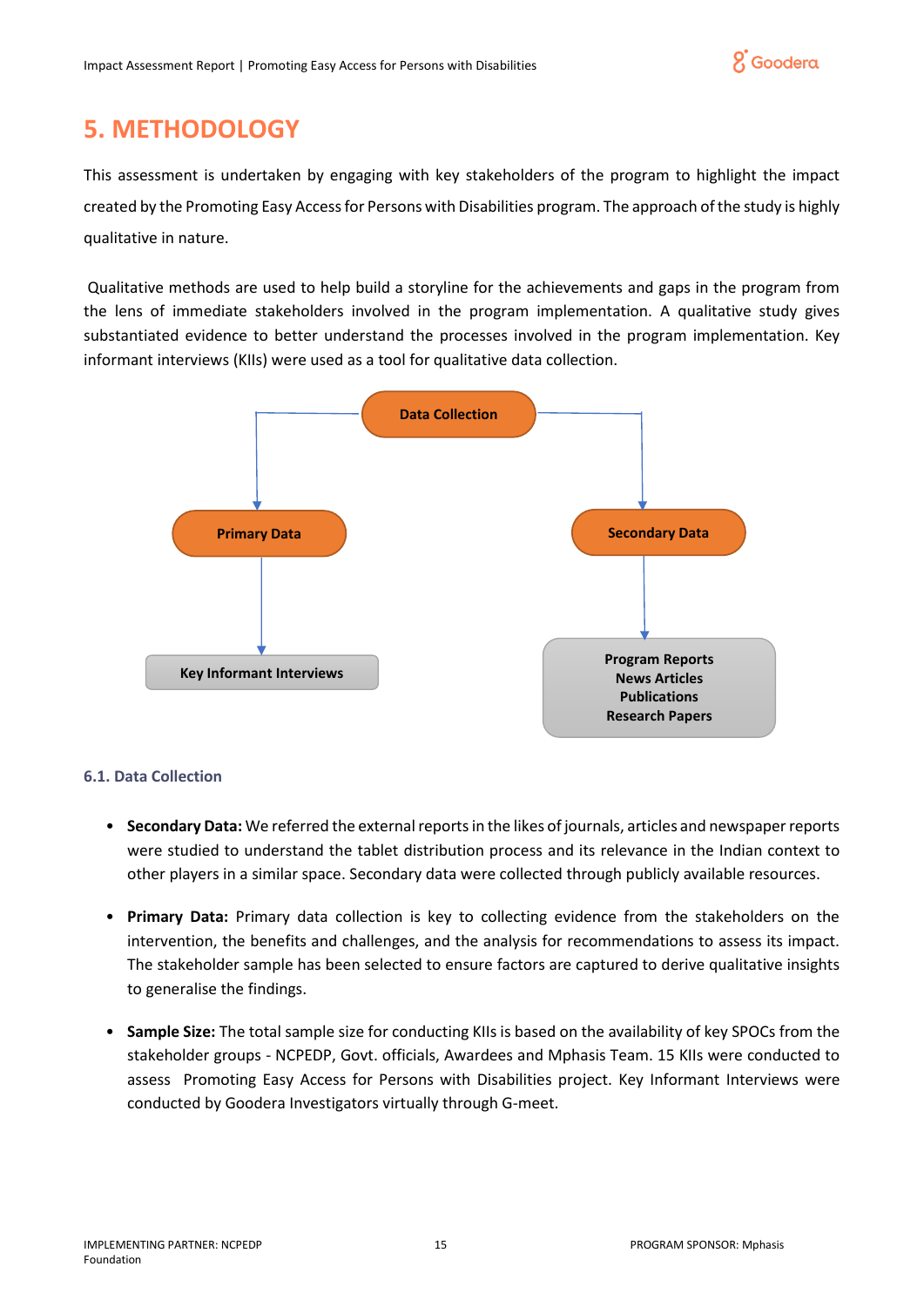

• **Key informant Interviews**: Questionnaires are designed for each stakeholder interview, although only the most relevant questions to the subject were asked, and corresponding responses were captured. Stakeholders were selected through purposive sampling.

| S.No           | <b>Stakeholder names/ Designation</b>                                                                                      | <b>Planned</b><br><b>interviews</b> | <b>Interviews conducted</b> |
|----------------|----------------------------------------------------------------------------------------------------------------------------|-------------------------------------|-----------------------------|
| $\mathbf{1}$   | Former Director, Department of Empowerment<br>of Persons with Disabilities, Ministry of Social<br>Justice, and Empowerment | $\mathbf{1}$                        | $\mathbf{1}$                |
| $\overline{2}$ | State Disability Commissioner, Nagaland                                                                                    | $\mathbf{1}$                        | <b>Remained Unavailable</b> |
| 3              | Deputy Chief Commissioner for Persons with<br><b>Disabilities</b>                                                          | $\mathbf{1}$                        | $\mathbf{1}$                |
| $\overline{4}$ | CEO, Skill Council for Persons with Disabilities                                                                           | $\mathbf{1}$                        | <b>Remained Unavailable</b> |
| 5              | Entrepreneur                                                                                                               | $\mathbf{1}$                        | $\mathbf{1}$                |
| 6              | Founder of Fleximotiv Technologies                                                                                         | $\mathbf{1}$                        | $\mathbf{1}$                |
| $\overline{7}$ | <b>Deputy Commissioner</b>                                                                                                 | $\mathbf{1}$                        | $\mathbf{1}$                |
| 8              | Disability Activist, Jharkhand Viklaang Manch<br>and Rashtriya Viklaang Manch.                                             | $\mathbf{1}$                        | $\mathbf{1}$                |
| 9              | Founder of Ramp my City                                                                                                    | $\mathbf{1}$                        | $\mathbf{1}$                |
| 10             | Doctor, Thalassemia Welfare Society                                                                                        | $\mathbf{1}$                        | $\mathbf{1}$                |
| 11             | Founder of Samsara Pediacare                                                                                               | $\mathbf{1}$                        | $\mathbf{1}$                |
| 12             | Founder of Atypical advantage                                                                                              | $\mathbf{1}$                        | $\mathbf{1}$                |
| 13             | Entrepreneur                                                                                                               | $\mathbf{1}$                        | $\mathbf{1}$                |
| 14             | <b>Universal Design Awardees</b>                                                                                           | 12                                  | 11                          |
| 15             | NCPEDP Program Team                                                                                                        | $\overline{2}$                      | $\overline{2}$              |
| 16             | Mphasis CSR Team                                                                                                           | $\mathbf{1}$                        | 1                           |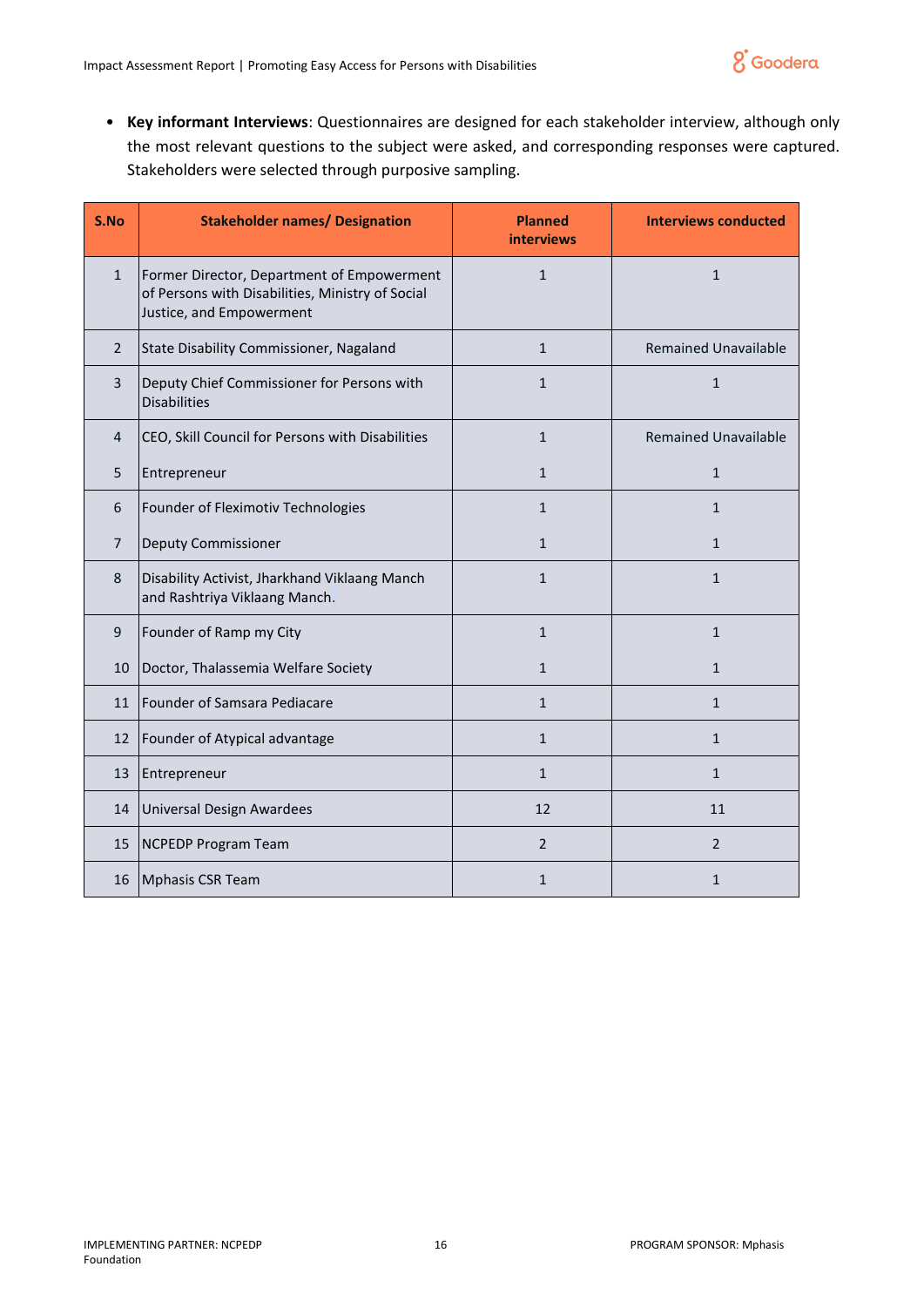

# <span id="page-16-0"></span>**6. ANALYSIS AND FINDINGS**

Comparative analysis (before and after comparisons) and content analysis (for qualitative data to interpret and analyse unstructured textual content into manageable data) were done to analyse and interpret the data collected.

## **7.1 Initiatives by NCPEDP with the nodal ministries and partner networks**

National Centre for Promotion of Employment for Disabled People (NCPEDP) works as an intermediate between the Indian government, corporates, international agencies, and the non-government organisations (NGO) towards empowerment of persons with disabilities. The organisation works in improving accessibility via issue-based advocacy, capacity building of organisations working in a similar field and recognising the efforts of organisations working towards improving accessibility. This is done through National Disability Network (NDN) which consists of NGOs/DPO across several states and union territories. The NDN plays a paramount role as disability is a state subject in India and helps organisations revamp or formulate their strategies and collect the on-ground feedback as well.

## **7.1.2 Program Design**

During the conversation with the NCPEDP team, it was revealed that the program, now in its second phase, aims to achieve the objectives through advocacy by conducting webinars, need-based studies and popularising the results through media. It also builds the capacity of partner organizations such as National Disaster Network (NDN) by formulating standards and policy recommendations for the Disability Commissioner at the state-level. Furthermore, it picks up issues as per advisories issued by the Central Government on an ad-hoc basis by providing representations and lodging RTIs for the same. The program aims the following areas:

> Fostering effective implementation of Rights of Persons with Disabilities (RPWD) Act, 2016 with the three Ministries (Urban Development, Information Technology, Information and Broadcasting)

Advocate rights of the disabled as a mandatory criterion in the Government Procurement Policy/Guidelines.

Build capacity of various stakeholder groups on RPWD Act, 2016

Felicitate good practices on Universal Design Awards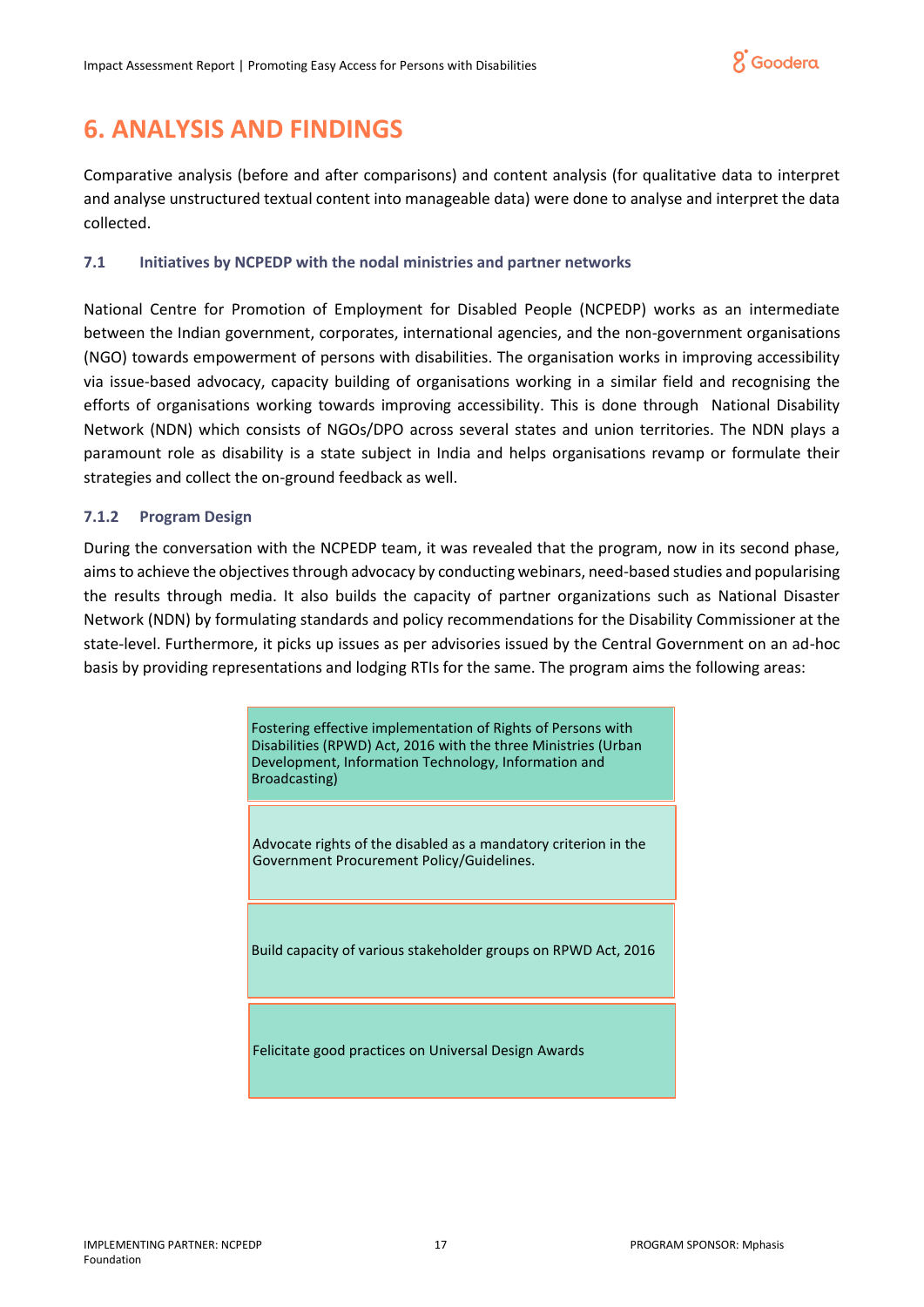

#### **7.1.3 Program Delivery**

During the interaction with the NCPEDP team Goodera understands that to successfully attain the implementation of the first three objectives several activities were undertaken from April'20-September'21 can be laid down as follows-

## **a. Initiatives taken for policy change**

In the second phase of this project the initiatives taken by the NCPEDP team can be summarized as below:

#### **Policy**

Procurement policy draft for the Ministry of Finance Inclusion of National Disaster Management Guidelines for the disabled

## **Advocacy**

Support uptake of Web Content Accessibility Guidelines 2.0 with the Ministry of Information Technology Consultations with government officials Consultation with the Registrar General of India to make census disabled inclusive.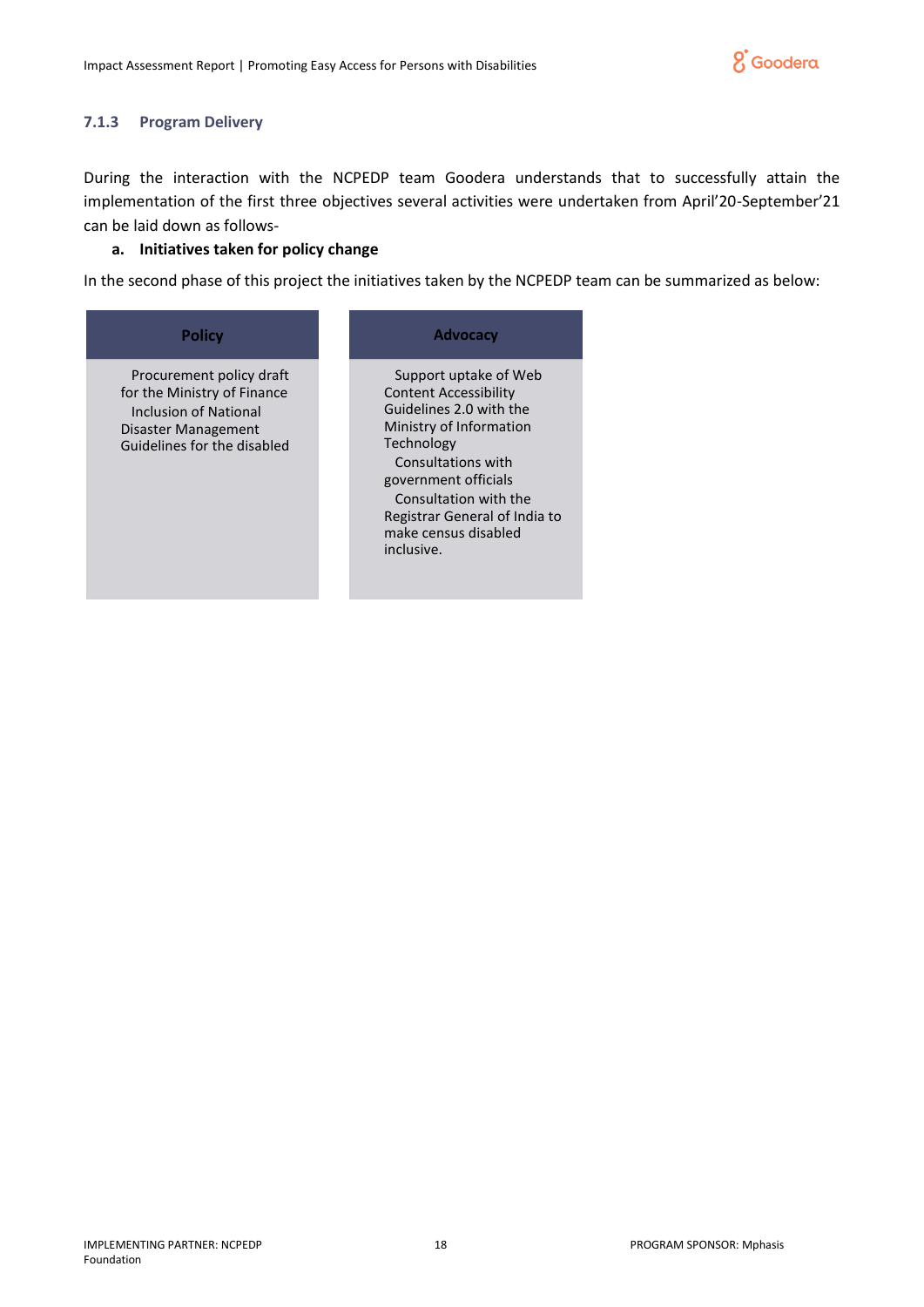

#### **b. Advocacy/Awareness initiatives with multiple ongoing issues**

For any policy implementation to come through, NCPEDP proposes amendments only after thorough consultation with the NDN. Following activities were shared by the NCPEDP team during KII interactions. For FY 2020-22:



#### **c. Capacity building of partner network**

NCPEDP works on the implementation of key policy matters by orienting itself to the issues of the sector. This is done by interacting with NGOs at the state level through the disability law units. The disability law units act as nodal points in spreading awareness by highlighting the issues faced by the sector at the state level. The DLUs serve as a crucial mechanism to reach the primary stakeholders in their struggle for a life of dignity. These DLUs provide legal as well as advisory support to persons with disabilities, who would otherwise have either had no recourse to justice or would have had to overcome huge obstacles to access their rights. The proposed Disability Centres are also promising in terms of their potential reach, capabilities and the work enlisted by them in phase two of the project.

Based on the information shared during the KIIs, Goodera understands that three DLUs have been set up by the NCPEDP team in the North, South, and East. In the north, the team have extensively worked to identify the leading organizations from the sector which are working on the issue of children with learning disabilities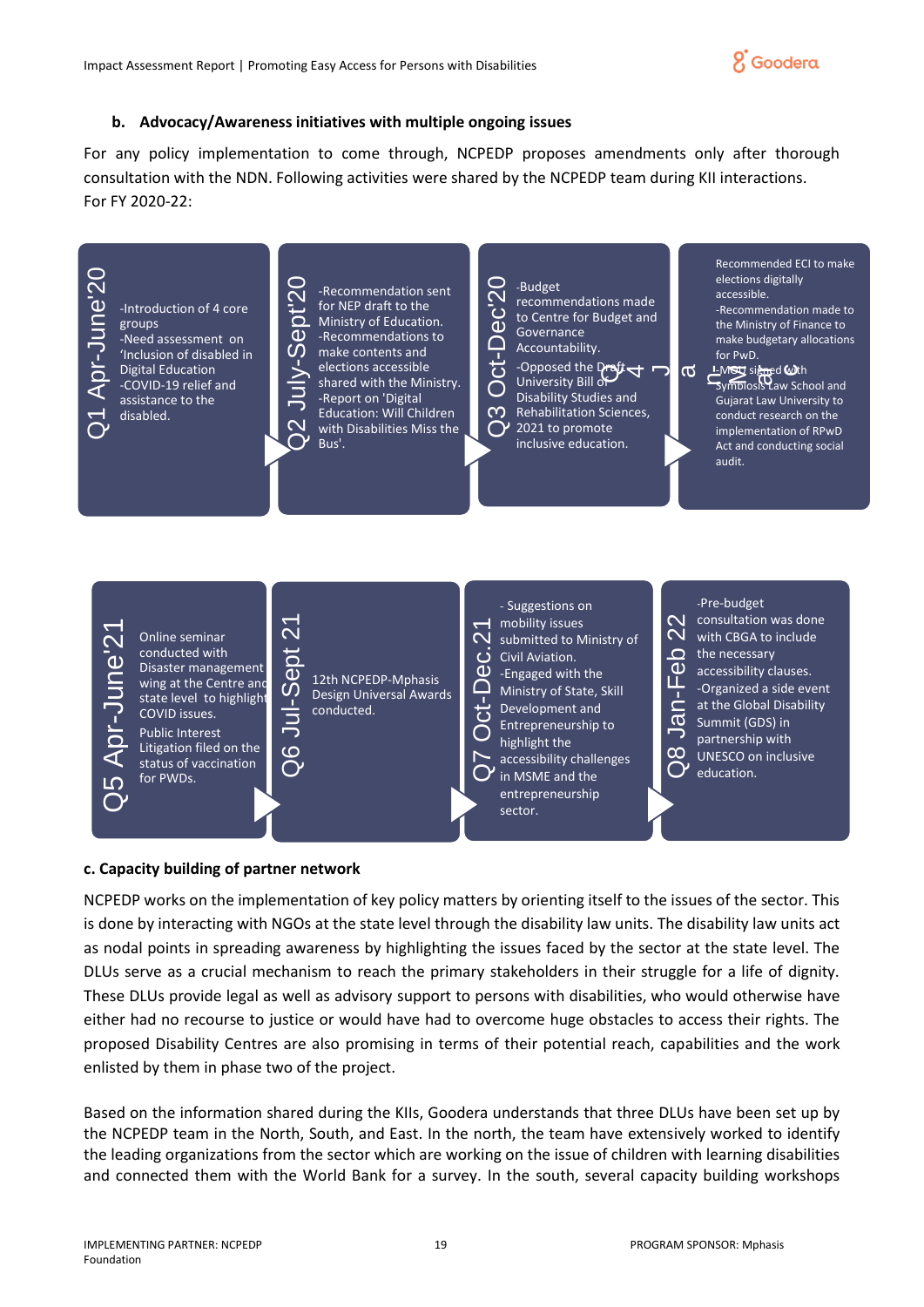

were conducted, and a memorandum was submitted to Kerala govt. to facilitate the effective implementation of the provisions of the RPwD Act. The partner NGOs have been put efforts to campaign through phones, emails, and WhatsApp messaging to improve the accessibility of the government guidelines issues for COVID with the state disability commissioners on the ground.

Details of DLUs are mentioned in the **Annexure-II**

## **7.1.4 Impact & Sustainability**

From the impact perspective the NCPEDP work can be summarized in the four thematic areas of:

| <b>Education</b>                                                                                                                                                                                                                                                                                                                                                                                                                                                                                                                                                  |
|-------------------------------------------------------------------------------------------------------------------------------------------------------------------------------------------------------------------------------------------------------------------------------------------------------------------------------------------------------------------------------------------------------------------------------------------------------------------------------------------------------------------------------------------------------------------|
| NCPEDP's advocacy to make education inclusive resulted in some fundamental changes in the final<br>policy of NEP released by the Ministry of Education.                                                                                                                                                                                                                                                                                                                                                                                                           |
| <b>Disaster Management</b>                                                                                                                                                                                                                                                                                                                                                                                                                                                                                                                                        |
| An order was issued to the state by the NDMA for the implementation of the Disaster Risk<br>Reduction Guidelines (DiDRR).                                                                                                                                                                                                                                                                                                                                                                                                                                         |
| <b>Accessibility</b>                                                                                                                                                                                                                                                                                                                                                                                                                                                                                                                                              |
| Draft Guidelines for Accessibility for ICT were accepted and made into a standard by the<br>Ministry of Information and Communication Technology.<br>Public Procurement Policy was revised by Ministry of Finance to include accessibility for<br>the disabled in all procurement procedures as per the RPwD Act, 2016.<br>'Accessibility Standards for Persons with Disabilities in Television Programmes' was<br>released by Ministry of Information and Broadcasting which mandates accessibility of TV<br>programmes to persons that have hearing disability. |
| <b>Inclusion in Census</b>                                                                                                                                                                                                                                                                                                                                                                                                                                                                                                                                        |
| The authorities agreed to go by the provisions of the RPWD Act of 2016 and include all the<br>21 categories mentioned for Census.                                                                                                                                                                                                                                                                                                                                                                                                                                 |

The details of each of these pillars is mentioned in **Annexure-III**.

Overall, the advocacy initiative taken by the NCPEDP team was effective in bringing out the necessary policy/ clause changes working in collaboration with the concerned ministries. There was a focussed approach taken to address the areas such as education, the Census, disability-inclusive disaster management, and realizing the accessibility clauses of the RPWD Act.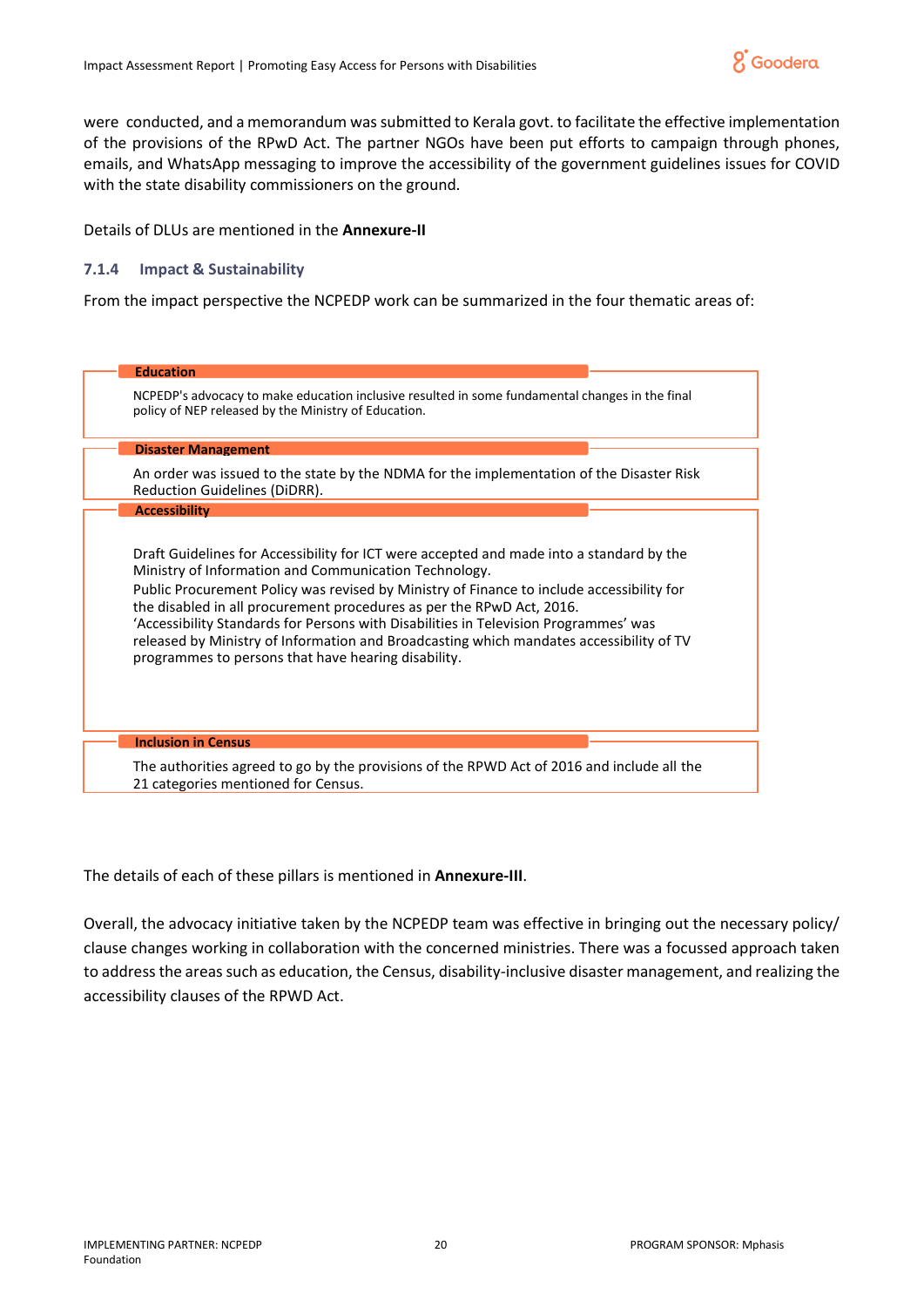## **7.2 Mphasis Universal Awards**

The goal of Universal Design is to maximize usability by individuals with a wide variety of characteristics. Whether we are talking about learning strategies or physical space, Universal Design operates by a set of principles designed to maximize access by everyone. instream. The core reason for this is the basic lack of access. Accessibility not only means access to physical spaces but also means access to information, technology, transport, services, aids, and appliances, etc. Access, therefore, remains an issue that intersperses disabilities, sectors, and forms the very basis of empowerment of people with disabilities. A concept that is intrinsic to any kind of access is 'Universal Design,' which means a design that is usable to the greatest extent possible by everyone, regardless of age, ability, or situation.

The Awards have been incepted by NCPEDP & Mphasis to recognise good practises adopted by individuals or organisations working in the disability field and also to spread awareness on the issue of accessibility. They are given out every year.

## **7.2.2 Program Design**

NCPEDP adopts an empowerment approach rather than a welfare-oriented approach. It seeks to provide dignity of life to the disabled sector by ensuring that access is improved. The focus of the awards is also to recognise initiatives taken towards improving accessibility because it is only through this route can the disabled sector find employment, education and thereby become independent. They also follow a crossdisability approach where every disabled person hence identifies with the organisation's goal of an improved life. The selection criteria of the awards are based on the seven principles as laid in the Universal Design by the UN Guiding Principles.

'The principles for the concept as laid out by the Centre for Universal Design contributors can be laid out as follows'<sup>4</sup> -

- 1. Equitable use
- 2. Flexibility in use
- 3. Simple and [intuitive](https://en.wikipedia.org/wiki/Intuition_(knowledge))
- 4. Perceptible information
- 5. Tolerance for error
- 6. Low physical effort
- 7. Size and space for approach and use

Each principle is supported by guidelines for design-makers so that it can be adapted to the context that is specific to the designer. In order to recognise practises that have adopted these seven principles , in an attempt, to further encourage the adoption of the concept of universal design NCPEDP, in association with Mphasis instituted The NCPEDP-Mphasis Universal Design Awards in 2010. This award is specific to India only.

The Awards cover accessibility provided in the following fields:

- 1. Built Environment
- 2. Transport
- 3. Information and Communication Technology
- 4. Services
- 5. Aids and Appliances

<sup>4</sup> https://projects.ncsu.edu/ncsu/design/cud/about\_ud/udprinciplestext.htm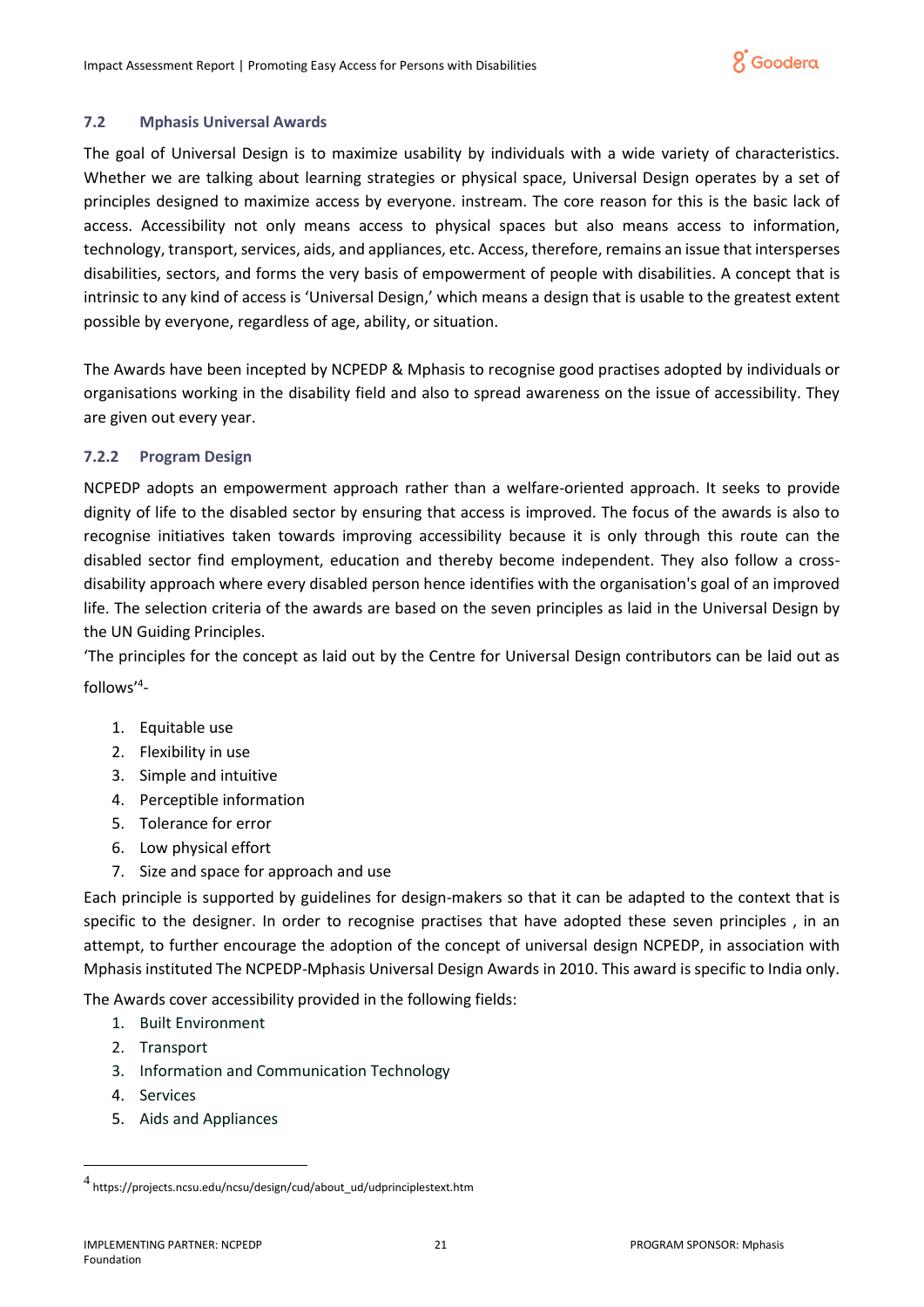

## 6. Public Policy and Advocacy

The broad categories for recognising these contributions in this field are as below-

- 1. **Persons with disabilities:** This category refers to any work undertaken up the person which can range from any changes made in policy framework, grass-root level implementation design and development, access audits, or even the rights movement/advocacy.
- 2. **Working professional:** This category refers to any individual working in a governmental or a nongovernmental organisation or even private companies who has devoted their time towards the cause and this contribution has resulted in a pivotal contribution towards the success of the organisation. This individual can also be a consultant or a freelancer.
- 3. **Companies/Organisation:** As the name suggests, this category refers to any governmental or nongovernmental organisation that has employed a significant number of persons with disabilities and continued to provide them with equal opportunities to enhance their contributions. This company or organisation stands to be the role model for the rest of the society and the award acts as an encouragement to not just recognise their efforts but also help the cause to reach out to many more.
- 4. **NCPEDP –Mphasis: Javed Abidi Public Policy Award** This award category was introduced to carry forward the vision of the pioneer for the disabled sector. Also, to recognise one individual and one organisation in their efforts towards creating a level playing field by creating opportunities for persons with disabilities.

# **7.2.3 Program Delivery**

From the discussion with the Mphasis and NCPEDP team we understand that the most recent award ceremony hosted was the 12th NCPEDP- Mphasis Universal Design Awards Ceremony. It was celebrated virtually and has witnessed the participation of 600 people across the country. Traditionally, the Awards were given away in four categories – individuals with disabilities, individuals without disabilities and corporates/ organisations working to promote accessibility for persons with disabilities. In the last year, a new category was announced by the NCPEDP team- Mphasis Javed Abidi Public Policy Award for Universal Design to honour individuals and organisations doing path-breaking advocacy to enable access.

The major highlights of the awards from the awardees are encapsulated below:

"Universal Design serves the larger purpose of enabling people with disabilities to actively participate in all walks of life."

" We were able to connect with the doctor community which helped in getting leads in the sector."

- The winners of the Awards were announced on the UNESCO's International Day for Universal Access to Information, recognising select companies and individuals for their outstanding contribution and innovation in promoting accessibility and creating a disabled-friendly India.
- One of the award juries appreciated the award ceremony and mentioned that "Universal Design serves the larger purpose of enabling people with disabilities to actively participate in all walks of life."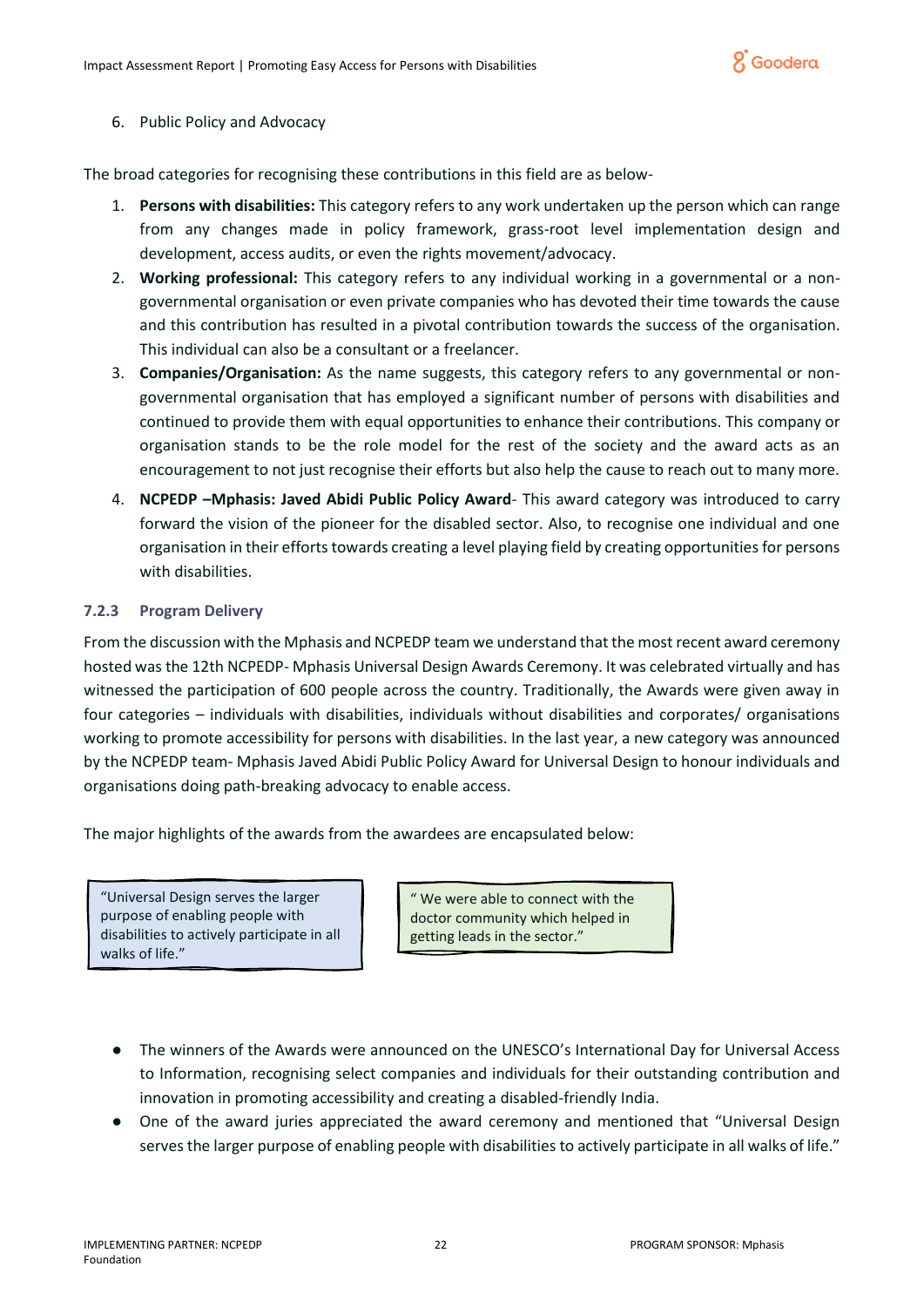

- A chat session held between the Chairman & Executive Director, Narayana Hrudayalaya Limited Health, and the Trustee, NCPEDP highlighted general issues and challenges faced by the disabled during the pandemic . The discussion brought to the fore the need for insurance coverage for the disabled.
- One of the award juries stated the importance of collecting data of the disabled to be able to effectively reach out to them in terms of scheme implementation. He stressed on the importance of education and providing employment opportunities by creating ICT products and services.

Goodera team interacted with 10 awardees who were recognised for their significant contribution to the Indian disability sector. A summary of the key observations related to the Mphasis-Universal awards are mentioned below:

- The awardee profile points to the fact that NCPEDP's mechanism of popularising the award ceremony has brought forward nominations through advertisements, social media as well as word of mouth. Individuals working in the disability sector also seemed to be aware of the awards ceremony.
- The individuals who were recognised for their efforts spanned areas ranging from making assisted medical devices enabling feeding babies with cleft to devices used to make physical spaces accessible. Efforts which facilitated advocacy on the issues surrounding disability were also recognised.
- Some of the individuals were also recognised for their design and conceptualisation by international organisations under the Red Dot Award(global award for design and communication). Furthermore, nationally they attained recognition for their devices under the CII Design excellence awards, BioAsia Awards (focussed on science innovation) and attained recognition for their product standard under the India Design Mark. Some of them were also recognised for their efforts by the state government under the Jharkhand State Government Award.

## **7.2.4 Impact & Sustainability**

The NCPEDP team as per reports received 72 nominations from across the country under the NCPEDP-Mphasis Universal Design Awards in the financial year 20-21**.**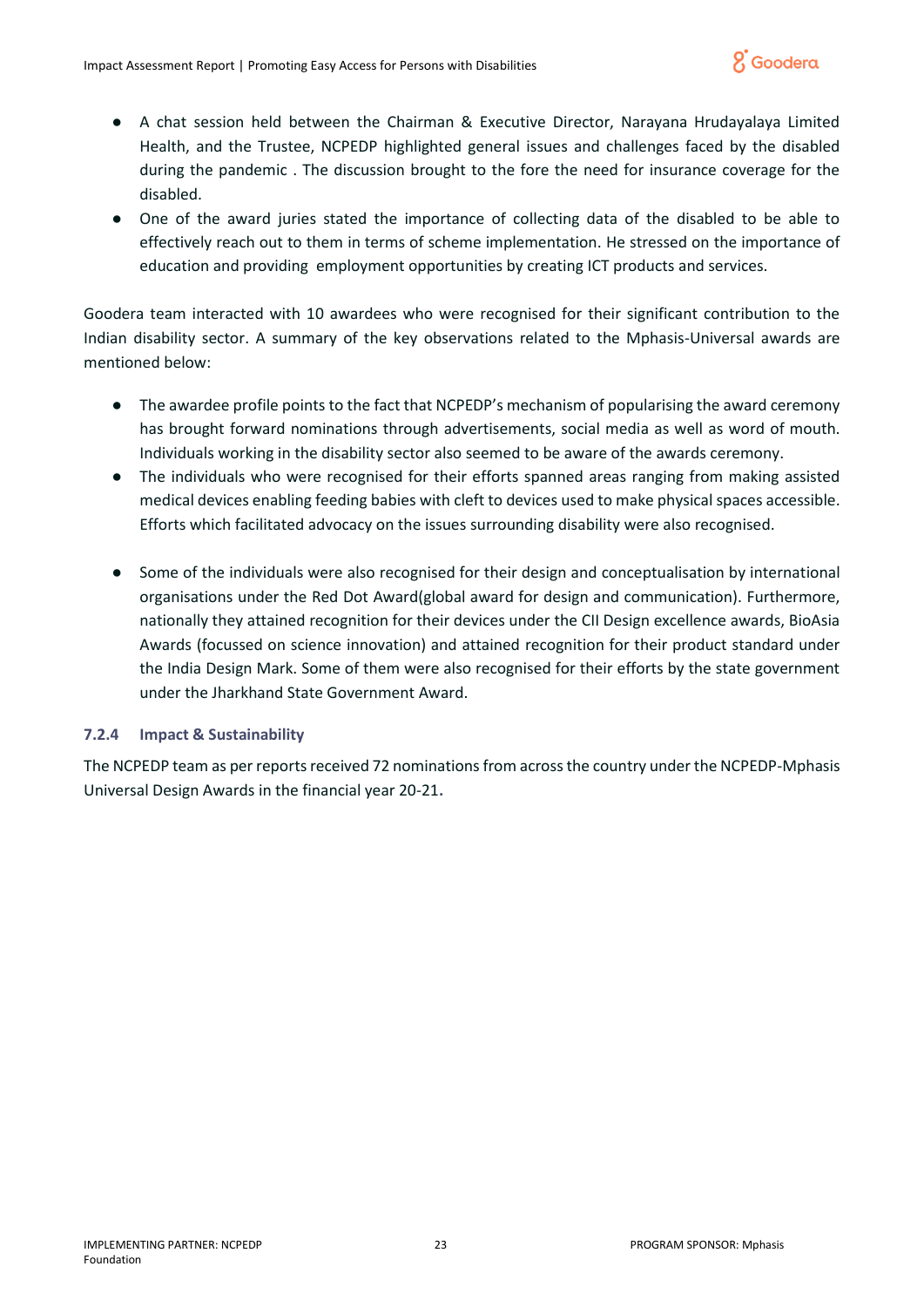

The outcomes of the Mphasis -Universal Awards held by NCPEDP team are as follows:

- Of the 72 nominations received, a total of 12 best practices were recognised in the area of universal design in FY:20-21.
- The selected 12 best practices were also circulated widely through the commemorative publication of the awards across the country to multiple stakeholders.
- The award ceremony was also extensively covered by at least 10 publications and visual media across the nation.
- Before FY 20-21, the awards were conferred to 14 awardees in FY 2019-20 and 14 awardees in FY 2018-19 respectively.

On further interaction with the awardees, it was revealed that:

- Each awardees want to scale their activities by working in pan India.
- They envisaged making public spaces such as entertainment, sports etc. accessible to the disabled
- Awardees would like to mobilise universal health coverage for the disabled and improve physical rehabilitation.
- The awardees further stated this award further expanded the company's stature in the market. One of the recipients of the 2021 award stated that they were able to connect with the doctors aiding the disabled. The other recipients stated the awards provide a platform to upscale the cause advocacy for the disabled.

Based on the information shared by the awardees, it was stated that the Universal Design Award has created the awareness required in the sector by capturing the best practices and mobilizing accessibility. The selected awardees have benefited from the award as it provided a platform for them to boost their confidence and advocate issues through interaction with other stakeholder groups. This Universal Design award is a unique and focussed on a niche segment to recognize the efforts made by individuals or organizations in the disability sector in India.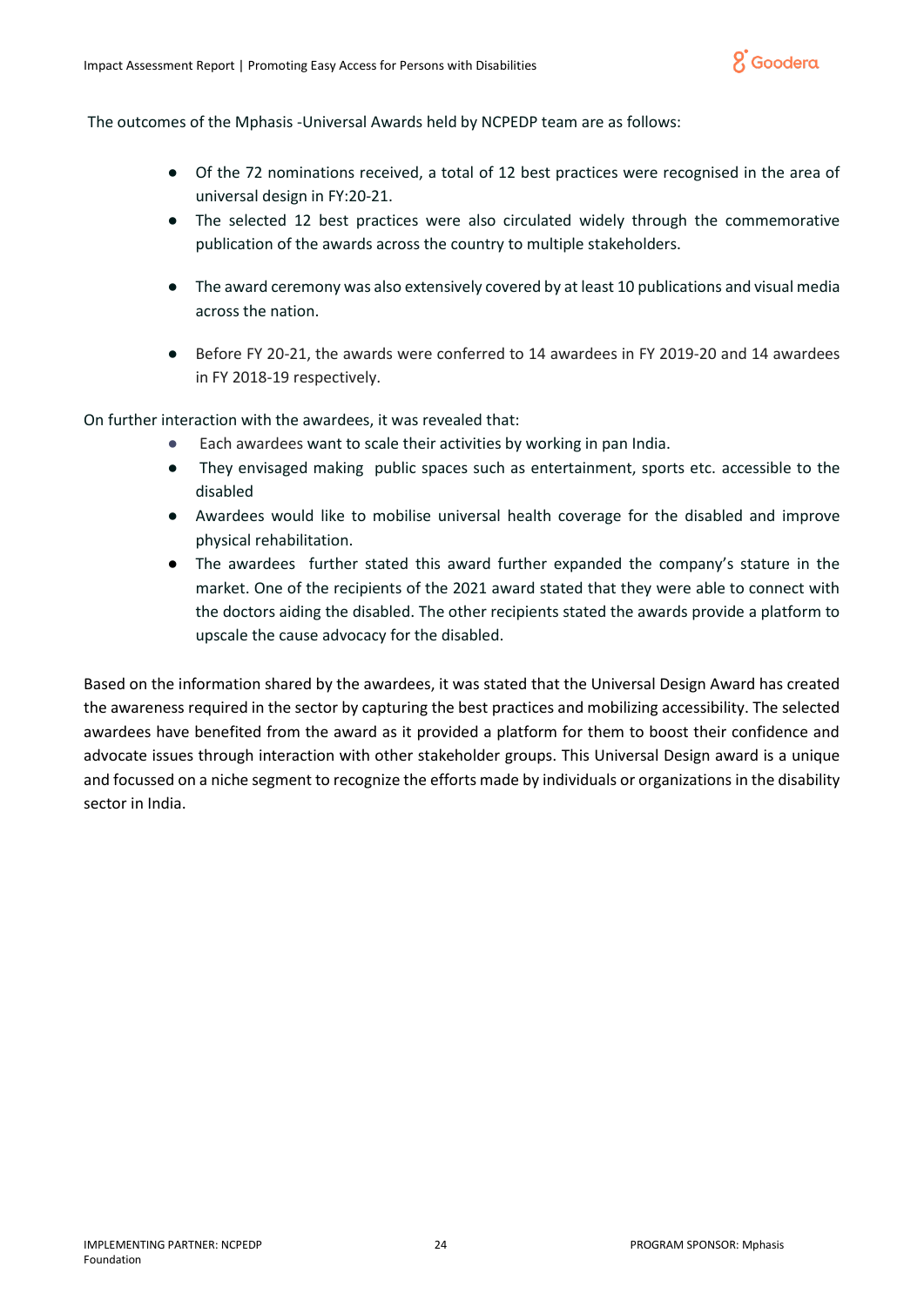

## **7.3 Interaction with the government stakeholders**

The study has conducted **key informal interviews with the government. officials** who were in charge of different departments. The key insights from these interviews are given below:

- ❖ **Highlights of discussion with Former Director, Department of Empowerment of Persons with Disabilities, Ministry of Social Justice, and Empowerment:** 
	- He mentioned holding several discussions in multiple conferences with the NCPEDP team and state-level organizations which have been immensely helpful in making policy changes to the implementation.
	- He stated that the NCPEDP has played a significant role in stopping the amendments to the RPwD act against the central government.
	- The NCPEDP team played a crucial role in improving accessibility in government buildings and captioning - IB ministry.
	- He mentioned that the NCPEDP should combine its efforts with other national organisations such as the National Federation of blind etc. so that the government can hear one voice and implement changes accordingly.
	- He appreciated that the NCPEDP played a crucial role irrespective of the party in power as they have a rights-based approach which is different from most organisations and very much welcomed by the ministry. Their suggestions also reflect proper research, adequate knowledge and the sensitization campaigns are remarkably effective even for the government
	- During covid a lot of mid-course corrections could be carried out because of the suggestions provided by NCPEDP
	- Their international presence has also helped pressurize the government on issues of disability.

# ❖ **Highlights of the discussion with the Director, NCDS, IGNOU:**

- NCPEDP team and National Centre for Disability Studies (NCDS) have interacted several times on awareness generation about rights of persons with disabilities as well as to provide training to PwD for employment and mainstreaming.
- The NCDS has taken steps to work on the key aspects of Education, Accessibility in his association with NCPEDP for three years.
- He mentioned that the policy implementation is getting fast due to awareness among the community, parents, and Persons with Disabilities but more pace is required to implement inclusive education.
- ❖ Out of the two interviews conducted with the govt. officials none of them are about Mphasis universal awards.
	- All of them gave "4" as a rating on the effectiveness of NCPEDP's intervention on a scale of 1 to 5.
	- All officials gave a "4" rating for the NCPEDP's advocacy programs on a scale of 1 to 5.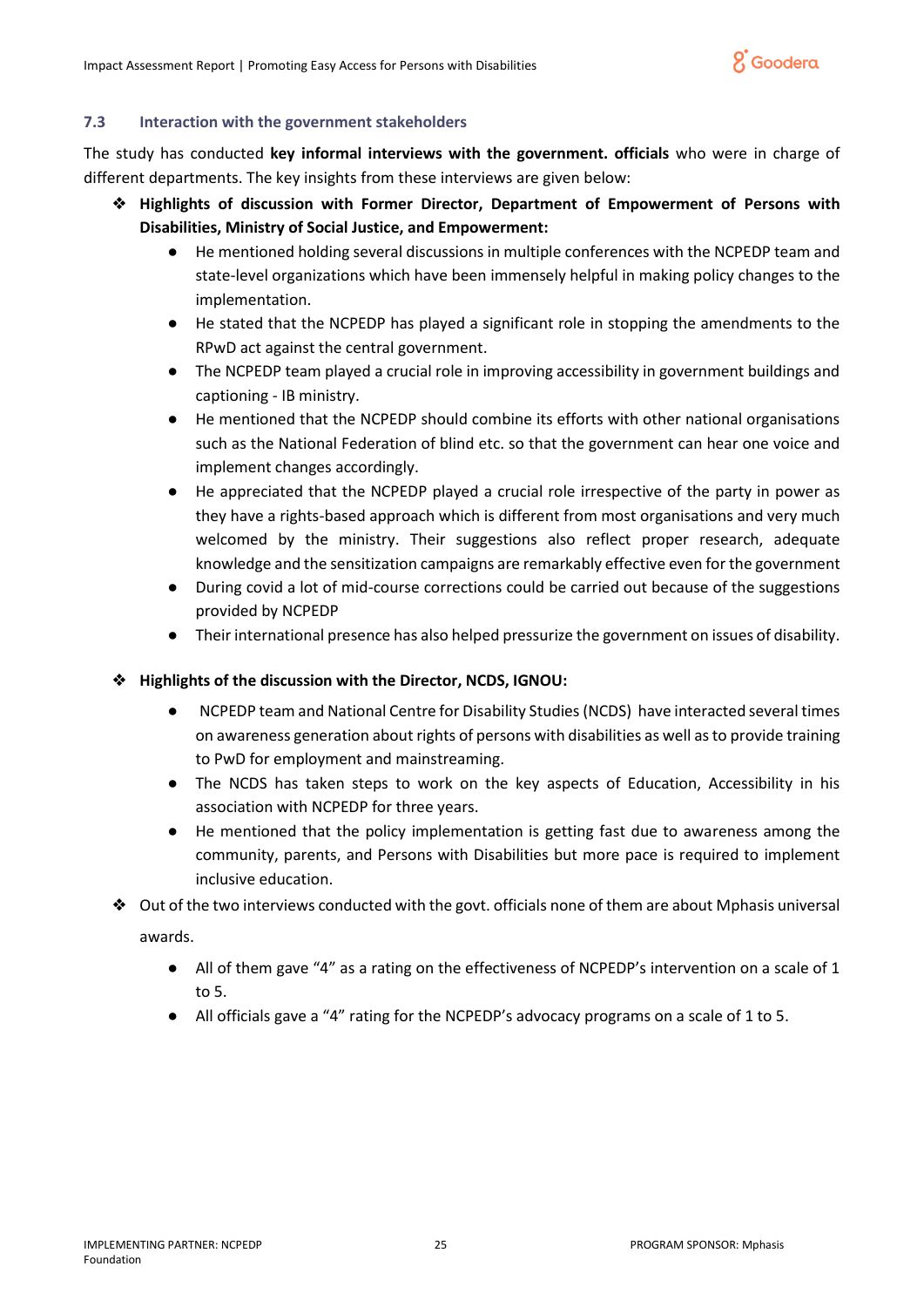

#### **7.4 Interaction with the Mphasis team**

A **Key Informant Interview** was conducted with a **member of the CSR team at Mphasis** to understand the objectives, anticipated outcomes, and satisfaction level about the program. The key insights from the interview are:

- The rationale to fund NCPEDP's "Promoting Easy Access for Persons with Disabilities" project was, state of legislation for the people with disability is not very robust in India. Mphasis believed that the NCPEDP team had a significant role to play in the RPWD Act in 2017 and there is significant scope in the implementation of the act by advocating in different ministries as a next step. Mphasis team appreciates the work of NCPEDP in the policy sector around disability issues. The association has been for quite a few years.
- The key area Mphasis had intended to impact through this program was accessibility to disabled people in all aspects virtually as well as physically.
- The team mentioned they are satisfied with the program and the NCPEDP's approach of work towards the disability sector is very meticulous. The Mphasis team had made visits to several discussions with the NCPEDP team and found their work is research-oriented and action-driven to influence the ministries/govt. officials.
- Mphasis expressed that they wish to support NCPEDP in the long term and the board members are very satisfied with NCPEDP's contribution in the sector.
- Mphasis team mentioned that the most significant milestone achieved till date in association with NCPEDP for several years was the RPWD Act in 2017 and the Universal Design.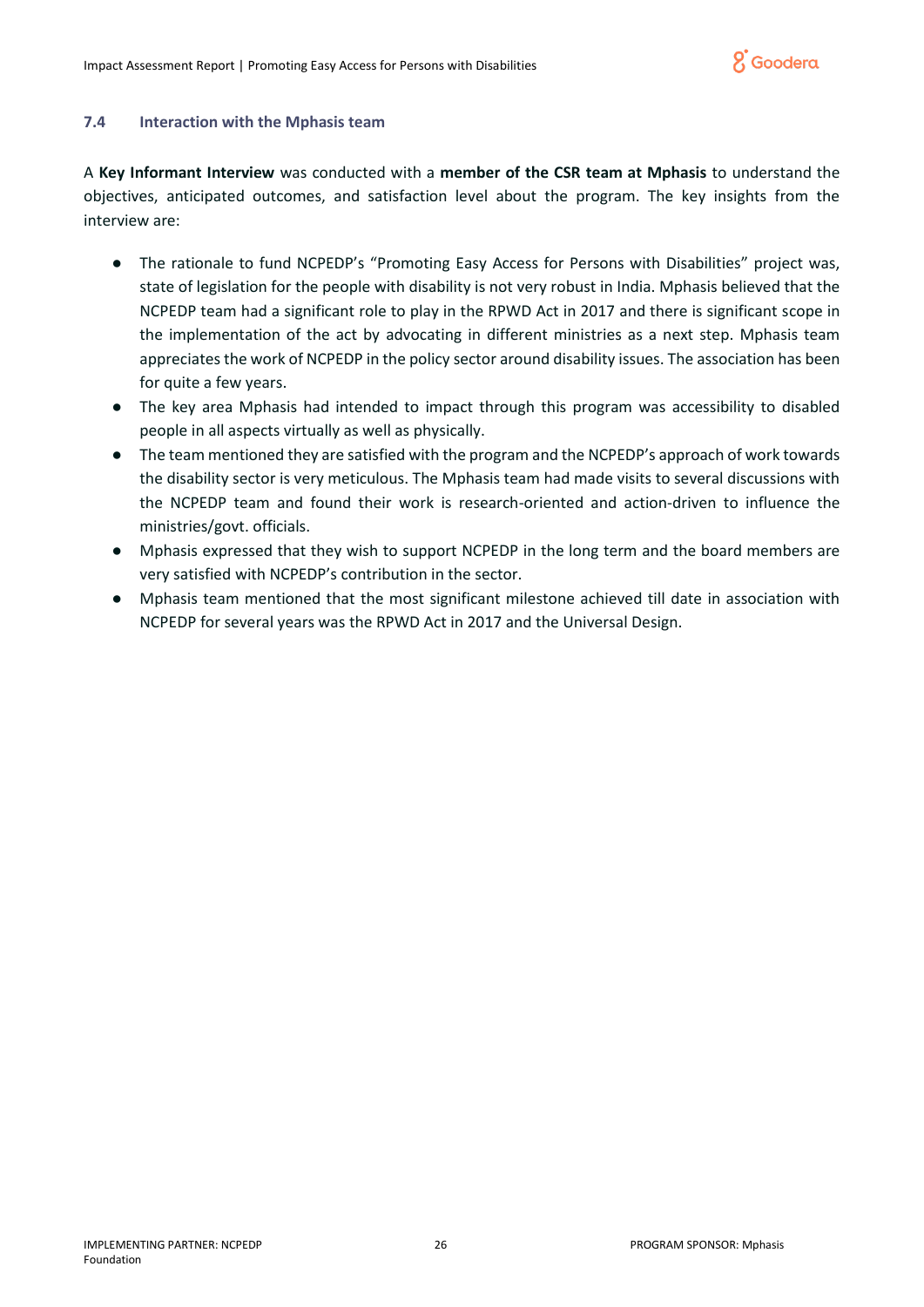

# <span id="page-26-0"></span>**7. SWOT ANALYSIS**

A strength-Weakness-Opportunities-Threats (SWOT) analysis depicts the strengths and weaknesses of a program, identifies opportunities to further enhance the intervention while also mentioning the threats to the program.

| <b>Strengths</b>                                                                                                                                                                                                                                                                                                                    | <b>Weaknesses</b>                                                                                                                                                                                                                                                            |
|-------------------------------------------------------------------------------------------------------------------------------------------------------------------------------------------------------------------------------------------------------------------------------------------------------------------------------------|------------------------------------------------------------------------------------------------------------------------------------------------------------------------------------------------------------------------------------------------------------------------------|
| Strategic approach towards policy<br>$\bullet$<br>influencing.<br>Rights based organisation forerunner in<br>advocating the disability sector.<br>Possess experienced and empathetic<br>team for the disabled.<br>Unique and distinct initiatives-NCPEDP-<br>Mphasis Universal award for accessibility<br>in the disability sector. | Due to the lack of alliance with other<br>established or peer organisations in the<br>same sector policy influencing process is<br>slower.<br>Lack of behavioural change among the<br>govt. officials and citizens towards<br>accessibility issues in the disability sector. |
| <b>Opportunities</b>                                                                                                                                                                                                                                                                                                                | <b>Threats</b>                                                                                                                                                                                                                                                               |
| Facilitating last-mile connectivity for the<br>disabled by partnering with the awardees.<br>Replication of the model at other states<br>Policy implementation of RPWD, 216.<br>through DLUs.<br>The Universal Design award has a<br>potential recognise MNE, individual or an<br>NGO contributing to the change in India.           | Change of govt. officials or ministers<br>$\bullet$<br>often disrupt the policy implementation<br>process.                                                                                                                                                                   |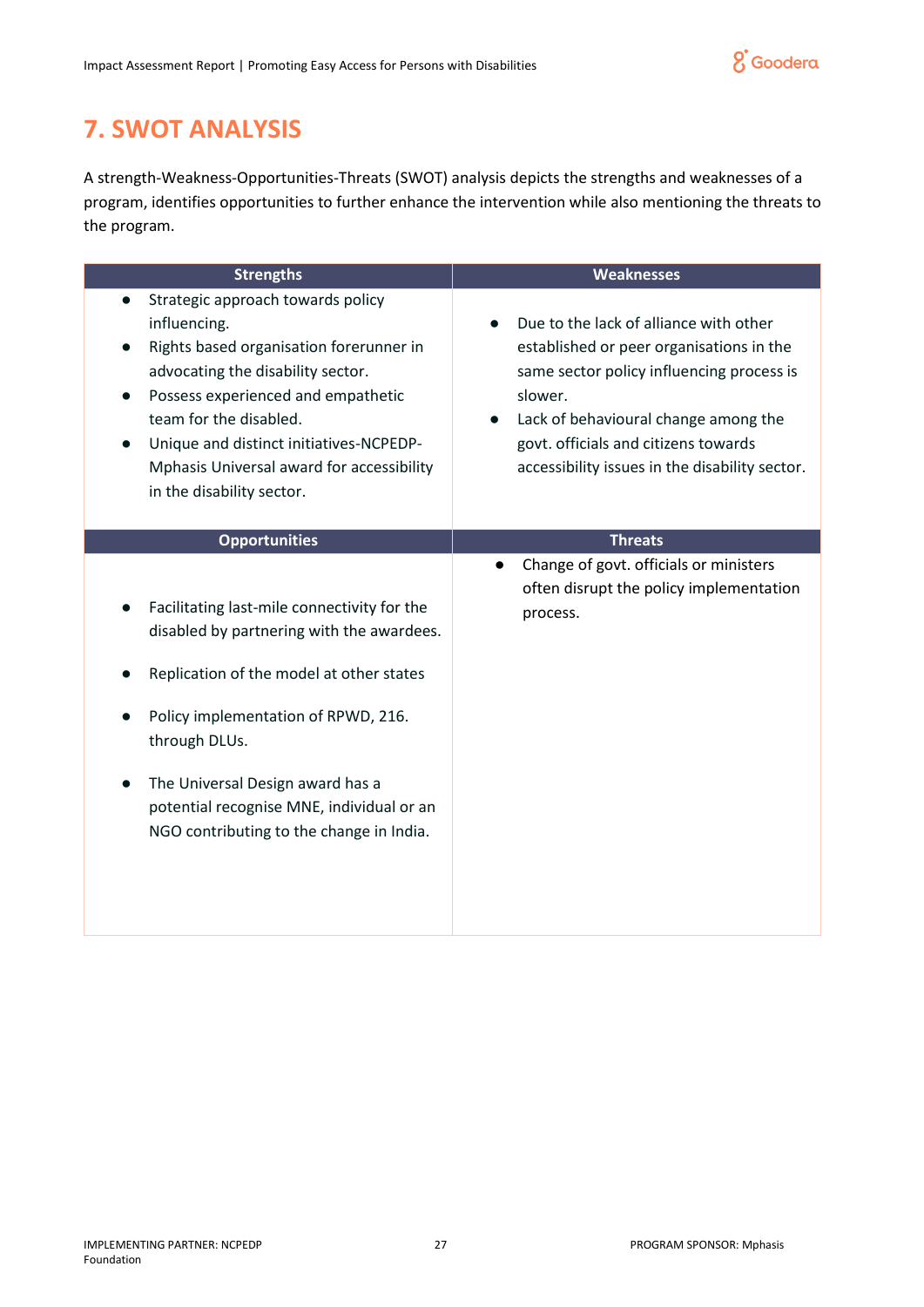

# <span id="page-27-0"></span>**8. CONCLUSION**

This study was aimed at exploring the impact of the various interventions undertaken by NCPEDP. Goodera has analysed how the processes were carried out, outputs were delivered, and impact was achieved. Major takeaways from the study are as follows:

- The NCPEDP team has done commendable work in policy matters bearing long term implications for the disabled in India.
- The project has covered several areas of policy reform and development, the most striking being perhaps the work done on education, the Census, inclusive disaster relief, and accessibility.
- The project has augmented the international commitments of India on the issue of disability both through UN reporting mechanisms as well as the SDGs. It has helped to lay a solid foundation for the effective implementation of the Rights of Persons with Disabilities (RPwD) Act.
- The Disability Law Units had raised awareness of the RPWD Act to thousands of stakeholders. The DLUs serve as a precious focal point for primary stakeholders in their struggle for a life of dignity.
- The Law Units have also provided legal support to well over a hundred persons with disabilities, who would otherwise have been unable to overcome huge obstacles to access their rights.
- The NCPEDP Mphasis Universal Design Awards has inspired the sector and also captured good practices that can be replicated to create a more just, accessible world.
- NCPEDP's timely and critical response in the unprecedented pandemic brought much respite to the disabled.
- This project has already made significant progress to advocate and transform the lives of persons with disabilities in India, but the scope still exists.
- From areas ranging from education, the Census, disability-inclusive disaster management, and realizing the accessibility clauses of the RPWD Act. This groundwork has been laid by the NCPEDP team.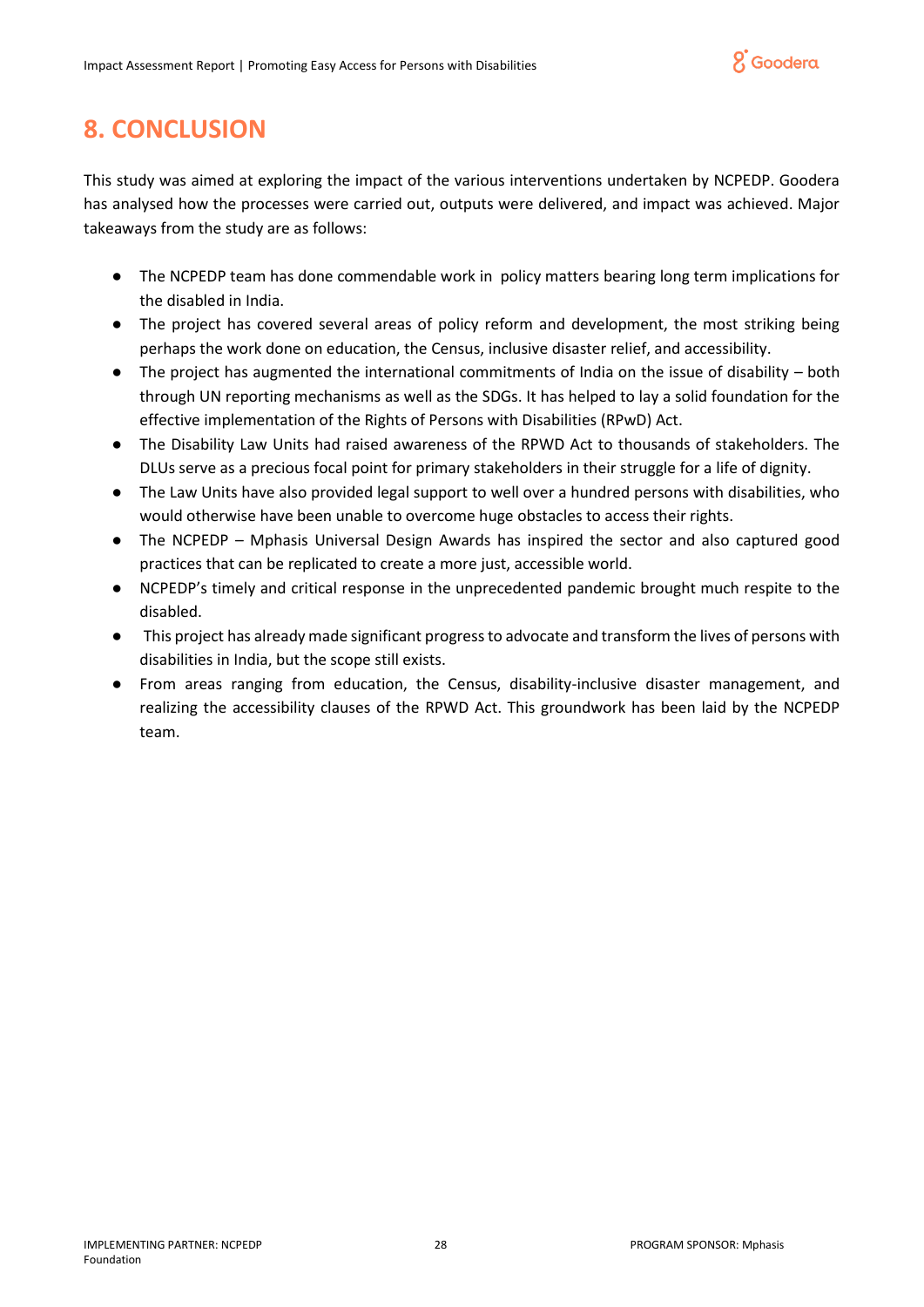

# <span id="page-28-0"></span>**9. CHALLENGES & RECOMMENDATIONS**

A few recommendations derived from the analysis of the challenges the NCPEDP team has shared with us during the assessment are as below:

| S.No           | <b>Challenges</b>                                                                                                                                                                                       | <b>Recommendations</b>                                                                                                                                                                                                                                                  |
|----------------|---------------------------------------------------------------------------------------------------------------------------------------------------------------------------------------------------------|-------------------------------------------------------------------------------------------------------------------------------------------------------------------------------------------------------------------------------------------------------------------------|
| 1              | Change in the government priority due to<br>which many advocacy initiatives<br>stop<br>abruptly resulting in not attaining the<br>desired policy change issue.                                          | Since this issue is beyond NGOs purview or control<br>it needs to be ensured that whenever there is such<br>a priority shift happening proper advocacy and<br>sensitisation is provided to the government.                                                              |
| $\overline{2}$ | Sensitising the authorities who are new to<br>the system and get frequently transferred.                                                                                                                | Despite this constant authority change not being in<br>control of the NGO, there should be an effort to<br>make sure the new authorities are properly<br>sensitised and handheld.                                                                                       |
| 3              | As shared by the team some authorities may<br>not be open towards the disability issues<br>which hinders NCPEDP's smooth execution<br>of works.                                                         | NCPEDP could approach things such as frequent<br>personal meetings with policy decision makers in<br>the government, public conferences. Etc. which<br>could strategically escalate the matter, involving<br>other Members of Parliament and the media to<br>influence. |
| 4              | The govt. officials seem unaware of the<br>Universal Design Award. Also, awardees still<br>require a platform to handhold them for<br>continued recognition of their works after<br>the award ceremony. | The NCPEDP can invite relevant ministries as a<br>guest of honour in this award.<br>It can look for more focussed marketing and<br>promotional strategies of the event in all media.                                                                                    |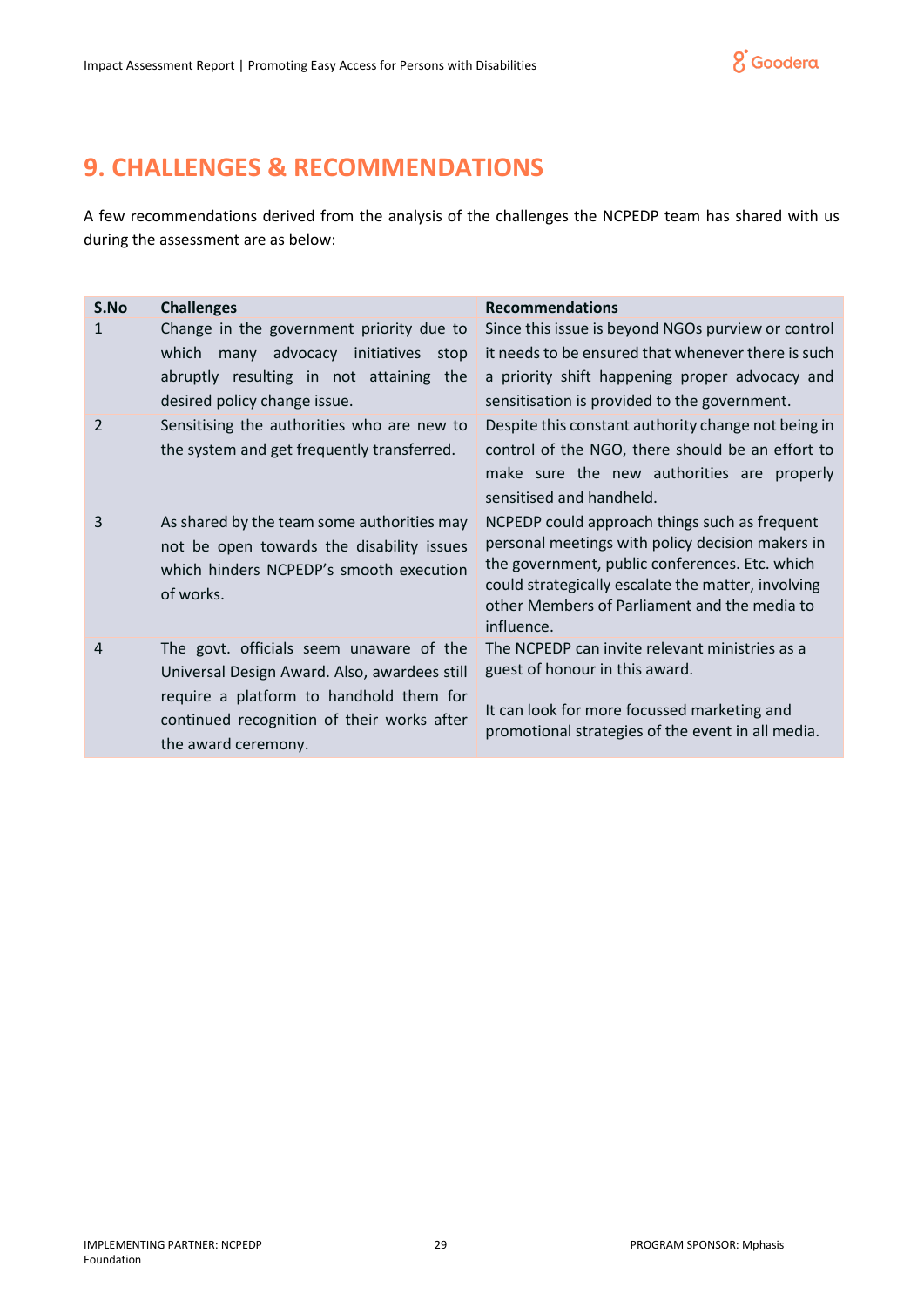

# <span id="page-29-0"></span>**10. ANNEXURES**

# **Annexure-I Questionnaire**

#### **For-NCPEDP Team-**

**General Information** Name: Email ID: Your role pertaining to this project: How long have you been associated with the project? The months/years

## **Program Design**

- 1. What was the rationale for the "Promoting Easy Access for Persons with Disabilities" project with Mphasis? (Bullet points)
- 2. When did the "Promoting Easy Access for Persons with Disabilities" project begin?
- 3. What category of disabled people do you work with for the ease of accessibility intervention? (Select all that applies)
	- a. Physical Disability
		- i. Locomotor Disability
			- 1. Leprosy Cured Person
			- 2. Cerebral Palsy
			- 3. Dwarfism
			- 4. Muscular Dystrophy
			- 5. Acid Attack Victims
	- b. Visual Impairment
		- i. Blindness
		- ii. Low Vision
	- c. Hearing Impairment
		- i. Deaf
		- ii. Hard of Hearing
	- d. Speech and Language Disability
- 4. Intellectual Disability
	- a. Specific Learning Disabilities
	- b. Autism Spectrum Disorder
- 5. Mental Behaviour (Mental Illness)
- 6. Disability caused due to
	- a. Chronic Neurological Conditions such as
		- i. Multiple Sclerosis
		- ii. Parkinson's Disease
	- b. Blood Disorder
		- i. Haemophilia
		- ii. Thalassemia
		- iii. Sickle Cell Disease
- 7. How many states are you working with as a part of this project?\_
- 8. Do you follow any guidelines for the implementation of the intervention? (Select an option)
	- a. Yes
	- b. No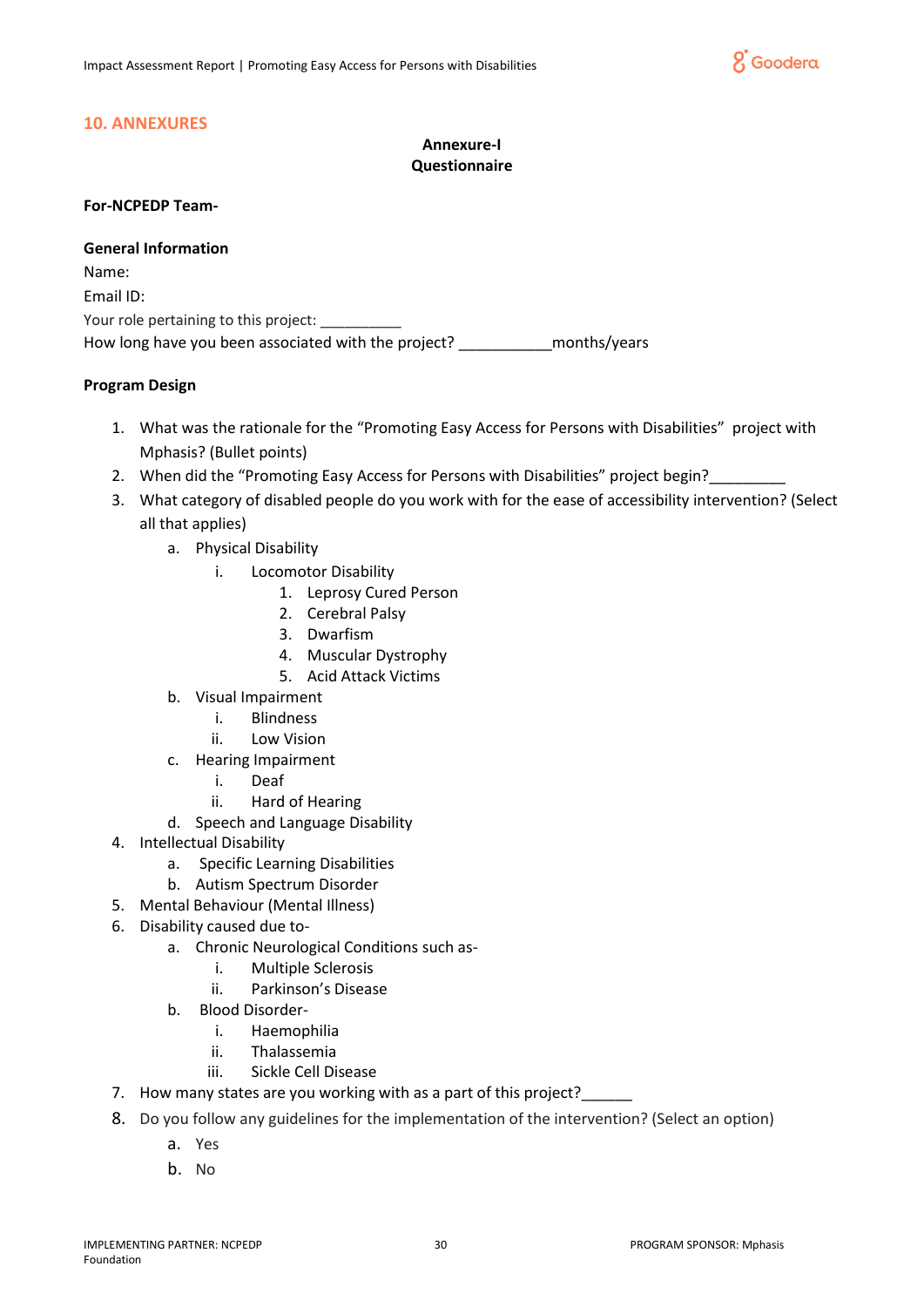

- c. If yes, which one?
- d. If not, why?
- 9. Why are activism and advocacy deemed important for the Mphasis project? (Bullet points)

## **Program Delivery**

- 1. Have you seen any change in the accessibility of disabled people after the RPwD Act, 2016? (Select an option)
	- a. Yes
	- b. No
	- c. If yes, what has changed?
	- d. If not, why?
- 2. What approaches and strategies have been taken by the NCPEDP team in the "Promoting Easy Access for Persons with Disabilities" project? (Bullet points)
- 3. What are the top three challenges that a disabled person faces in India? (Bullet points)
- 4. What aspects does this project focus on? (Bullet points)
- 5. What is the role of the NDN (National Disability Network) in the implementation of the intervention? (Bullet points)
- 6. Did NDN establish any cross-sectoral partnership in the core areas where NCPEDP works? (Select an option)
	- a. Yes
	- b. No
	- c. If yes, please highlight the apex organisations worked with?
- 7. How does NCPEDP work with feedback or complaints raised by the stakeholders on disability issues? (Bullet points)
- 8. What aspects of the RPWD Act, 2016 does the project address? (Bullet points)
- 9. How often does the NCPEDP team meet the National Disability Network (NDN) and National Committee on the Rights of Persons with Disabilities (NCRPD)? \_\_\_\_\_\_\_\_
- 10. What were the key outcomes of the interaction with the NDN in this project? (Bullet points)
- 11. What advocacy initiatives were planned with the following ministries? (Bullet points)
	- a. Ministry of Urban Development,
	- b. Information Technology,
	- c. Information and Broadcasting, and
	- d. Railways
- 12. Please highlight the outcomes of these initiatives. (Bullet points)
	- a. Ministry of Urban Development,
	- b. Information Technology,
	- c. Information and Broadcasting, and
	- d. Railways\_\_\_\_\_\_\_
- 13. Do you focus on the visibility of the issues in the media or public forum? (Select an option)
	- a. Yes
	- b. No
	- c. If yes, what strategies you have taken?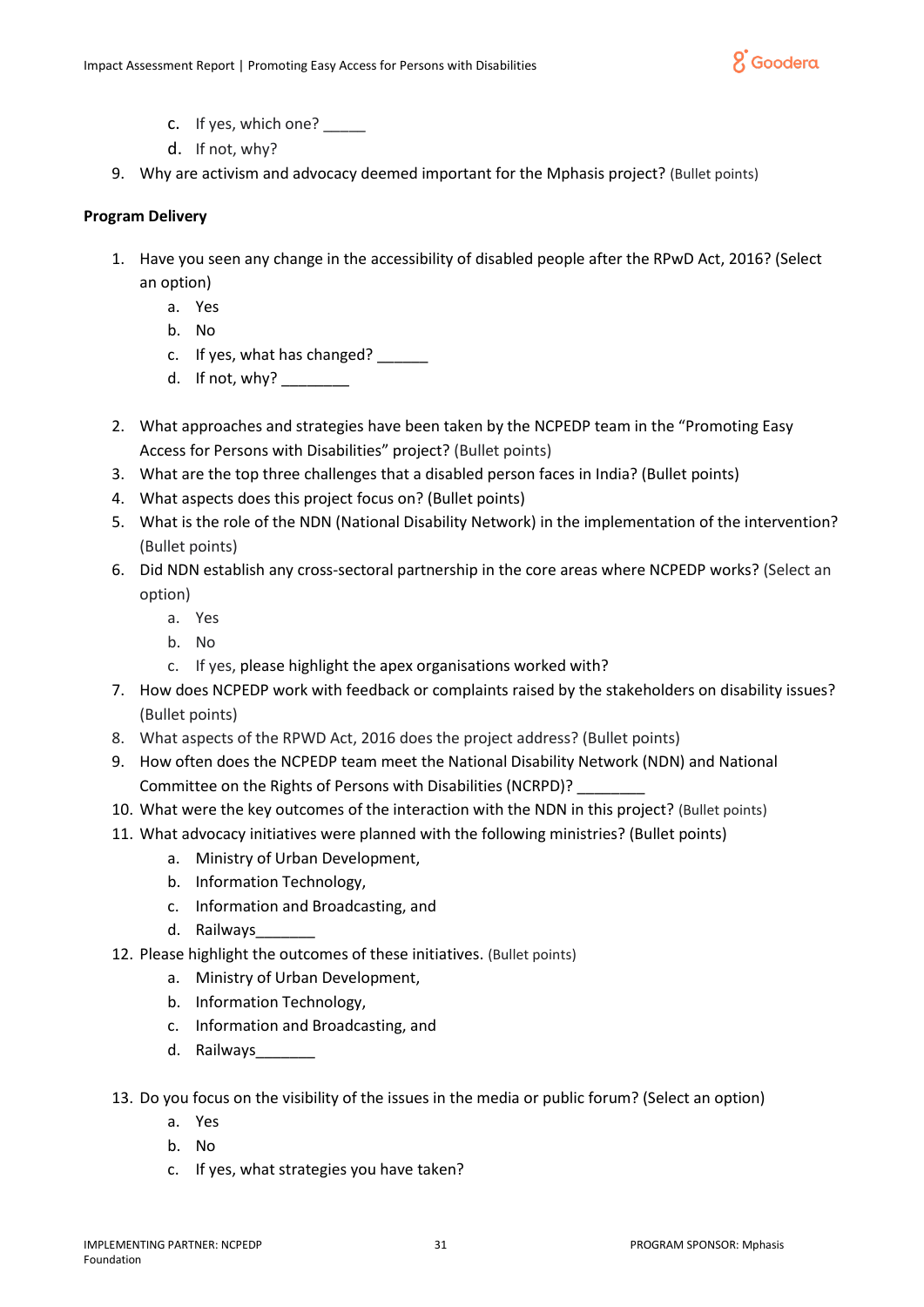

- d. If not, why?
- 14. How many training modules were developed on the RPWD Act 2016 for different stakeholder segments? Who were the stakeholders? (Bullet points)
- 15. How many 'Train the Trainers' (TTT) programmes for NGOs/DPOs were organised? \_\_
- 16. Who are these trainers?
	- a. NCPEDP team member
	- b. Individual/Disabled person
	- c. NGOs
	- d. Others,
- 17. What are the selection criteria for the trainers? (Bullet points)
- 18. Do you monitor and evaluate your intervention?
	- a. Yes
	- b. No
	- c. If yes, how frequently do you?
	- d. If not, why?
- 19. What was the objective for designing the Universal Awards? (Bullet points).
- 20. Which are thematic areas selected for the Universal Awards? (select an option)
	- a. Built Environment
	- b. Transport
	- c. Information and Communication Technology
	- d. Services
	- e. Aids and Appliances
	- f. Public Policy and Advocacy
	- g. Others, please specify\_\_\_\_\_\_\_\_\_\_\_
- 21. Do you believe the awards help in easing the accessibility for the disabled? (Select an option)
	- a. Yes
	- b. No
	- c. If not, why do you hold these awards?

# **Impact & Sustainability**

- 1. According to you, what are the top three achievements of this intervention? (Bullet Points)
- 2. According to you, what would have happened if Mphasis had not supported this project? (Select an option)
	- a. Limited Outreach
	- b. Constrained Advocacy
	- c. Limited behavioural change campaigns
	- d. Others, \_\_\_\_\_\_\_\_
- 3. Do you think the amount received from Mphasis is sufficient to support the intervention? (Select an option)
	- a. Yes
	- b. No
	- c. If not, how do you plan to manage whenever Mphasis decides to withdraw from the intervention? (Bullet points)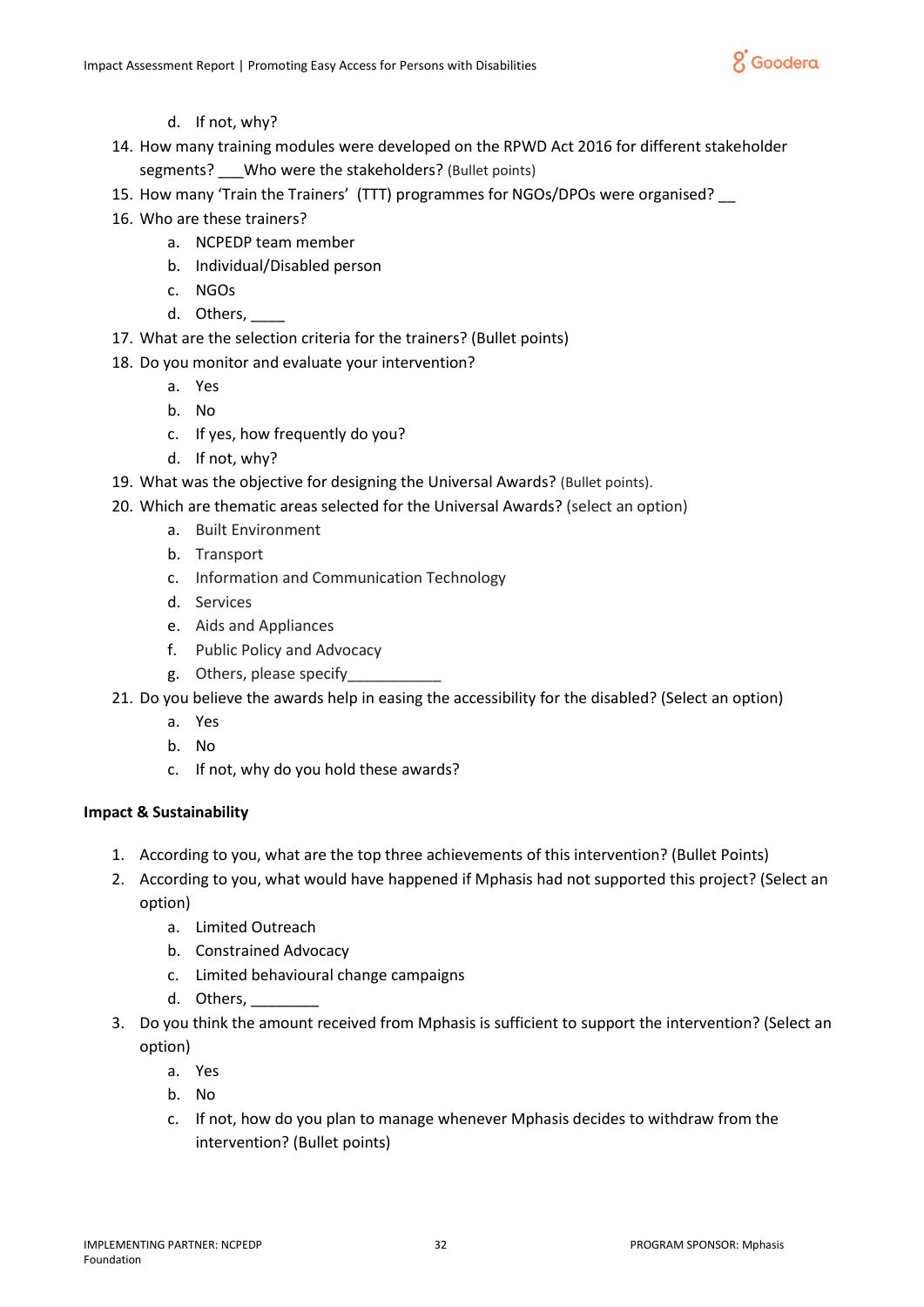

- 4. From the perspective of the Mphasis backed intervention, please highlight the progress in each of the following? (one sentence/bullet points)
	- I. Employment
	- ii. Access to public spaces
	- iii. Education
	- iv. Legislation change and implementation
	- v. Public awareness
- 5. How does the award promote the ease of accessibility among disabled people?
- 6. Do you think media presence helps in promoting activism and advocacy better ? (Bullet points)
- 7. As a right-based organisation, how comfortable do the ministries feel while engaging with them?
	- a. Extremely comfortable
	- b. Comfortable
	- c. Somewhat comfortable
	- d. Uncomfortable
	- e. Displeasure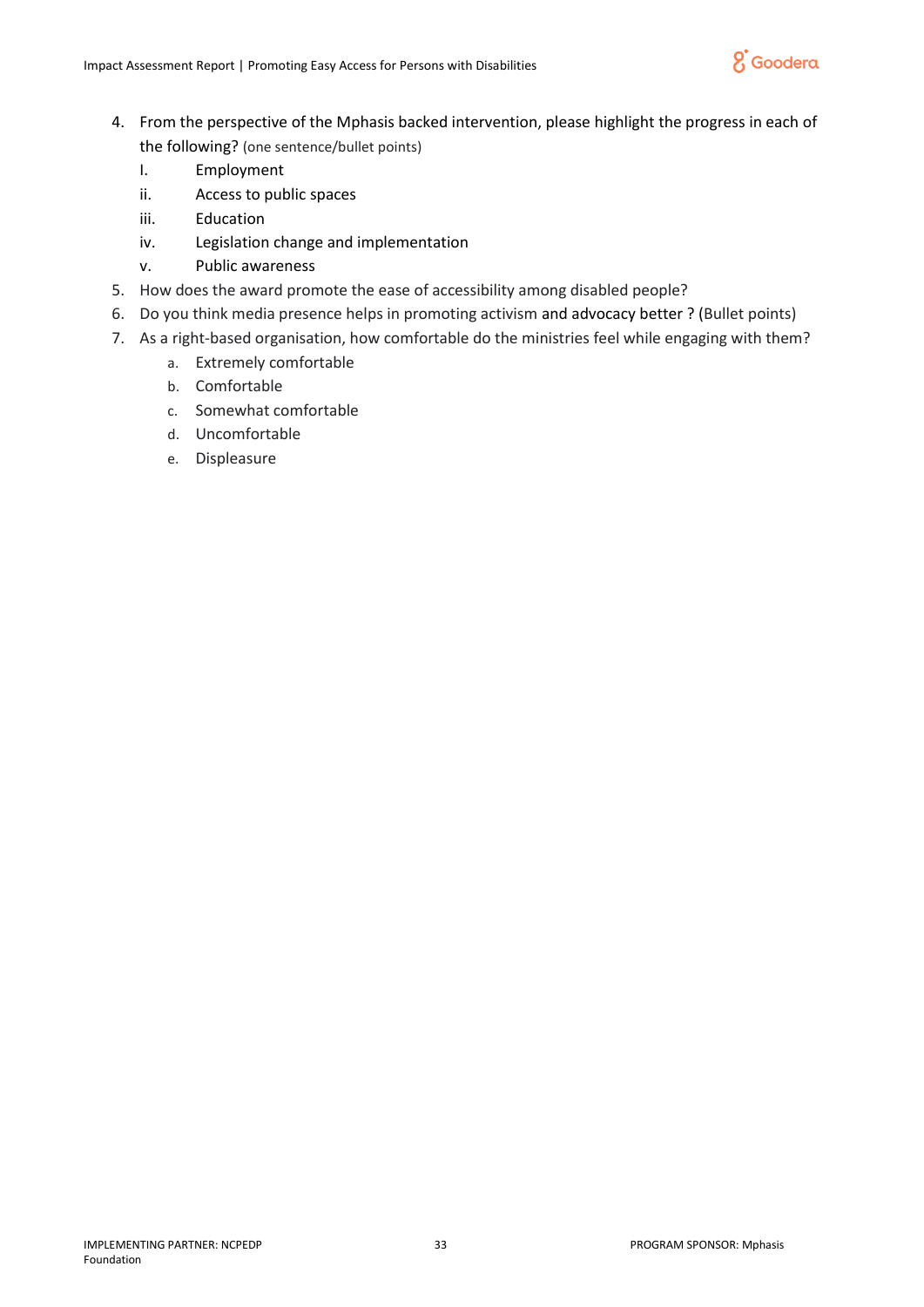

## **For Government Officials**

Name

Designation

Ministry:

- i. IT and Broadcasting
- ii. Railways
- iii. Finance
- iv.PMO
- v.NITI Aayog
- vi.National Human rights commission
- vii.Ministry for Social Justice and Empowerment
- viii.Urban Development

# **Program Design**

- 1. Why is the ease of accessibility for PwD important to you? (Bullet points)
- 2. Are you aware of the intervention by NCPEDP?
	- a. Yes
	- b. No
- 3. On what aspects does NCPEDP engage with you? (Select an option)
	- a. Equitable Use
	- b. Flexibility in Use
	- c. Simple and Intuitive Use
	- d. Perceptible Information
	- e. Tolerance for Error
	- f. Low Physical Effort
	- g. Size and Space for Approach and Use
- 2. How long have you been associated with NCPEDP? \_\_\_\_\_\_\_\_\_\_\_\_\_\_\_\_\_\_\_\_\_\_\_\_\_\_\_\_\_\_

# **Program Delivery**

- 3. Do you consider ease of accessibility of a PwD an area to intervene? (Select an option)
	- a. Yes
	- b. No
	- c. If yes, what measures have been taken to introduce the same? (bullet points)
	- d. If not, why?
- 4. Are you aware of the Accessible India/Sugamya Bharat Campaign launched by the government in 2015?
	- a. Yes
	- b. No
- 5. During your tenure, how were the initiatives taken for the rollout of the accessibility India or the Sugamaya Bharat campaign? (Bullet points)
- 6. What are the success factors? If any shortcomings, please explain. (Bullet points)
- 7. Have you heard of the following reports published by NCPEDP? (Yes/No)
	- a. Locked Down and Left Behind.
	- b. Digital Education: Will Children with Disabilities Miss the Bus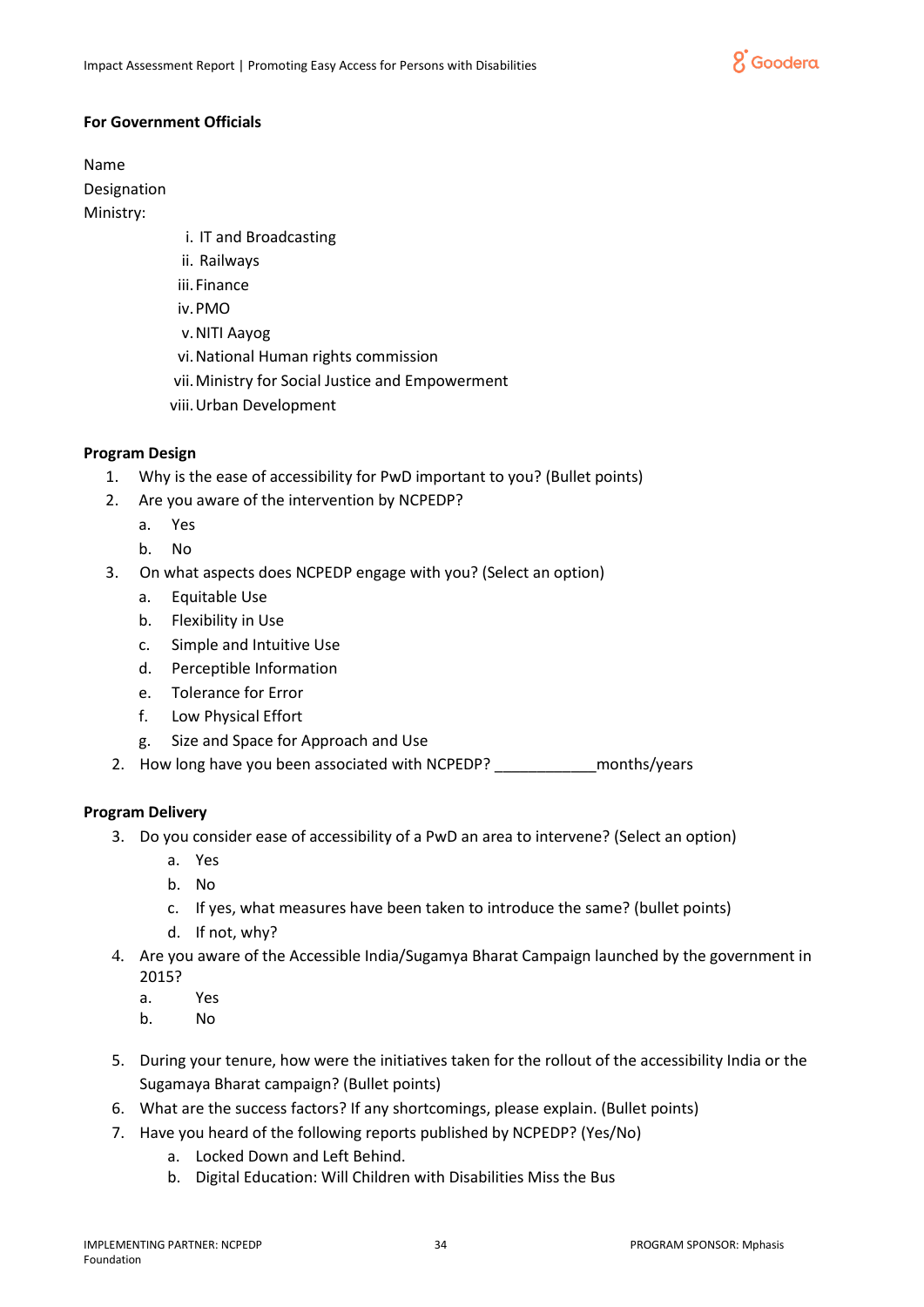

- c. NEP and disability-inclusive education
- 8. What will be the major takeaways you got from each of these reports? (Bullet points)
- 9. According to you, how effective would you rate NCPEDP's intervention?
	- a. very poor
	- b. poor
	- c. average
	- d. good
	- e. excellent
- 10. Are there any other organisations that you have interacted with on the issue of accessibility for disabled people?
	- a. No
	- b. If yes, please mention the organisations
- 11. Were there any challenges faced by your ministry while interacting with the NCPEDP team?
	- a. Yes
	- b. No
	- c. If yes, According to you what are the top three challenges in promulgating RPwD? (bullet

points)

9. How would you rate the NCPEDP advocacy programs? (select options)

- a. poor
- b. average
- c. good
- d. excellent
- 10. Are you aware of the Mphasis-Universal Design Awards?
	- a. Yes
	- b. No

# **Impact**

- 1. Have you observed any change in regard to steps taken for PwD for your ministry? (Select an option)
	- a. Yes
	- b. No
	- c. If yes, what changes have you observed or made for PwD during your tenure? (Bullet points)
- 2. Do you think NCPEDP's intervention has helped accessibility of the disabled? ? (Select an option)
	- a. Yes
	- b. No
	- c. If yes, what makes NCPEDP's intervention unique in the disability sector? (Bullet points)
- 3. How has the ecosystem for policy implementation developed past two years? (Bullet points)
- 4. What do you envisage for the way forward? What will the next steps for stabilizing and scaling up the policy intervention from your department? (Bullet points)
- 5. Do you think Mphasis Universal Design Award will benefit the disabled? (Select an option)
	- a. Yes
	- b. No
	- c. If yes, how has the Mphasis-Universal Design award benefited the disabled? (Bullet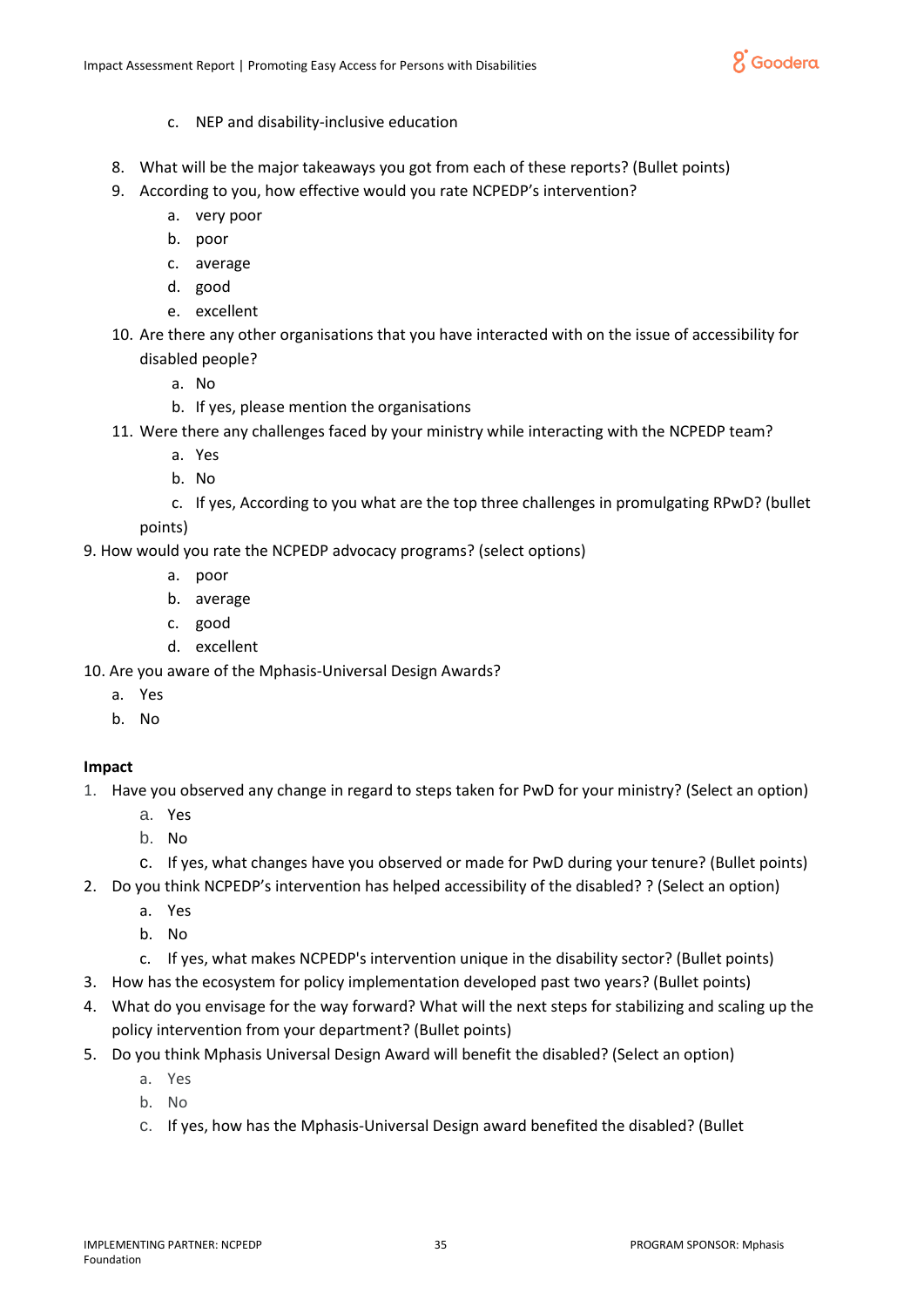

### **Stakeholder- Awardee**

General Information

Name: Email ID:

Name of the Organisation: Award Category:

## **Program Design**

- 1. Are you aware of the Universal Design award by Mphasis and NCPEDP?
	- a. Yes
	- b. No
	- c. If yes, how did you get the information?
- 2. Did you apply for the first time for the award?
	- a. Yes
	- b. No
- 3. What is the key area of work for which award was given to you? (Bullet points)
- 4. Have you received any other awards?
	- a. Yes
	- b. No
	- c. If yes, specify  $\frac{1}{2}$

## **Program Delivery**

- 5. Are there any monetary or other benefits with the award?
	- a. Yes
	- b. No
	- c. If yes, What is the amount given?
- 6. Do you think NCEPD is effective in advocating disability rights?
	- a. Yes
	- b. No
	- c. If yes, please explain.

## **Impact**

- 7. Has anything changed after receiving this award? (Select an option)
	- a. Yes
	- b. No
	- c. If yes, how has it affected your daily life? (Bullet points)
- 8. Did the Award function help in recognising your work in disability advocacy?
	- a. Yes
	- b. No
	- c. If yes, How did it help?
- 9. Do you think this award function has helped in advocating disability rights?
	- a. Yes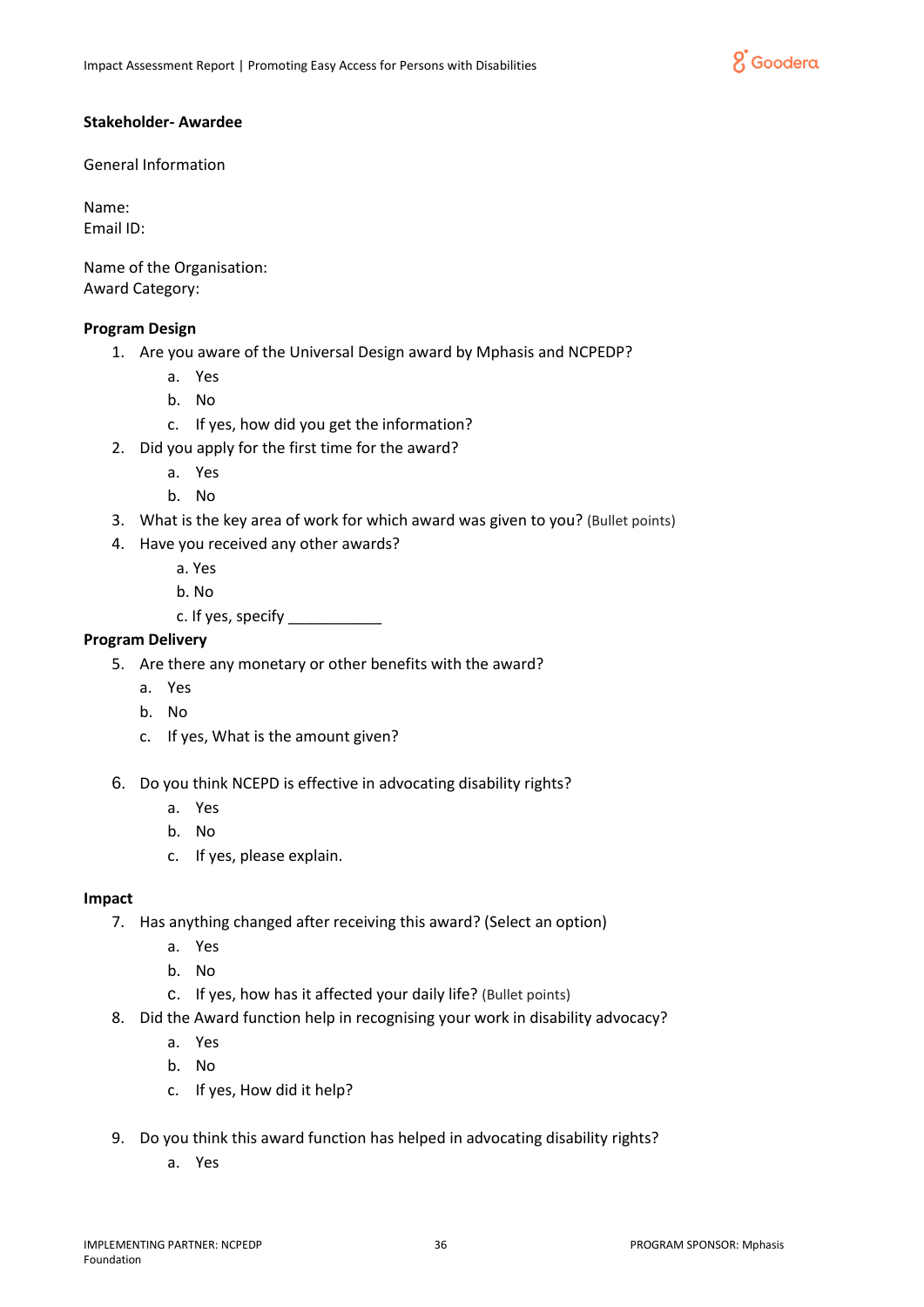

- b. No
- c. If yes, How did it help?
- 10. In future, what are the key areas you would like to work in to contribute to the disability sector? (Bullet points)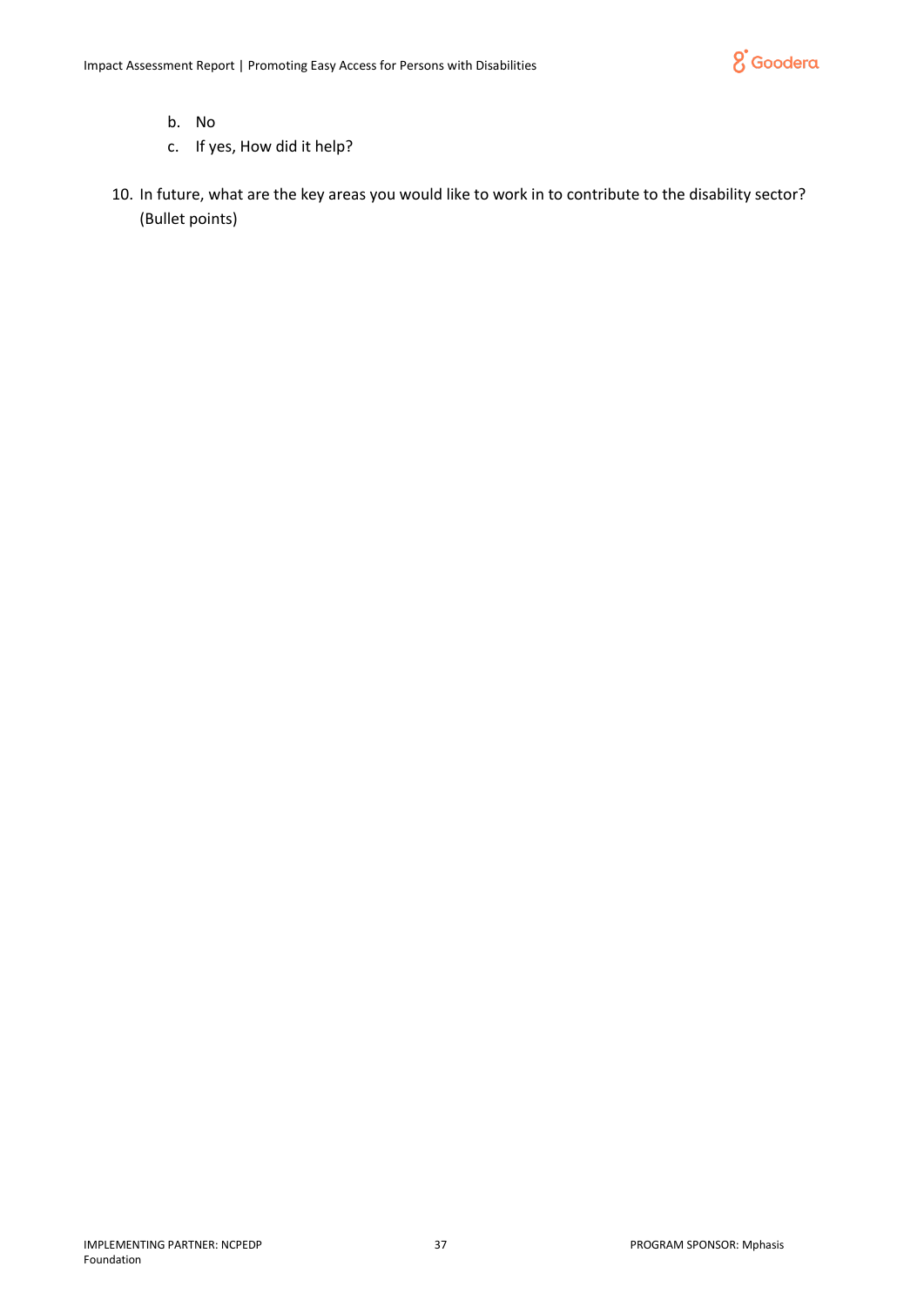

## **Stakeholder: Mphasis Team**

#### **General Information**

- 1. Name:
- 2. Contact number
- 3. Email Address:
- 4. How long have you been on this project?

## **Program Design**

## **(Answer questions 6 to 8 briefly, to the point in bullets)**

- 5. What was the rationale to fund NCPEDP's "Promoting Easy Access for Persons with Disabilities"?(Bullet points)
- 6. How do you select your implementing agency?
- 7. How long has the project been functioning? The months or years
- 8. What are the key areas do you intend to impact through this program? (Select an option)
	- a. Employment
	- b. Access to Finance
	- c. Accessibility to public spaces
	- d. Others,  $\frac{1}{\sqrt{2}}$

#### **Program Delivery**

- 9. Are you satisfied with the program that NCPEDP has carried out?
	- a. Yes
	- b. No
	- c. If yes, why?
	- d. If not, why?
- 10. What significant milestones have you achieved as a result of your association with NCPEDP?
- 11. Do you find uptake of 'ease of accessibility' for PwD by other players? (Select an option)
	- a. Yes
	- b. No
	- c. If yes, what aspects are being taken up?
- 12. What does your board think about this intervention?
	- a. Satisfied
	- b. Not satisfied
	- c. If they answered "satisfied," what were the reasons?
	- d. If they answered, "not satisfied," what were the reasons?

## **Impact & Sustainability**

- 13. What are the immediate outcomes and substantial impacts you have observed through this intervention? (Bullet points)
- 14. How long does Mphasis intend to support this project? \_\_\_\_\_\_\_\_\_\_ months/ years.
- 15. NCPEDP has been a key player in PwD, do you think wrapping up of this intervention would have significant impact? (Select an option)
	- a. Yes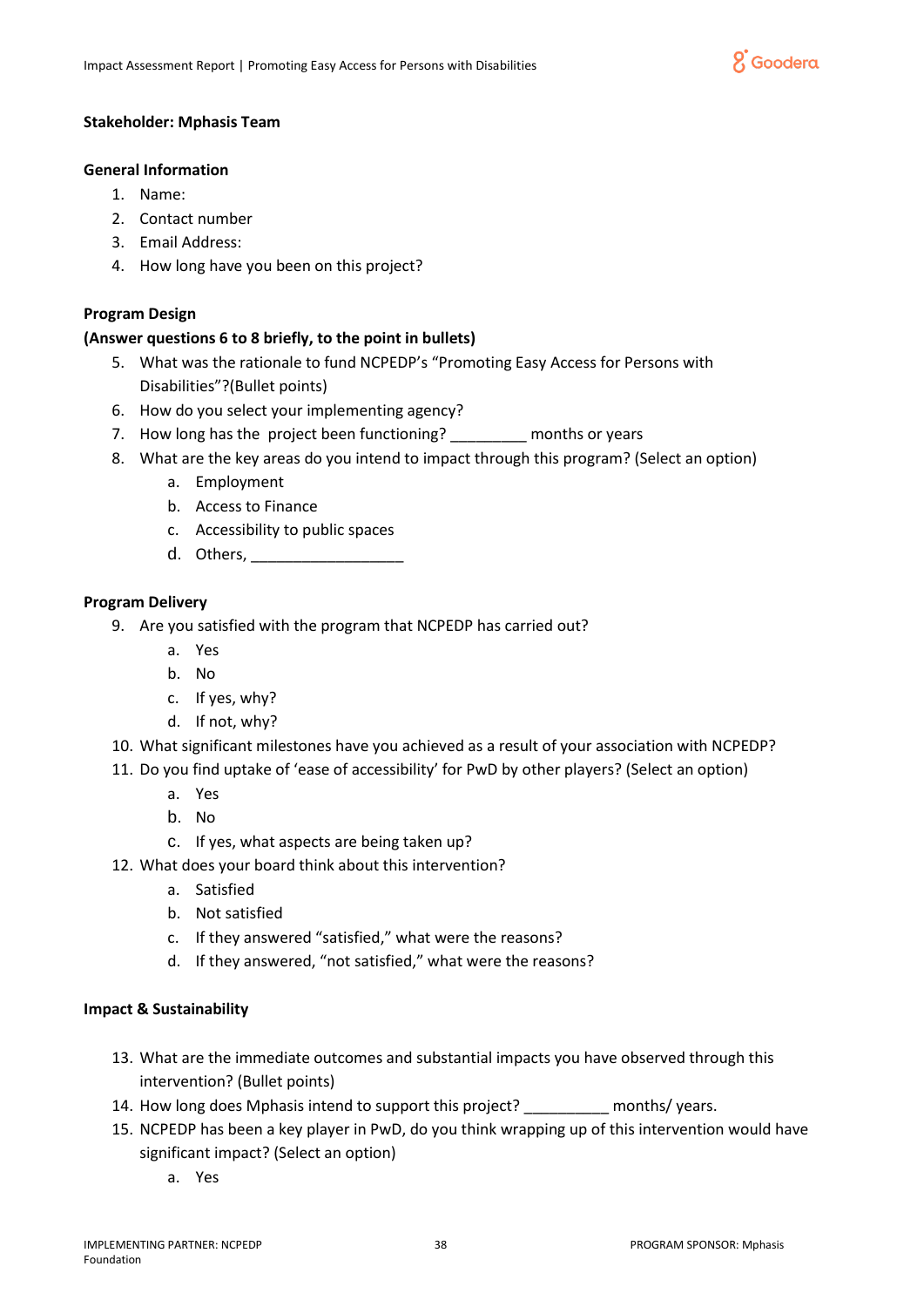

- b. No
- c. If yes, what will happen? \_\_\_\_\_\_\_\_\_\_
- 16. Do you have any scale-up plan for this project?
	- a. Yes
	- b. No
	- c. If yes, what is it?
	- d. If not, why?
- 17. Have you considered any other NGOs apart from NCPEDP as part of this initiative to create an impact?
	- a. Yes
	- b. No
	- c. If yes, what is it?
	- d. If not, why?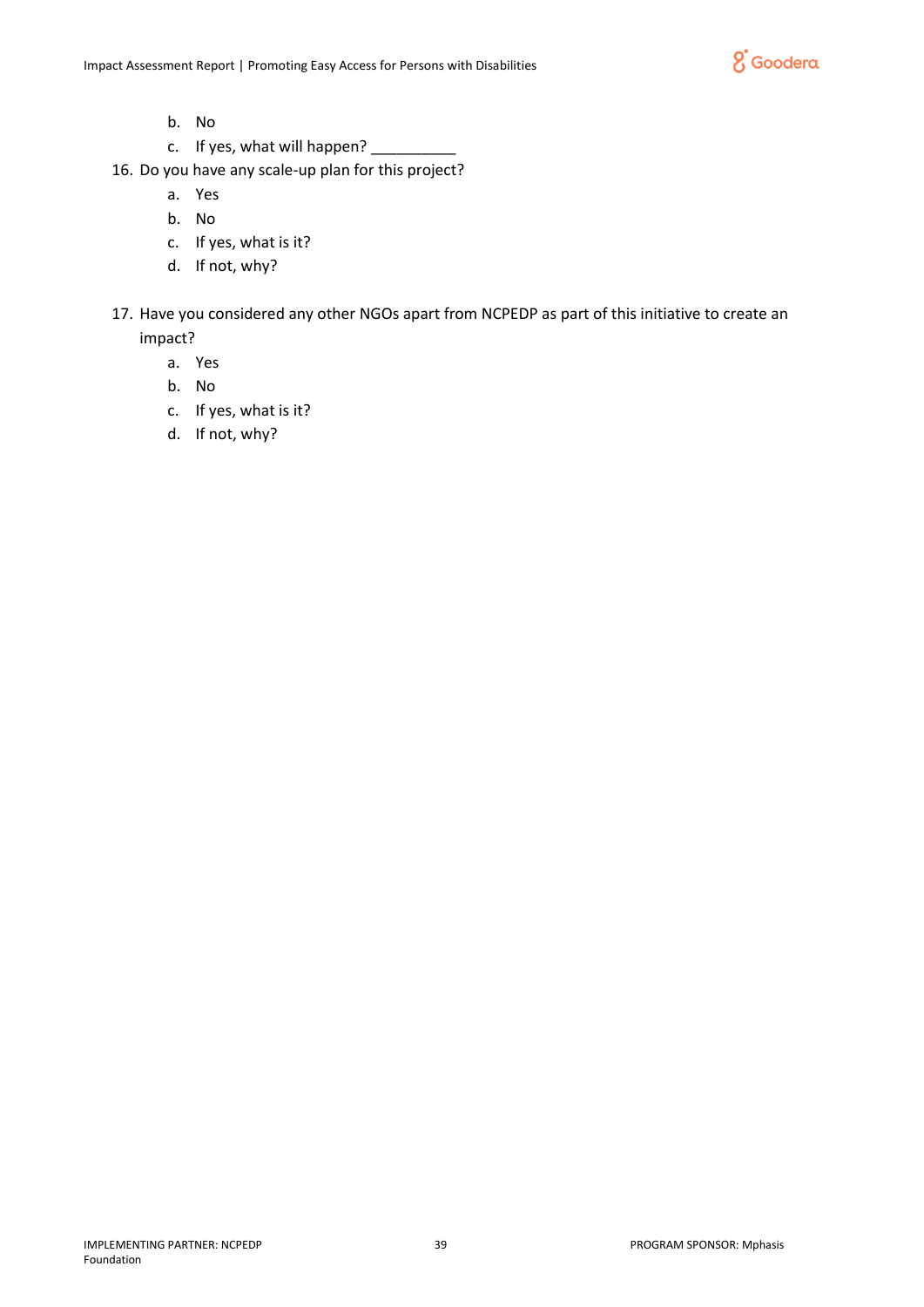

## **Annexure-II**

## **Details of activities at DLUs**

There are 3 DLUs that have been set up; North, South, and East. The North DLU consists of eight states whereas the south consists only of Karnataka and the east unit consists of five states. The major support provided by NCPEDP with the DLU in North can be listed as follows:

1. Identified leading organizations from the sector that are working on the issue of children with learning disabilities and connected them with World Bank for an upcoming survey on this issue.

In South,

- Three memorandums as well as insights were provided to the RPD,2016 task force in Karnataka highlighting the issues related to the lack of accessibility of ration to PWDs irrespective of the family status being APL or BPL, providing more employment opportunities under the MGNREGA Act, and health facilities such as treatment and medicines for all types of disabled including children and women with disabilities.
- The South unit also held State/Regional Capacity Building Workshop or Seminar on the RPWD Act, 2016 and its implementation conducted in Raichur.
- 12 PwDs issues related to pension, housing, modified two-wheelers, employment and 5% resource allocation has been addressed and guidance support provided.
- Sensitisation programs were carried out on social security schemes across multiple districts
- The Rural Development and Panchayati Raj (RDPR) Department issued a circular on 5% resources allocation
- Many local bodies of districts in areas such as Kalburgi, Raidurg arranged awareness camps and vaccination drives for persons with disabilities

In the east,

- The survey was conducted by Swabhiman located in the northeast and the plight of the PWDs during COVID19 was brought to the front by highlighting the gaps as well as setting out policy recommendations.
- Partner NGOs also intensively campaigned through phones, emails, and WhatsApp messaging to improve the accessibility of the government guidelines issues for COVID with the state disability commissioner.
- Insensitivity of the administration during the pandemic was also highlighted due to dysfunctional helplines, lack of sufficient portals disbursing information and suggestions were drafted to work on the same.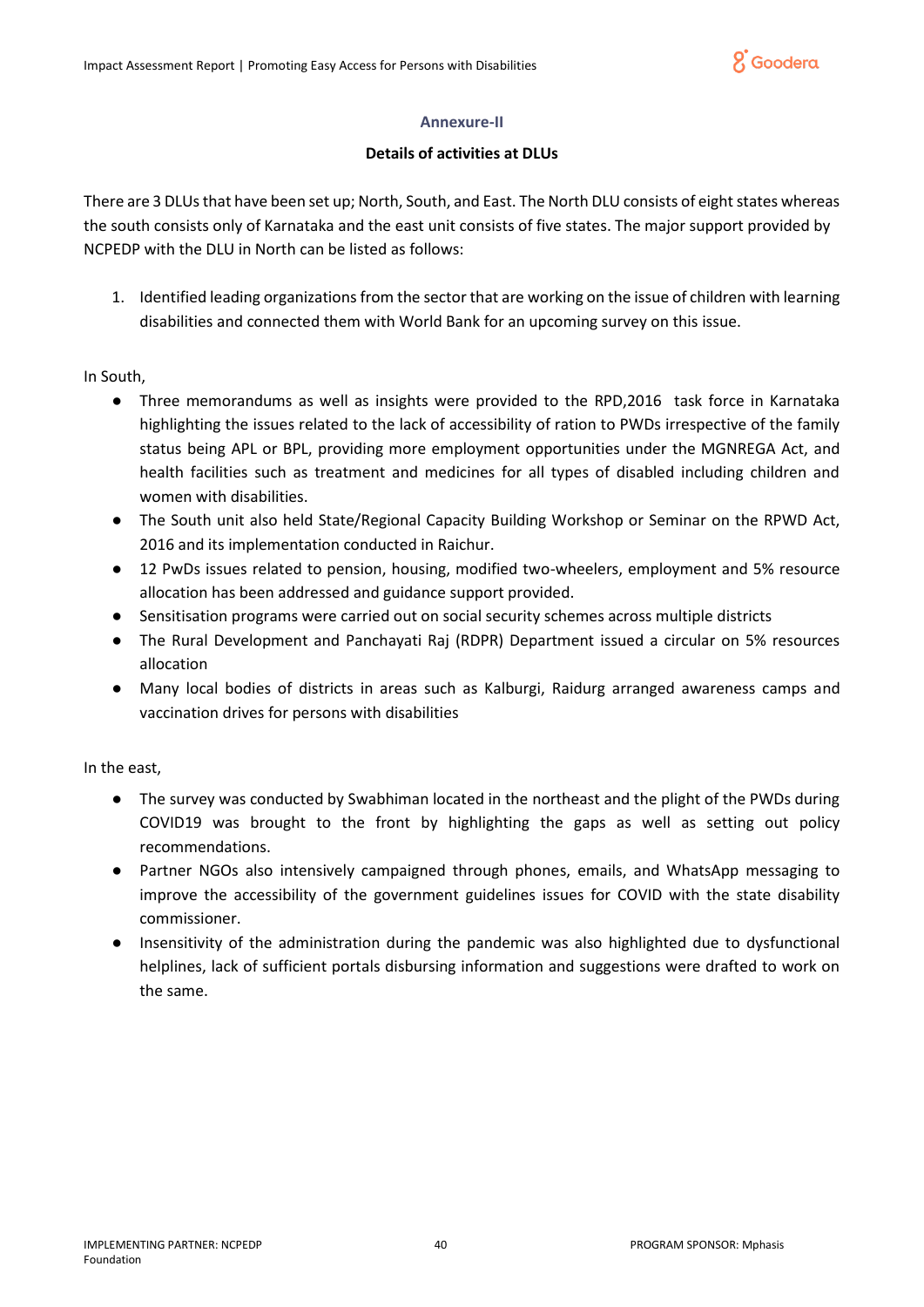

## **Annexure-III**

## **Details of impact of the intervention**

#### **Improved Education**

In ensuring that the draft NEP is in line with the RPWD Act, NCPEDP provided key recommendations to the Ministry of Education to highlight the gaps. Using the RPWD framework, the suggestions were drafted to make education more inclusive. As a result, when the NEP was released all the suggestions were a part of the policy released by the Union Cabinet. The provisions can be listed out as below:

- 1. Standardization of Indian Sign Language across the country
- 2. Development of National and State Curriculum and materials in ISL
- 3. Use of Local Sign Language when relevant
- 4. Effective learning environment for children with disabilities through ensuring adequate physical infrastructure, safe and non-violent environment and inclusive attitudes of teachers and students.
- 5. Training of Special Educators in teaching Children with Disabilities through Certificate Courses during pre-service preparation and in-service mode, regular training during B.Ed. programs and post B.ED certification course.
- 6. Elimination of disparity in education and vocational training
- 7. Improved support for children with disabilities through school complexes.

## **Improved Accessibility**

## **I. Engagement with the Central Industrial Security Force (CISF)**

The Director-General of CISF invited NCPEDP to understand the expectations of persons with disabilities from CISF officials during airport screening. The suggestions were as follows:

- 1. Setting up of an expert committee at the national level and the state level to ensure concerns of persons with disabilities are taken into consideration from the beginning.
- 2. Engaging DPOs in framing training manuals and conducting training for the concerned officials.

The recommendations taken up as a result of continuous engagement involves:

## **Engagement with the Information and Communication Technology (ICT)**

- 1. Issuance of the revised Guidelines for Indian government websites which also includes accessibility standards for mobile application.
- 2. Draft Guidelines for Accessibility Standard for ICT have been formulated. The Draft has been reviewed by the LITD 35 Committee after receiving feedback and comments from the disability sector and is now made into a standard.

## **II. Engagement with the Information and Broadcasting Ministry**

- 1. In September 2019, the ministry issued its 'Accessibility Standards for Persons with Disabilities in Television Programmes'. This mandates accessibility of TV programmes to persons with hearing disabilities as well
- 2. NCPEDP further pressed for the extension of accessibility standards to the OTT platforms as well as including accessibility features for persons with visual impairment

## **III. Engagement with the Ministry of Finance**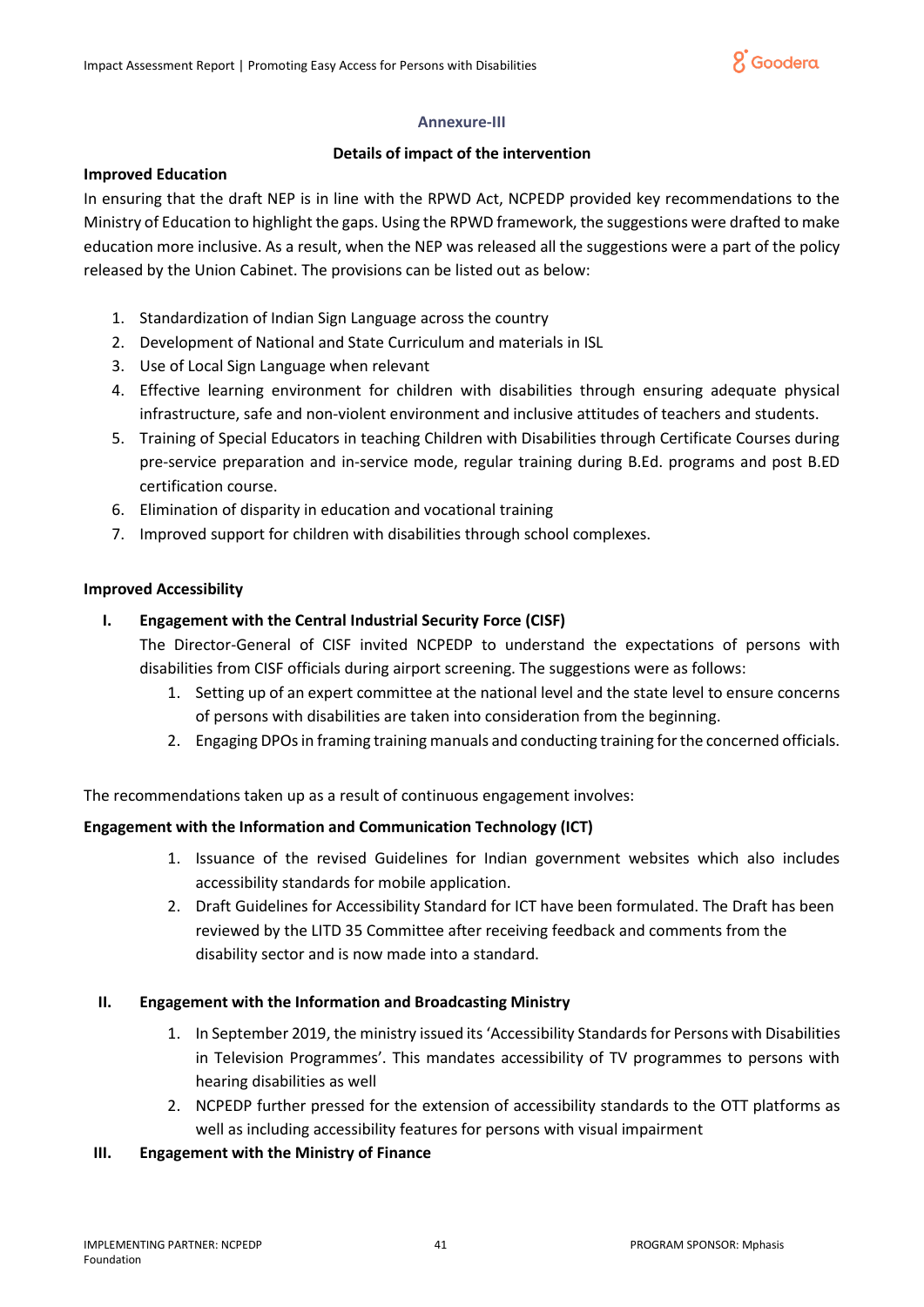1. Culminated in the revision of the Public Procurement Policy which mentions accessibility for persons with disabilities in all procurement procedures as per the RPwD Act, 2016

# **IV. Engagement with the Election Commission of India**

1. To work towards accessible polling stations as some polls failed to provide accessibility in the Lok Sabha elections,2019, the ECI was alerted and made to focus on the facilities. Due to the advocacy carried out by NCPEDP, elections that were to be held in subsequent states were directed to identify teams for monitoring and evaluation of infrastructural accessibility and facilitation for persons with disabilities and senior citizens.

## **Inclusion in the Census**

1. Despite the passing of the RPWD Act of 2016, the authorities were set to restrict their enumeration of disability to the 7 categories spelt out in the (repealed)1995 statute on disability. The authorities have now agreed to go by the provisions of the RPWD Act of 2016 and include all the 21 categories mentioned in it. This was result of the advocacy efforts put forward by the NCPEDP and NDN.

## **Improved Disaster Management**

Engagement with the National Disaster Management Authority (NDMA)

1. An order was issued by the NDMA for the implementation of the Disaster Risk Reduction Guidelines (DiDRR) because of the continuous advocacy by NCPEDP. States were immediately asked to implement the guidelines and take the DiDRR forward. NCPEDP's core group on Disability Inclusive Disaster Management rigorously worked towards ensuring the DiDRR guidelines are implemented.

Apart from the themes of education, disaster management, census, and accessibility NCPEDP's impact has been on two other areas:

- 1. Prevention of the dilution of the proposed amendments to the RPwD Act, 2016 Certain offences against PwD's were decriminalised by treating them as minor offences. NCPEDP stepped in to create awareness of the amendments and with the contributed efforts of organisations across states spearheaded a vigorous collective effort to protest the proposed amendments. In view of the concerted opposition by the sector, the Ministry decided to drop the proposed amendments.
- 2. Engaged with the United Nations to promote the rights of persons with disabilities NCPEDP prepared and submitted the Parallel Report on the status of implementation of the Convention of Rights of Persons with Disabilities in India before the Monitoring Committee at the UN headquarters in April 2019. The UN responded to this report by making its recommendations in its 'Concluding Observations on the Initial Report of India.'
- 3. Engaging with Niti Aayog on SDGs to promote the rights of persons with disabilities in India India presented its second Voluntary National Review to the UN High Level Political Forum in 2020. NCPEDP partnered with Niti Aayog, UN India and Sight savers to organize a National Consultation on the implementation of the SDGs from a disability lens. The inputs from this consultation were submitted to NITI Aayog which focus on building a disability centric index, creating disability cells in every ministry and adoption of universal design as well as promoting accessibility and reach.

## **Disability Law Units**